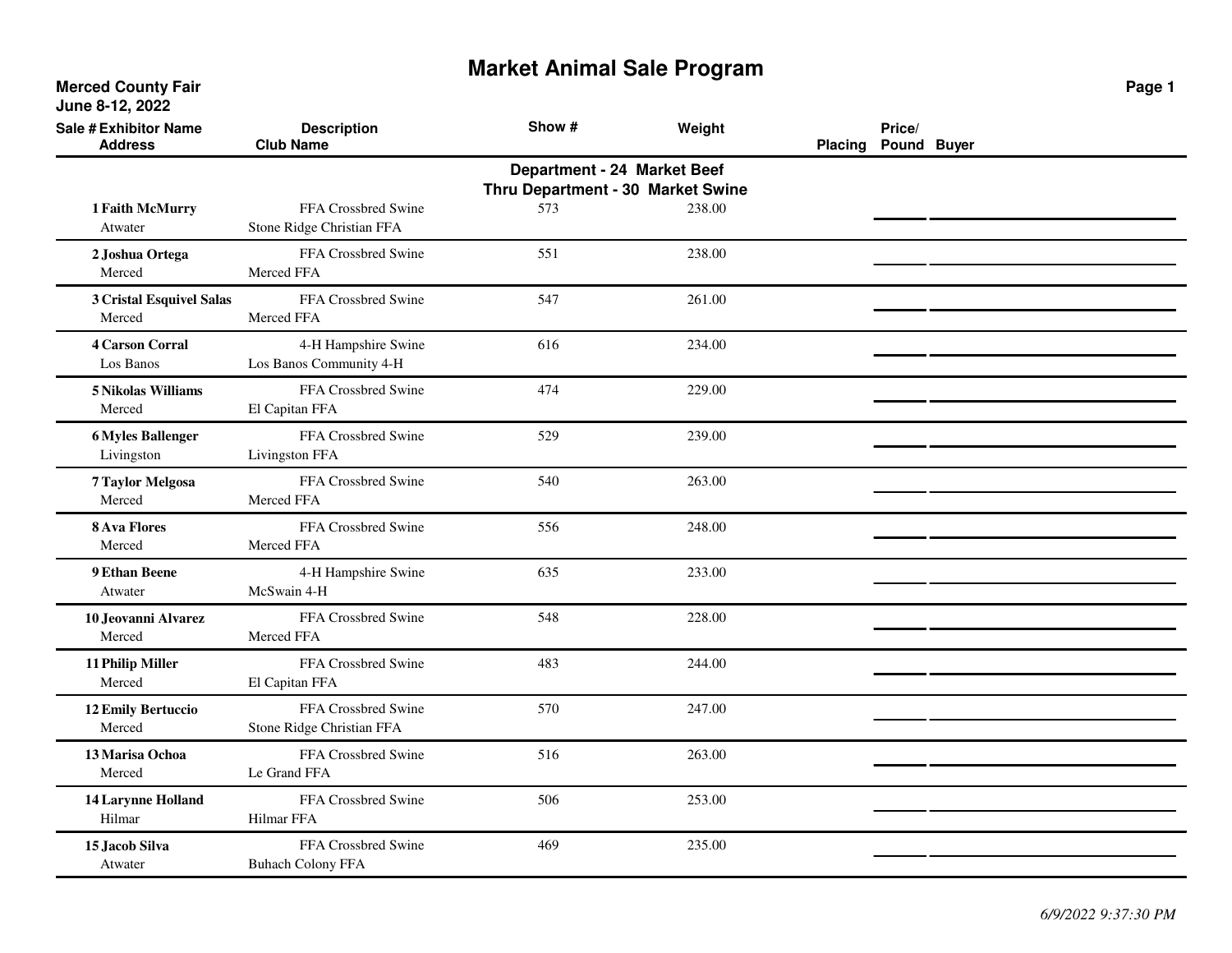| <b>Sale # Exhibitor Name</b><br><b>Address</b> | <b>Description</b><br><b>Club Name</b>           | Show #                                                           | Weight | <b>Placing</b> | Price/<br>Pound Buyer |  |
|------------------------------------------------|--------------------------------------------------|------------------------------------------------------------------|--------|----------------|-----------------------|--|
|                                                |                                                  | Department - 24 Market Beef<br>Thru Department - 30 Market Swine |        |                |                       |  |
| <b>16 Tristyn Holland</b><br>Hilmar            | 4-H Hampshire Swine<br>Hilmar Colony 4-H         | 592                                                              | 245.00 |                |                       |  |
| 17 Lacey Spielman<br>Merced                    | FFA Crossbred Swine<br>Golden Valley FFA         | 495                                                              | 257.00 |                |                       |  |
| 18 Haven Kamykowski<br>Atwater                 | FFA Crossbred Swine<br><b>Atwater FFA</b>        | 451                                                              | 225.00 |                |                       |  |
| 19 Leah Troncoso<br>Atwater                    | FFA Crossbred Swine<br>Merced FFA                | 554                                                              | 248.00 |                |                       |  |
| 20 Rose Grajeda<br>Merced                      | FFA Crossbred Swine<br>El Capitan FFA            | 482                                                              | 266.00 |                |                       |  |
| 21 Francisco Jurado<br>Merced                  | FFA Crossbred Swine<br><b>Buhach Colony FFA</b>  | 471                                                              | 263.00 |                |                       |  |
| 22 Ty Murray<br>Merced                         | FFA Crossbred Swine<br>Golden Valley FFA         | 485                                                              | 241.00 |                |                       |  |
| 23 Aidan Beene<br>Atwater                      | FFA Crossbred Swine<br>Stone Ridge Christian FFA | 571                                                              | 234.00 |                |                       |  |
| 24 Gannon Gossman<br>Merced                    | 4-H Crossbred Swine<br>St. Anthonys 4-H          | 660                                                              | 258.00 |                |                       |  |
| 25 Allison Gaoiran<br>Atwater                  | 4-H Hampshire Swine<br>McSwain 4-H               | 634                                                              | 233.00 |                |                       |  |
| 26 Galilea Sandoval<br>Los Banos               | FFA Crossbred Swine<br>Pacheco FFA               | 564                                                              | 254.00 |                |                       |  |
| 27 Gianna Sorensen<br>Merced                   | FFA Crossbred Swine<br>El Capitan FFA            | 478                                                              | 240.00 |                |                       |  |
| <b>28 Kimberly Valdovinos</b><br>Atwater       | FFA Crossbred Swine<br><b>Atwater FFA</b>        | 461                                                              | 237.00 |                |                       |  |
| 29 Ernestina Valencia<br>Winton                | FFA Crossbred Swine<br><b>Atwater FFA</b>        | 465                                                              | 247.00 |                |                       |  |
| 30 Ashlynn Blair<br>Merced                     | FFA Crossbred Swine<br>El Capitan FFA            | 476                                                              | 209.00 |                |                       |  |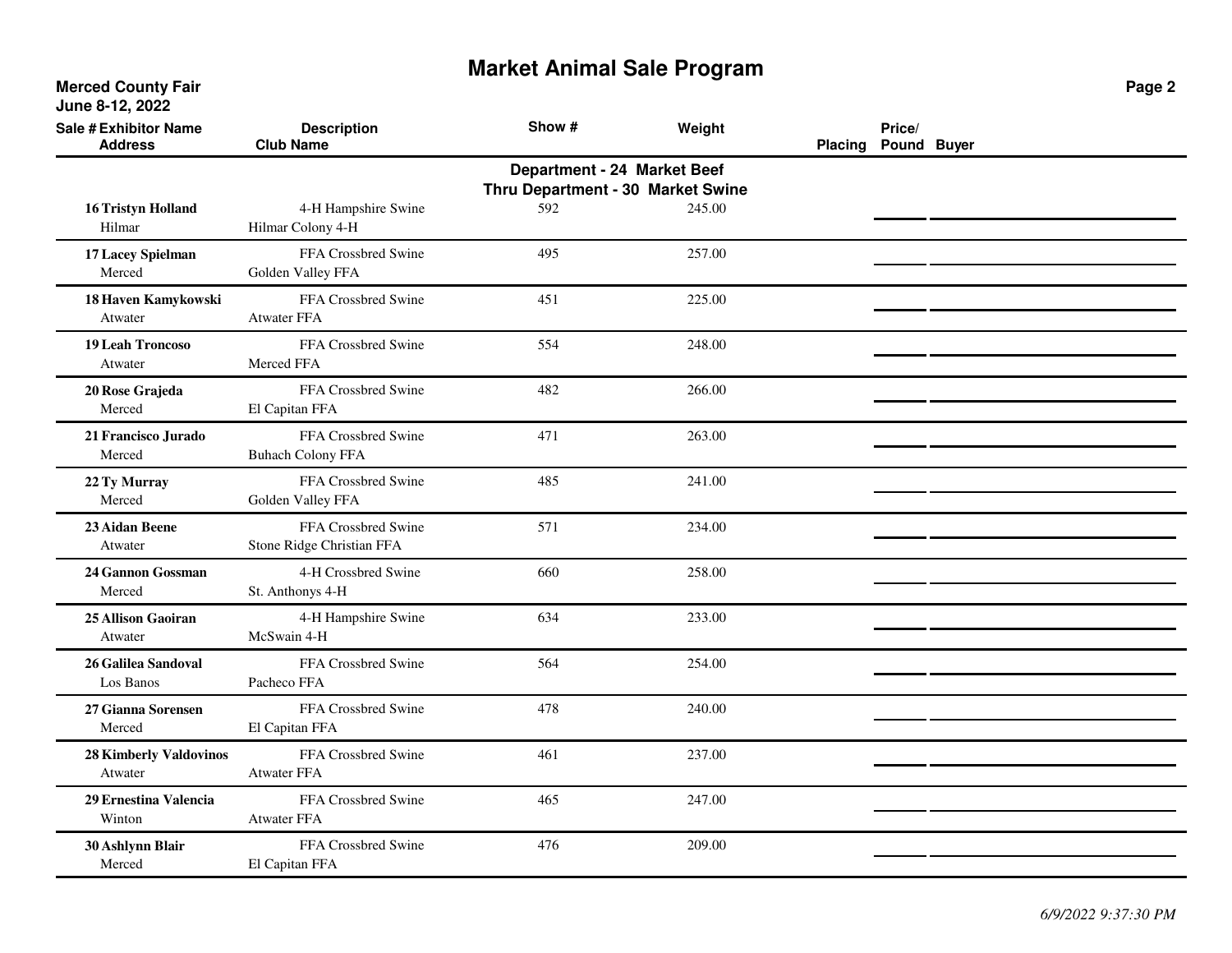**Merced County Fair June 8-12, 2022**

| Sale # Exhibitor Name<br><b>Address</b>        | <b>Description</b><br><b>Club Name</b>            | Show #                                                           | Weight | <b>Placing</b> | Price/<br>Pound Buyer |  |
|------------------------------------------------|---------------------------------------------------|------------------------------------------------------------------|--------|----------------|-----------------------|--|
|                                                |                                                   | Department - 24 Market Beef<br>Thru Department - 30 Market Swine |        |                |                       |  |
| <b>31 Connor Rae</b><br>Merced                 | FFA Crossbred Lambs<br>Stone Ridge Christian FFA  | 3824                                                             | 130.00 |                |                       |  |
| 32 Jocelyn Renteria<br>Winton                  | FFA Crossbred Lambs<br>Atwater FFA                | 3744                                                             | 121.00 |                |                       |  |
| 33 Gianna Pereira<br>Hilmar                    | 4-H Crossbred Lambs<br><b>Ballico Cressey 4-H</b> | 3833                                                             | 116.00 |                |                       |  |
| 34 Kaitlynn Cortez<br>Winton                   | FFA Crossbred Lambs<br><b>Atwater FFA</b>         | 3743                                                             | 138.00 |                |                       |  |
| 35 Cassandra Moreno<br>Planada                 | FFA Crossbred Lambs<br>Le Grand FFA               | 3791                                                             | 124.00 |                |                       |  |
| <b>36 Riley Whiteaker</b><br>Los Banos         | 4-H Crossbred Lambs<br>Our Lady Fatima 4-H        | 3879                                                             | 117.00 |                |                       |  |
| <b>37 William Wareham</b><br>Merced            | FFA Crossbred Lambs<br>Stone Ridge Christian FFA  | 3822                                                             | 142.00 |                |                       |  |
| <b>38 Natalie-Mari Tubbs</b><br>Merced         | FFA Crossbred Lambs<br>Merced FFA                 | 3813                                                             | 116.00 |                |                       |  |
| 39 Kendal Kingston<br>Merced                   | 4-H Crossbred Lambs<br>Le Grand 4-H               | 3854                                                             | 143.00 |                |                       |  |
| <b>40 Alexander Varela</b><br>Atwater          | FFA Crossbred Lambs<br><b>Atwater FFA</b>         | 3739                                                             | 134.00 |                |                       |  |
| <b>41 Lilliana Wareham</b><br>Merced           | FFA Crossbred Lambs<br>Stone Ridge Christian FFA  | 3821                                                             | 131.00 |                |                       |  |
| <b>42 Matthew Burroughs</b><br>Atwater         | 4-H Crossbred Lambs<br>Merced River 4-H           | 3874                                                             | 129.00 |                |                       |  |
| 43 Nadia Avila<br>Le Grand                     | FFA Crossbred Lambs<br>Le Grand FFA               | 3787                                                             | 112.00 |                |                       |  |
| <b>44 Kason Dover</b><br>Atwater               | FFA Crossbred Lambs<br>Stone Ridge Christian FFA  | 3820                                                             | 120.00 |                |                       |  |
| <b>45 Marley Shepherd</b><br><b>Atwater CA</b> | 4-H Hampshire Lambs<br>McSwain 4-H                | 3866                                                             | 148.00 |                |                       |  |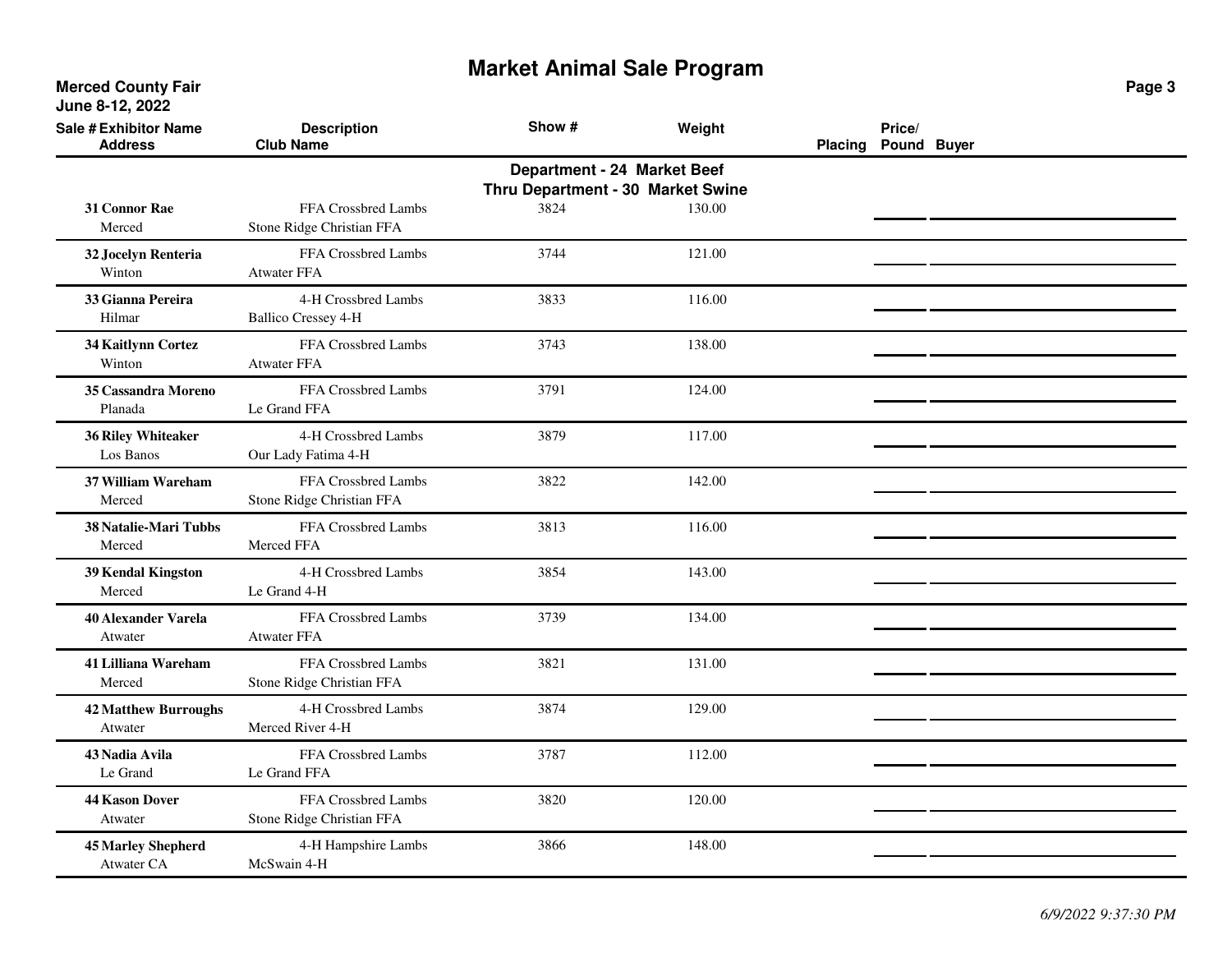**Merced County Fair June 8-12, 2022**

| <b>Sale # Exhibitor Name</b><br><b>Address</b> | <b>Description</b><br><b>Club Name</b>           | Show #                                                           | Weight | Placing | Price/<br>Pound Buyer |  |
|------------------------------------------------|--------------------------------------------------|------------------------------------------------------------------|--------|---------|-----------------------|--|
|                                                |                                                  | Department - 24 Market Beef<br>Thru Department - 30 Market Swine |        |         |                       |  |
| <b>46 Monica Llamas</b><br>Dos Palos           | FFA Crossbred Lambs<br>Dos Palos FFA             | 3753                                                             | 127.00 |         |                       |  |
| <b>47 Efrain Gutierrez</b><br>Merced           | FFA Crossbred Lambs<br>Merced FFA                | 3811                                                             | 128.00 |         |                       |  |
| 48 Kali Vaughn<br>Merced                       | FFA Crossbred Lambs<br>Stone Ridge Christian FFA | 3828                                                             | 135.00 |         |                       |  |
| <b>49 Michael Vander Woude</b><br>Merced       | 4-H Hampshire Lambs<br>McSwain 4-H               | 3868                                                             | 141.00 |         |                       |  |
| 50 Colby Gomes<br>Gustine                      | FFA Crossbred Lambs<br>Hilmar FFA                | 3769                                                             | 137.00 |         |                       |  |
| 51 Harley Wortman<br>Atwater                   | 4-H Crossbred Lambs<br>McSwain 4-H               | 3870                                                             | 112.00 |         |                       |  |
| 52 Cadence Duclo<br>Le Grand                   | FFA Market Goats<br>Le Grand FFA                 | 4081                                                             | 82.00  |         |                       |  |
| 53 Christopher Powell<br>Merced                | FFA Market Goats<br>Stone Ridge Christian FFA    | 4128                                                             | 88.00  |         |                       |  |
| 54 Bodie Turpin<br>Atwater                     | 4-H Market Goats<br>McSwain 4-H                  | 4182                                                             | 83.00  |         |                       |  |
| 55 Emma Anderson<br>Atwater                    | 4-H Market Goats<br>McSwain 4-H                  | 4165                                                             | 74.00  |         |                       |  |
| 56 Luke Crivelli<br>Dos Palos                  | 4-H Market Goats<br>El Nido 4-H                  | 4152                                                             | 63.00  |         |                       |  |
| 57 Ryleigh Hoopes<br>Le Grange                 | 4-H Market Goats<br>Snelling 4-H                 | 4196                                                             | 96.00  |         |                       |  |
| 58 Maya Manzanares<br>Atwater                  | FFA Market Goats<br><b>Atwater FFA</b>           | 4012                                                             | 90.00  |         |                       |  |
| 59 Fatima Gonzalez<br>Planada                  | FFA Market Goats<br>Le Grand FFA                 | 4083                                                             | 73.00  |         |                       |  |
| <b>60 Cade Miller</b><br>Snelling              | 4-H Market Goats<br>Snelling 4-H                 | 4194                                                             | 80.00  |         |                       |  |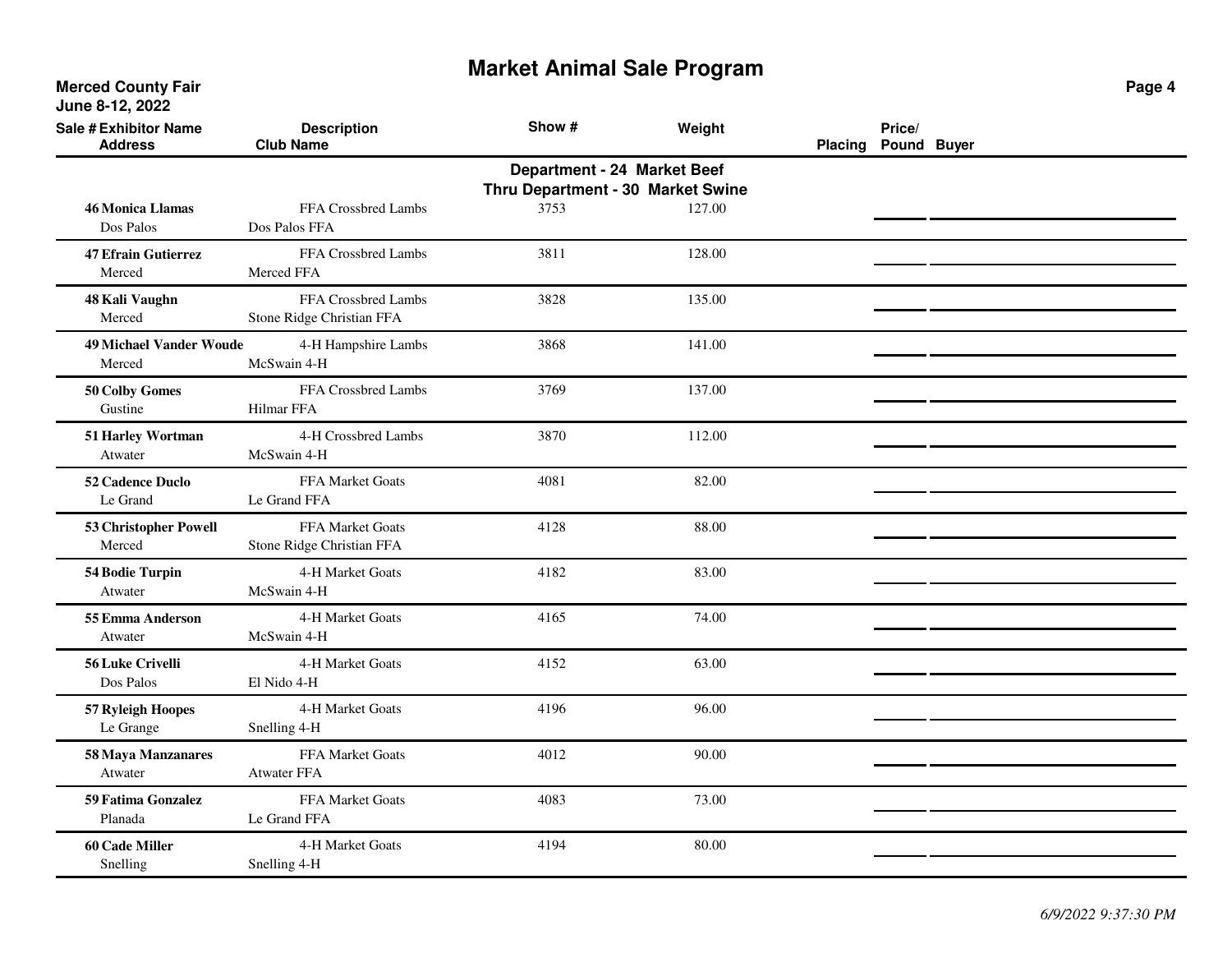**Merced County Fair June 8-12, 2022**

| <b>Sale # Exhibitor Name</b><br><b>Address</b> | <b>Description</b><br><b>Club Name</b>              | Show #                                                           | Weight | <b>Placing</b> | Price/<br>Pound Buyer |  |
|------------------------------------------------|-----------------------------------------------------|------------------------------------------------------------------|--------|----------------|-----------------------|--|
|                                                |                                                     | Department - 24 Market Beef<br>Thru Department - 30 Market Swine |        |                |                       |  |
| <b>61 Analiese Flores</b><br>Merced            | <b>FFA Market Goats</b><br>Merced FFA               | 4114                                                             | 103.00 |                |                       |  |
| <b>62 Linnel Fontes</b><br>Merced              | <b>FFA Market Goats</b><br><b>Buhach Colony FFA</b> | 4038                                                             | 82.00  |                |                       |  |
| <b>63 Brennan Hathaway</b><br>Atwater          | 4-H Market Goats<br>McSwain 4-H                     | 4181                                                             | 75.00  |                |                       |  |
| 64 Sandra Prothro<br>Winton                    | FFA Market Goats<br><b>Atwater FFA</b>              | 4031                                                             | 82.00  |                |                       |  |
| <b>65 Grace Phillips</b><br>Merced             | 4-H Market Goats<br>McSwain 4-H                     | 4169                                                             | 90.00  |                |                       |  |
| 66 Zoe Jolly<br>Atwater                        | FFA Market Goats<br><b>Atwater FFA</b>              | 4025                                                             | 79.00  |                |                       |  |
| 67 Leah McKay<br>Le Grand                      | 4-H Market Goats<br>Le Grand 4-H                    | 4158                                                             | 71.00  |                |                       |  |
| <b>68 Hayley Petersen</b><br>Atwater           | FFA Market Goats<br><b>Atwater FFA</b>              | 4017                                                             | 75.00  |                |                       |  |
| 69 Alejandra Espinosa-Mendez<br>Atwater        | FFA Market Goats<br><b>Atwater FFA</b>              | 4027                                                             | 66.00  |                |                       |  |
| <b>70 Madison Pryor</b><br>Snelling            | 4-H Market Goats<br>Snelling 4-H                    | 4192                                                             | 92.00  |                |                       |  |
| 71 Dina Mancebo<br>Stevinson                   | FFA Market Goats<br>Hilmar FFA                      | 4078                                                             | 84.00  |                |                       |  |
| 72 Gabriella Butticci<br>Merced                | FFA Market Goats<br>Merced FFA                      | 4116                                                             | 94.00  |                |                       |  |
| 73 Paula Cotta<br>Dos Palos                    | 4-H Market Goats<br>Dos Palos Community 4-H         | 4140                                                             | 82.00  |                |                       |  |
| 74 Sarai Estrada<br>Le Grand                   | FFA Market Goats<br>Le Grand FFA                    | 4088                                                             | 105.00 |                |                       |  |
| 75 Colby Lopez<br>Madera                       | FFA Market Goats<br>Le Grand FFA                    | 4084                                                             | 90.00  |                |                       |  |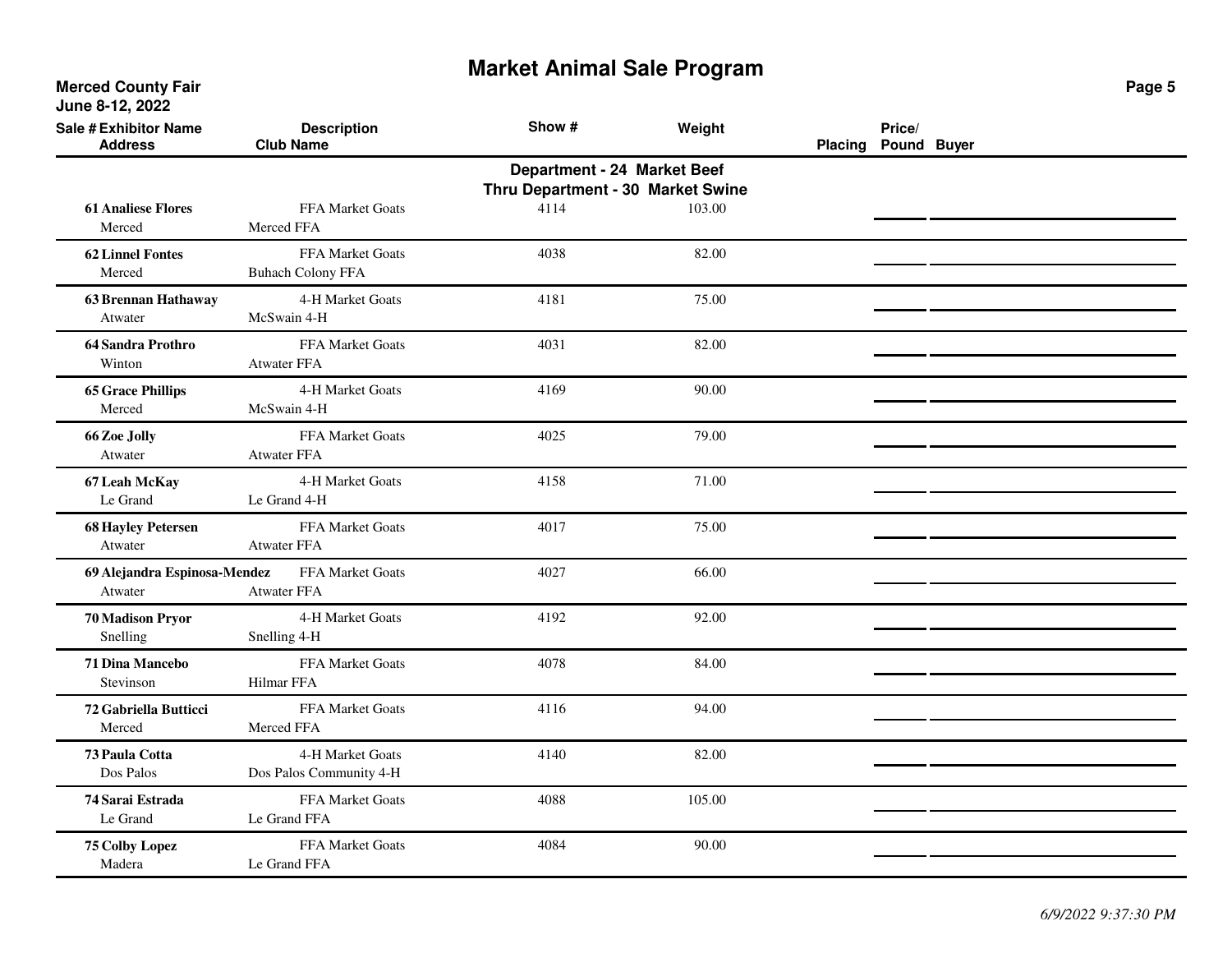**Merced County Fair June 8-12, 2022**

| <b>Sale # Exhibitor Name</b><br><b>Address</b> | <b>Description</b><br><b>Club Name</b>    | Show #                                                           | Weight | <b>Placing</b> | Price/<br>Pound Buyer |  |
|------------------------------------------------|-------------------------------------------|------------------------------------------------------------------|--------|----------------|-----------------------|--|
|                                                |                                           | Department - 24 Market Beef<br>Thru Department - 30 Market Swine |        |                |                       |  |
| 76 Julia Walker<br>Merced                      | FFA Crossbred Swine<br>Merced FFA         | 552                                                              | 225.00 |                |                       |  |
| <b>77 Madison Arnold</b><br>La Grange          | 4-H Crossbred Swine<br>Snelling 4-H       | 658                                                              | 234.00 |                |                       |  |
| <b>78 Warren Parker</b><br>Merced              | FFA Crossbred Swine<br>Merced FFA         | 539                                                              | 262.00 |                |                       |  |
| 79 Carolyn Kelsey<br><b>MERCED</b>             | 4-H Crossbred Swine<br>El Nido 4-H        | 589                                                              | 262.00 |                |                       |  |
| <b>80 Adriannah Salinas</b><br>Merced          | FFA Crossbred Swine<br>Merced FFA         | 553                                                              | 266.00 |                |                       |  |
| 81 Owen Pedrozo<br>Merced                      | 4-H Crossbred Swine<br>Lancers 4-H        | 603                                                              | 253.00 |                |                       |  |
| <b>82 Mason Gooding</b><br>Merced              | FFA Crossbred Swine<br>El Capitan FFA     | 484                                                              | 208.00 |                |                       |  |
| 83 Mavrik Caton<br>Chowchilla                  | 4-H Hampshire Swine<br>El Nido 4-H        | 588                                                              | 232.00 |                |                       |  |
| <b>84 Aubriie Tritthart</b><br>Atwater         | 4-H Crossbred Swine<br>McSwain 4-H        | 628                                                              | 212.00 |                |                       |  |
| 85 Nic Presto<br>Merced                        | FFA Crossbred Swine<br><b>Atwater FFA</b> | 457                                                              | 235.00 |                |                       |  |
| <b>86 Zachary Davey</b><br>Merced              | FFA Crossbred Swine<br>Golden Valley FFA  | 491                                                              | 227.00 |                |                       |  |
| <b>87 Easten Priddell</b><br>Merced            | FFA Crossbred Swine<br>Le Grand FFA       | 518                                                              | 252.00 |                |                       |  |
| <b>88 Camille Anker</b><br>Merced              | 4-H Crossbred Swine<br>El Nido 4-H        | 590                                                              | 245.00 |                |                       |  |
| 89 Alany Guzman<br>Atwater                     | FFA Crossbred Swine<br><b>Atwater FFA</b> | 464                                                              | 253.00 |                |                       |  |
| 90 Cameron Ivy<br>Merced                       | FFA Crossbred Swine<br>Golden Valley FFA  | 489                                                              | 244.00 |                |                       |  |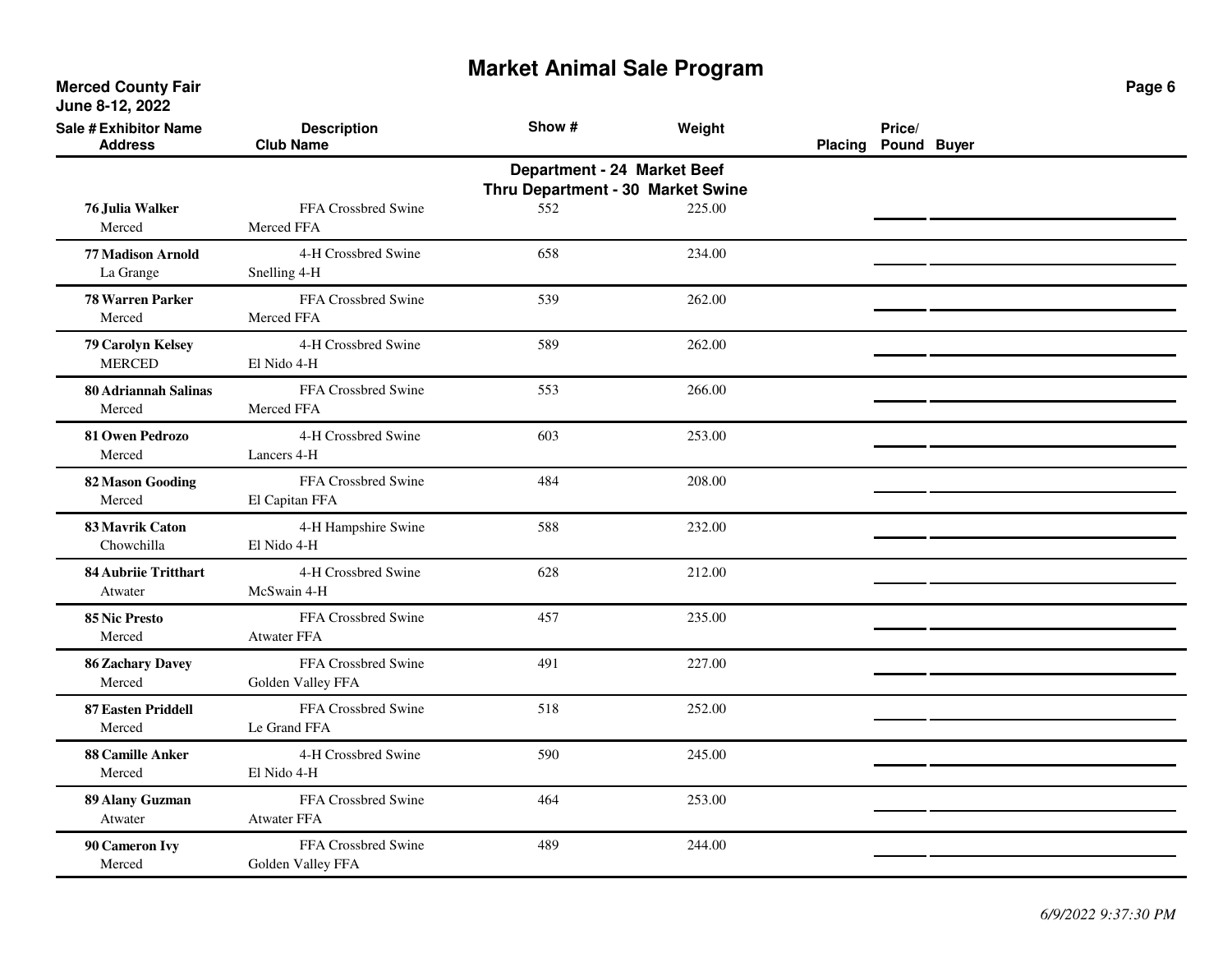**Merced County Fair June 8-12, 2022**

| <b>Sale # Exhibitor Name</b><br><b>Address</b> | <b>Description</b><br><b>Club Name</b>          | Show #                                                           | Weight | Placing Pound Buyer | Price/ |  |
|------------------------------------------------|-------------------------------------------------|------------------------------------------------------------------|--------|---------------------|--------|--|
|                                                |                                                 | Department - 24 Market Beef<br>Thru Department - 30 Market Swine |        |                     |        |  |
| 91 Luke Saling<br>Merced                       | 4-H Crossbred Swine<br>Lancers 4-H              | 604                                                              | 232.00 |                     |        |  |
| 92 Andrew Flores<br>Merced                     | FFA Crossbred Swine<br>Merced FFA               | 555                                                              | 265.00 |                     |        |  |
| 93 Jonny Moore<br>Atwater                      | FFA Hampshire Swine<br><b>Atwater FFA</b>       | 462                                                              | 241.00 |                     |        |  |
| 94 Parker Aalgaard<br>Dos Palos                | 4-H Crossbred Swine<br>El Nido 4-H              | 587                                                              | 261.00 |                     |        |  |
| 95 Steven De La Cruz<br>Merced                 | FFA Hampshire Swine<br>Merced FFA               | 558                                                              | 233.00 |                     |        |  |
| 96 Omar Alvarez Rubio<br>Los Banos             | FFA Crossbred Swine<br>Pacheco FFA              | 563                                                              | 223.00 |                     |        |  |
| 97 Gatlyn Leard<br>Merced                      | FFA Crossbred Swine<br><b>Buhach Colony FFA</b> | 466                                                              | 200.00 |                     |        |  |
| 98 Julian Guinto<br>Los Banos                  | FFA Crossbred Swine<br>Los Banos FFA            | 533                                                              | 262.00 |                     |        |  |
| 99 Syd Kamykowski<br>Atwater                   | 4-H AOB Swine<br>St. Anthonys 4-H               | 659                                                              | 254.00 |                     |        |  |
| 100 Reena Grewal<br>Livingston                 | FFA Crossbred Swine<br>Livingston FFA           | 524                                                              | 254.00 |                     |        |  |
| 101 Nathaly Guzman<br>Livinsgton               | FFA Crossbred Swine<br>Livingston FFA           | 522                                                              | 238.00 |                     |        |  |
| 102 Arely Gonzalez<br>Planada                  | FFA Crossbred Swine<br>Le Grand FFA             | 508                                                              | 225.00 |                     |        |  |
| 103 Brooke Xiong<br>Merced                     | 4-H Hampshire Swine<br>Lancers 4-H              | 610                                                              | 248.00 |                     |        |  |
| 104 Jayden Caesar<br>Los Banos                 | FFA Crossbred Lambs<br>Pacheco FFA              | 3815                                                             | 140.00 |                     |        |  |
| 105 Christopher Bettencourt<br>Livingston      | FFA Crossbred Lambs<br>Livingston FFA           | 3797                                                             | 129.00 |                     |        |  |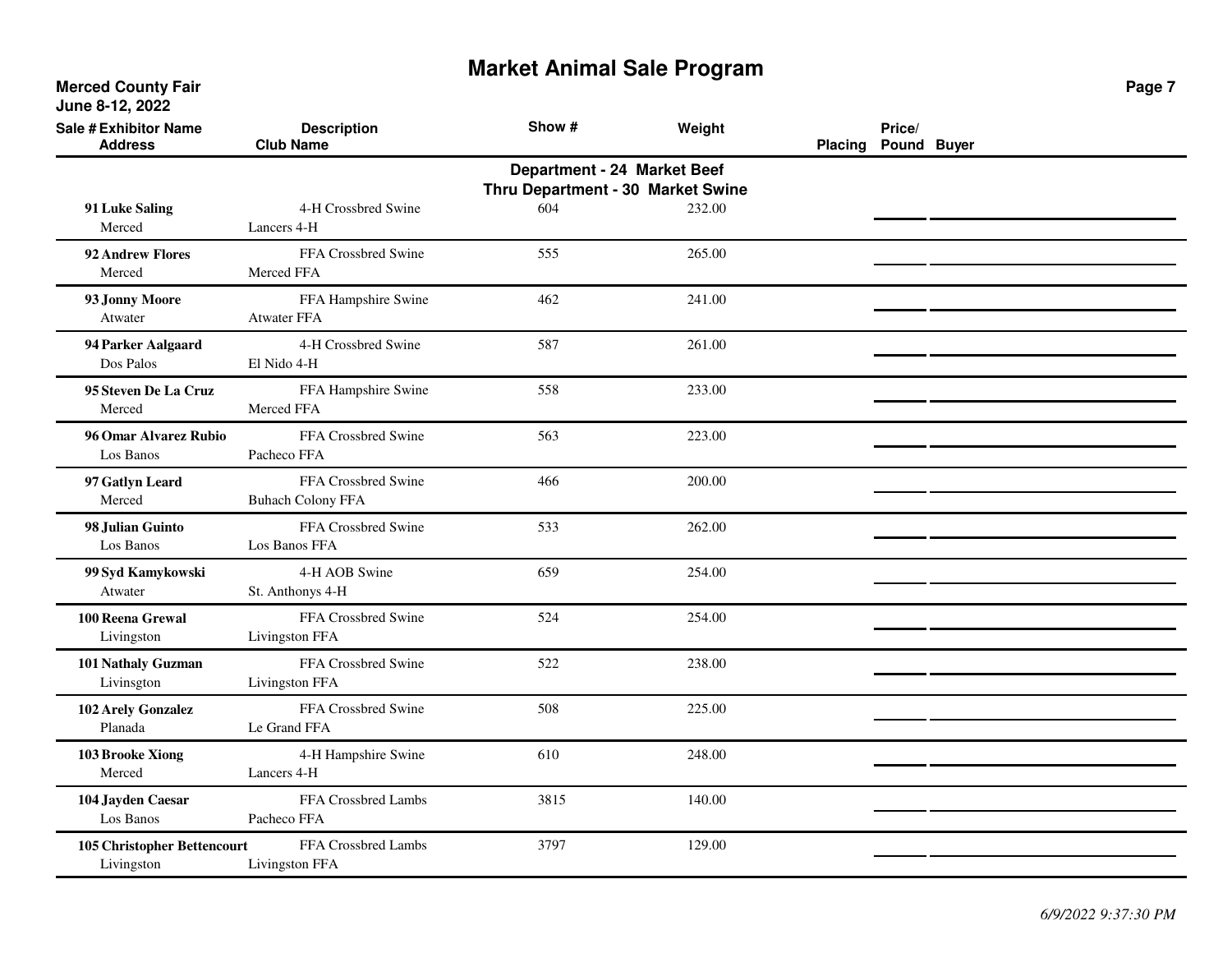**Merced County Fair June 8-12, 2022**

| <b>Sale # Exhibitor Name</b><br><b>Address</b> | <b>Description</b><br><b>Club Name</b>     | Show #                                                           | Weight | <b>Placing</b> | Price/<br>Pound Buyer |  |
|------------------------------------------------|--------------------------------------------|------------------------------------------------------------------|--------|----------------|-----------------------|--|
|                                                |                                            | Department - 24 Market Beef<br>Thru Department - 30 Market Swine |        |                |                       |  |
| 106 Laura Mendez<br>Merced                     | FFA Crossbred Lambs<br>Merced FFA          | 3810                                                             | 123.00 |                |                       |  |
| 107 Tiffany Costa<br>Merced                    | FFA Crossbred Lambs<br>Golden Valley FFA   | 4006                                                             | 149.00 |                |                       |  |
| 108 Aubrey Del Toro<br>Merced                  | 4-H Crossbred Lambs<br>McSwain 4-H         | 3857                                                             | 140.00 |                |                       |  |
| 109 Genevie Villanueva<br>Merced               | FFA Crossbred Swine<br>Merced FFA          | 545                                                              | 271.00 |                |                       |  |
| 110 Olivia Patterson<br>Los Banos              | 4-H Crossbred Lambs<br>Our Lady Fatima 4-H | 3877                                                             | 110.00 |                |                       |  |
| 111 Jereme Travers<br>Hilmar                   | FFA Crossbred Lambs<br>Hilmar FFA          | 3770                                                             | 132.00 |                |                       |  |
| 112 Savanna Benc<br>Atwater                    | 4-H Crossbred Lambs<br>Merced River 4-H    | 3875                                                             | 107.00 |                |                       |  |
| 113 Isaac Salazar<br>Merced                    | FFA Crossbred Lambs<br>Golden Valley FFA   | 4007                                                             | 112.00 |                |                       |  |
| 114 Analise Gallaway<br>Merced                 | FFA Crossbred Lambs<br>Merced FFA          | 3812                                                             | 112.00 |                |                       |  |
| 115 Alexa Barton<br><b>ATWATER</b>             | 4-H Crossbred Lambs<br>McSwain 4-H         | 3855                                                             | 119.00 |                |                       |  |
| 116 Giselle Varela<br>Atwater                  | FFA Crossbred Lambs<br><b>Atwater FFA</b>  | 3745                                                             | 119.00 |                |                       |  |
| 117 Samantha Ortiz<br>Merced                   | FFA Hampshire Lambs<br>Merced FFA          | 3808                                                             | 136.00 |                |                       |  |
| 118 Anneka Vander Woude<br>Merced              | 4-H Crossbred Lambs<br>McSwain 4-H         | 3867                                                             | 136.00 |                |                       |  |
| 119 Alexis Stubbs<br>Atwater                   | FFA Crossbred Lambs<br><b>Atwater FFA</b>  | 3749                                                             | 128.00 |                |                       |  |
| 120 Guadalupe Hurtado<br>Planada               | FFA Crossbred Lambs<br>Le Grand FFA        | 3778                                                             | 113.00 |                |                       |  |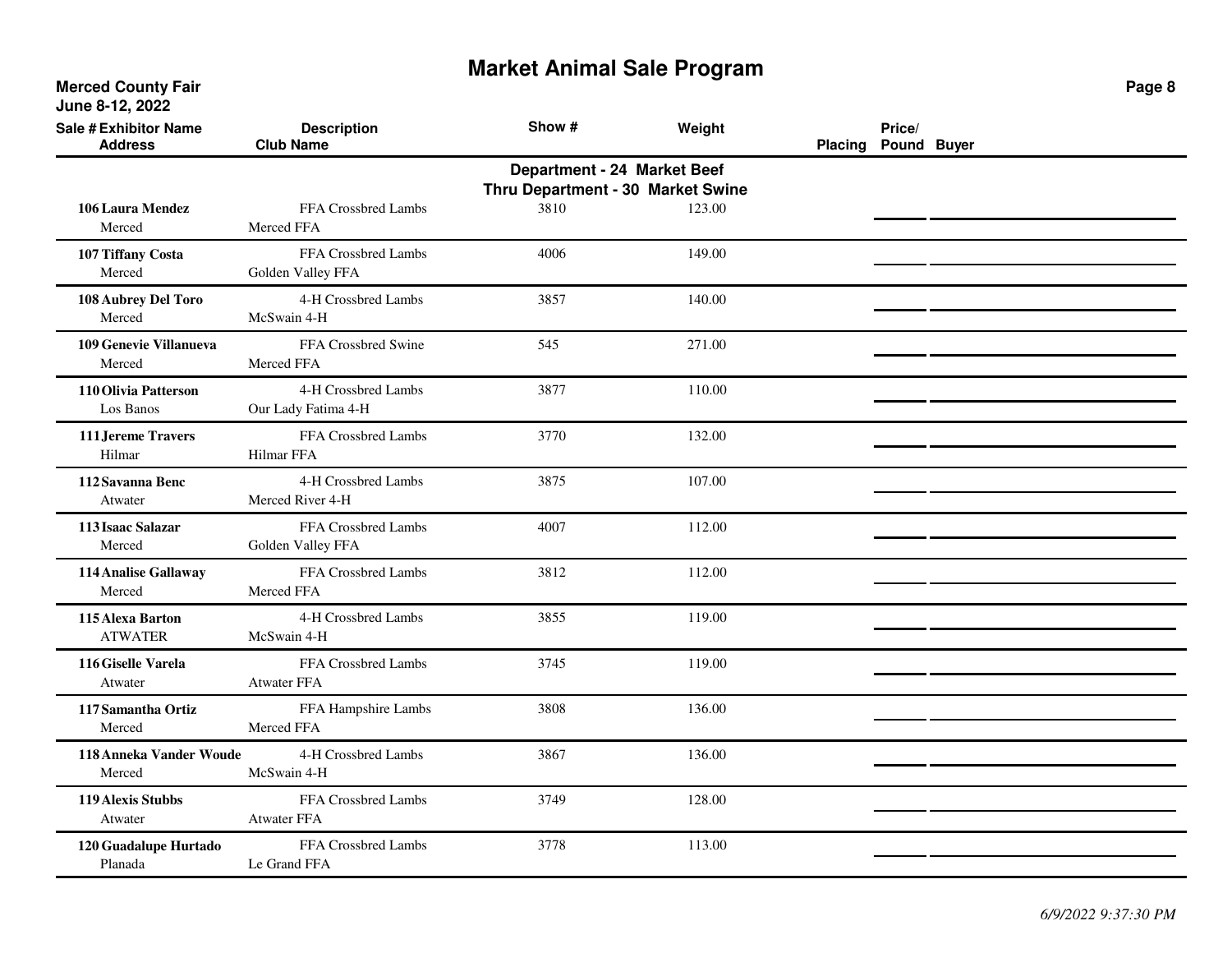| <b>Sale # Exhibitor Name</b><br><b>Address</b>                   | <b>Description</b><br><b>Club Name</b>               | Show # | Weight | <b>Placing</b> | Price/<br>Pound Buyer |  |  |  |  |
|------------------------------------------------------------------|------------------------------------------------------|--------|--------|----------------|-----------------------|--|--|--|--|
| Department - 24 Market Beef<br>Thru Department - 30 Market Swine |                                                      |        |        |                |                       |  |  |  |  |
| 121 Natalia Pereira<br>Hilmar                                    | 4-H Hampshire Lambs<br><b>Ballico Cressey 4-H</b>    | 3831   | 120.00 |                |                       |  |  |  |  |
| 122 Paige Romero<br>Dos Palos                                    | FFA Crossbred Lambs<br>Dos Palos FFA                 | 3754   | 140.00 |                |                       |  |  |  |  |
| 123 Sergio Nava<br>Planada                                       | FFA Crossbred Lambs<br>Le Grand FFA                  | 3773   | 107.00 |                |                       |  |  |  |  |
| 124 Isabel Nava<br>Planada                                       | FFA Crossbred Lambs<br>Le Grand FFA                  | 3774   | 126.00 |                |                       |  |  |  |  |
| <b>125 Ximena Torres</b><br>Planada                              | FFA Crossbred Lambs<br>Le Grand FFA                  | 3786   | 135.00 |                |                       |  |  |  |  |
| 126 Mariana Montes<br>Denair                                     | 4-H Hampshire Lambs<br><b>Ballico Cressey 4-H</b>    | 3834   | 132.00 |                |                       |  |  |  |  |
| 127 Riley Lopez<br>Madera                                        | FFA Crossbred Lambs<br>Le Grand FFA                  | 3776   | 146.00 |                |                       |  |  |  |  |
| 128 Sophia Tacheira<br>Atwater                                   | FFA White Face Crossbred Lambs<br><b>Atwater FFA</b> | 3742   | 121.00 |                |                       |  |  |  |  |
| 129 Hunter Birmingham<br>Atwater                                 | FFA White Face Crossbred Lambs<br><b>Atwater FFA</b> | 3750   | 137.00 |                |                       |  |  |  |  |
| <b>130 Isaac Gonzalez</b><br>Winton                              | FFA White Face Crossbred Lambs<br><b>Atwater FFA</b> | 3740   | 110.00 |                |                       |  |  |  |  |
| 131 Katie Silva<br>Los Vanos                                     | 4-H Hampshire Lambs<br>Our Lady Fatima 4-H           | 3881   | 158.00 |                |                       |  |  |  |  |
| 132 Abigail Gonzalez<br>Winton                                   | FFA White Face Crossbred Lambs<br><b>Atwater FFA</b> | 3746   | 143.00 |                |                       |  |  |  |  |
| 133 Vanessa Silva<br>Dos Palos                                   | FFA Natural Lambs<br>Dos Palos FFA                   | 3752   | 127.00 |                |                       |  |  |  |  |
| 134 Nikki Tatarakis<br>Dos Palos                                 | FFA Natural Lambs<br>Dos Palos FFA                   | 3751   | 104.00 |                |                       |  |  |  |  |
| 135 Jaelyn Perez<br>Planada                                      | FFA Hampshire Lambs<br>Le Grand FFA                  | 3785   | 119.00 |                |                       |  |  |  |  |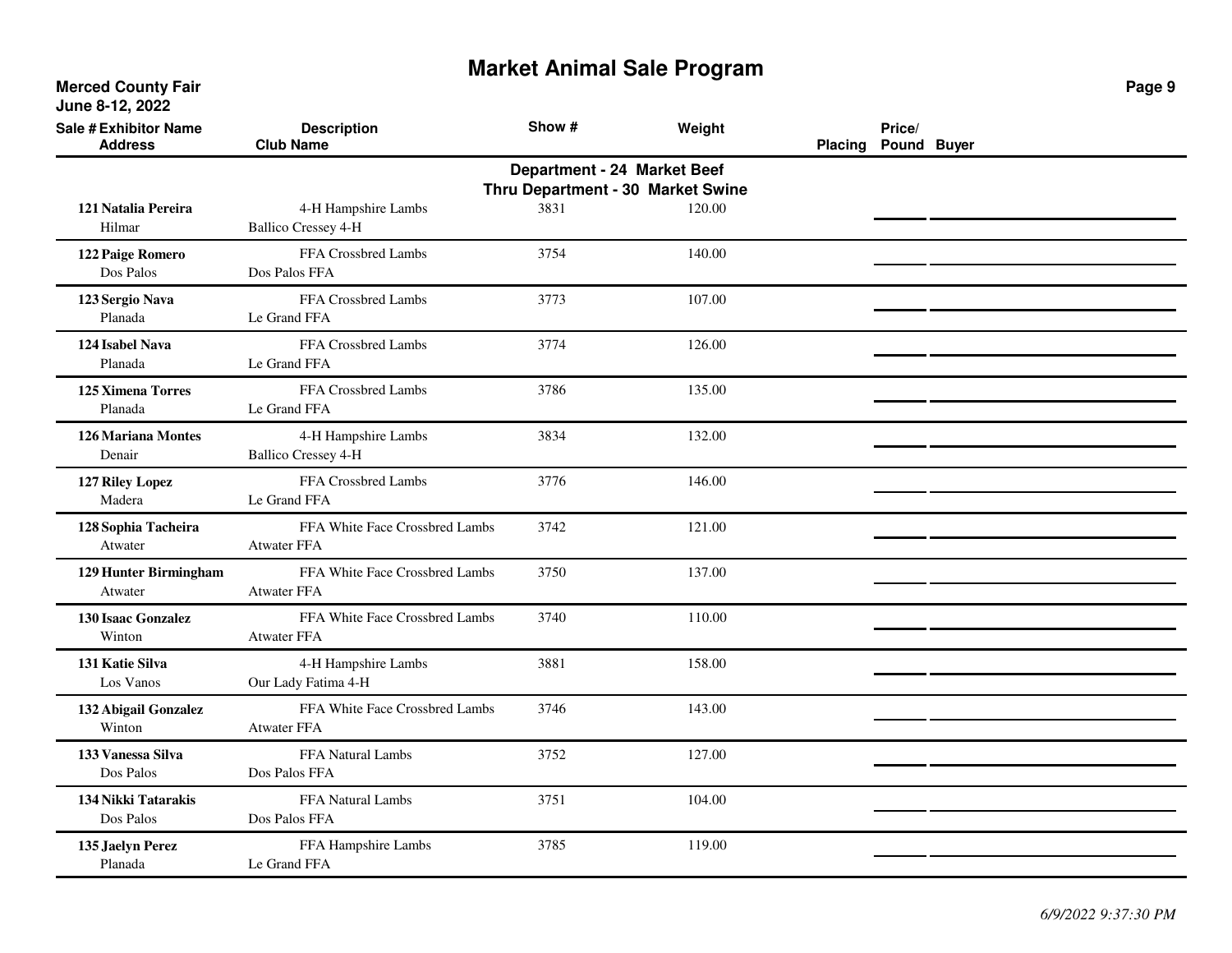| <b>Sale # Exhibitor Name</b><br><b>Address</b> | <b>Description</b><br><b>Club Name</b>         | Show #                                                           | Weight | Placing | Price/<br>Pound Buyer |  |
|------------------------------------------------|------------------------------------------------|------------------------------------------------------------------|--------|---------|-----------------------|--|
|                                                |                                                | Department - 24 Market Beef<br>Thru Department - 30 Market Swine |        |         |                       |  |
| 136 Viviana Berbereia<br>Delhi                 | FFA Hampshire Lambs<br><b>Hilmar FFA</b>       | 3767                                                             | 138.00 |         |                       |  |
| 137 Taylen Burns<br>Atwater                    | 4-H Market Goats<br>McSwain 4-H                | 4167                                                             | 83.00  |         |                       |  |
| 138 Timothy Whitfield<br>Atwater               | 4-H Market Goats<br>Bear Creek 4-H             | 4135                                                             | 111.00 |         |                       |  |
| 139 Jose Valera-Avila<br>Atwater               | <b>FFA Market Goats</b><br><b>Atwater FFA</b>  | 4024                                                             | 60.00  |         |                       |  |
| 140 Aaron Walker<br>Atwater                    | 4-H Market Goats<br>Lancers 4-H                | 4157                                                             | 72.00  |         |                       |  |
| 141 Isabella Figueroa<br><b>ATWATER</b>        | 4-H Market Goats<br><b>Ballico Cressey 4-H</b> | 4131                                                             | 74.00  |         |                       |  |
| 142 Aiyana Ellison<br>Dos Palos                | FFA Market Goats<br>Dos Palos FFA              | 4051                                                             | 74.00  |         |                       |  |
| 143 Clarissa Ojeda<br>Merced                   | FFA Market Goats<br>Le Grand FFA               | 4080                                                             | 110.00 |         |                       |  |
| 144 Grant Miller<br>Snelling                   | 4-H Market Goats<br>Snelling 4-H               | 4193                                                             | 86.00  |         |                       |  |
| 145 Ana Contreras<br>Merced                    | FFA Market Goats<br>Merced FFA                 | 4125                                                             | 78.00  |         |                       |  |
| 146 Forrest Johnson<br>Merced                  | FFA Market Goats<br>Merced FFA                 | 4111                                                             | 80.00  |         |                       |  |
| 147 Abigail Rossow<br><b>MERCED</b>            | 4-H Market Goats<br>El Nido 4-H                | 4151                                                             | 69.00  |         |                       |  |
| 148 Kamila Mendoza<br>Merced                   | <b>FFA Market Goats</b><br>Merced FFA          | 4113                                                             | 88.00  |         |                       |  |
| 149 Sydnee Stone<br>Merced                     | FFA Market Goats<br>Merced FFA                 | 4123                                                             | 83.00  |         |                       |  |
| 150 Haylee Cotta<br>Dos Palos                  | 4-H Market Goats<br>Dos Palos Community 4-H    | 4141                                                             | 79.00  |         |                       |  |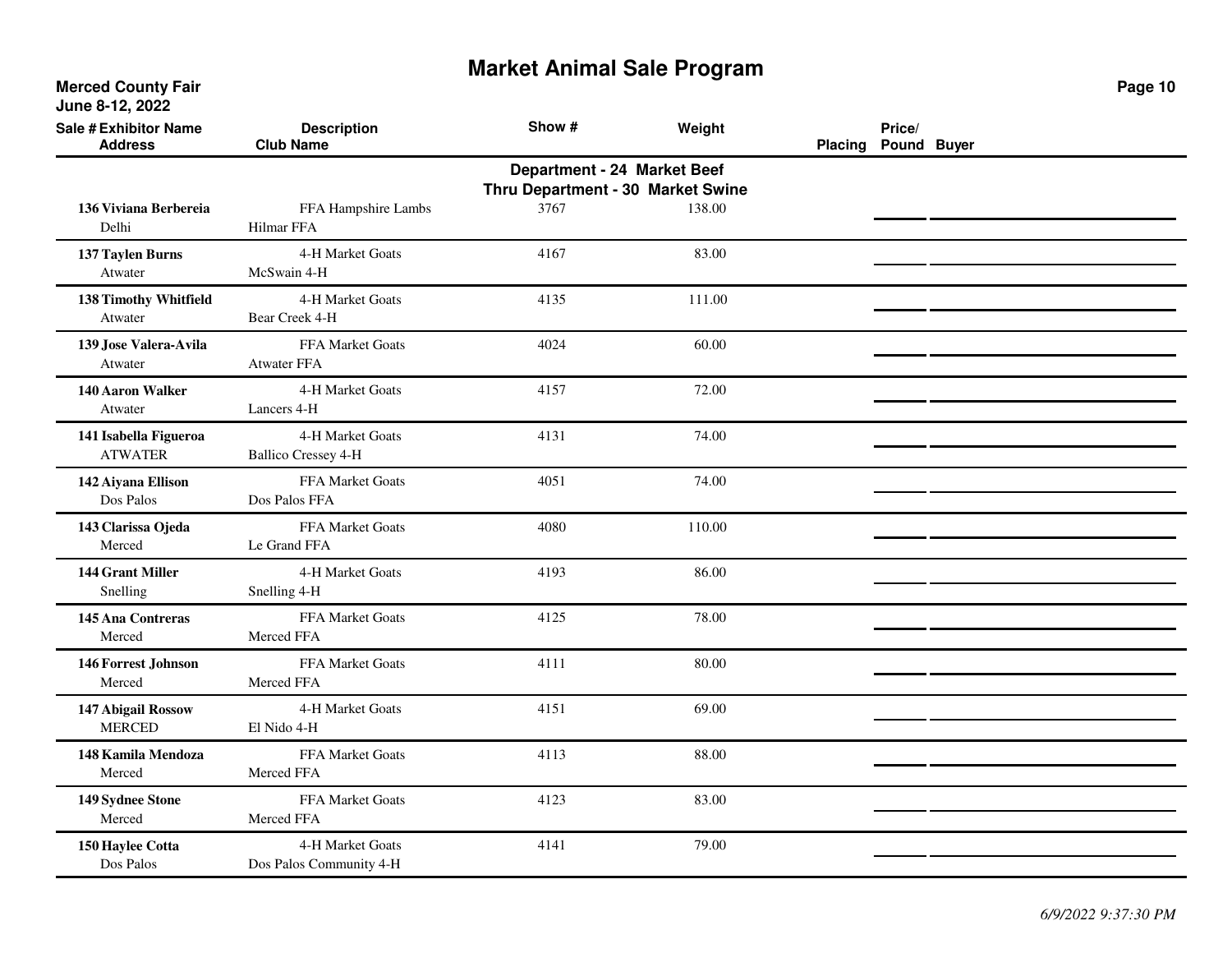| <b>Sale # Exhibitor Name</b><br><b>Address</b> | <b>Description</b><br><b>Club Name</b>              | Show #                                                           | Weight | <b>Placing</b> | Price/<br>Pound Buyer |  |
|------------------------------------------------|-----------------------------------------------------|------------------------------------------------------------------|--------|----------------|-----------------------|--|
|                                                |                                                     | Department - 24 Market Beef<br>Thru Department - 30 Market Swine |        |                |                       |  |
| <b>151 Alexa Bracamontes</b><br>Winton         | FFA Market Goats<br><b>Atwater FFA</b>              | 4016                                                             | 94.00  |                |                       |  |
| 152 Alona Garcia<br>Merced                     | FFA Market Goats<br>Merced FFA                      | 4115                                                             | 95.00  |                |                       |  |
| 153 Gabriella Garcia<br>Le Grand               | 4-H Market Goats<br>Le Grand 4-H                    | 4159                                                             | 73.00  |                |                       |  |
| 154 Tyler Fontes<br>Merced                     | <b>FFA Market Goats</b><br><b>Buhach Colony FFA</b> | 4037                                                             | 68.00  |                |                       |  |
| 155 Anika Niles<br>Merced                      | FFA Market Goats<br>El Capitan FFA                  | 4057                                                             | 87.00  |                |                       |  |
| 156 Jake Gentry<br>Atwater                     | 4-H Market Goats<br>McSwain 4-H                     | 4174                                                             | 93.00  |                |                       |  |
| 157 Ella Boyenga<br>Atwater                    | FFA Market Goats<br><b>Atwater FFA</b>              | 4010                                                             | 65.00  |                |                       |  |
| 158 Alondra Aquino<br>Livingston               | <b>FFA Market Goats</b><br>Livingston FFA           | 4104                                                             | 93.00  |                |                       |  |
| 159 Anya Gieling<br>Atwater                    | 4-H Market Goats<br>McSwain 4-H                     | 4179                                                             | 101.00 |                |                       |  |
| 160 Cynthia Millan<br>Livingston               | FFA Market Goats<br>Livingston FFA                  | 4103                                                             | 75.00  |                |                       |  |
| 161 Mya Medrano<br>Los Banos                   | FFA Crossbred Swine<br>Pacheco FFA                  | 567                                                              | 250.00 |                |                       |  |
| 162 Chloe Herrera<br>Atwater                   | FFA Crossbred Swine<br>Atwater FFA                  | 454                                                              | 241.00 |                |                       |  |
| 163 Sadie Yorba<br>Merced                      | 4-H Crossbred Swine<br>Lancers 4-H                  | 611                                                              | 220.00 |                |                       |  |
| 164 Brevin Nannini<br>Merced                   | FFA AOB Swine<br>Merced FFA                         | 544                                                              | 232.00 |                |                       |  |
| 165 Christopher Cortez<br>Livingston           | FFA Yorkshire Swine<br>Livingston FFA               | 525                                                              | 243.00 |                |                       |  |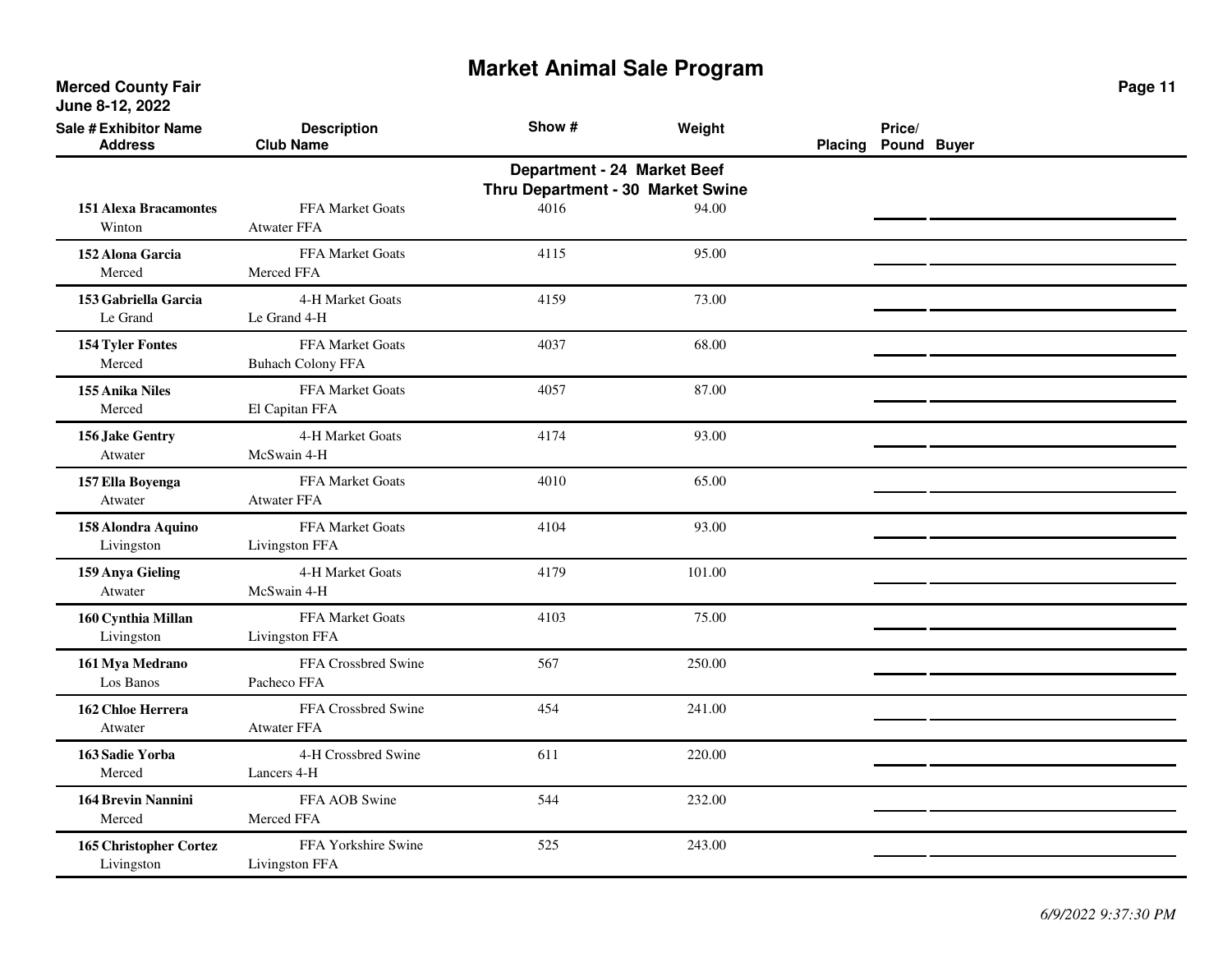| <b>Sale # Exhibitor Name</b><br><b>Address</b> | <b>Description</b><br><b>Club Name</b>    | Show #                                                           | Weight | <b>Placing</b> | Price/<br>Pound Buyer |  |
|------------------------------------------------|-------------------------------------------|------------------------------------------------------------------|--------|----------------|-----------------------|--|
|                                                |                                           | Department - 24 Market Beef<br>Thru Department - 30 Market Swine |        |                |                       |  |
| <b>166 Blake Porter</b><br>Le Grand            | 4-H Crossbred Swine<br>Le Grand 4-H       | 614                                                              | 216.00 |                |                       |  |
| <b>167 Moises Castillo</b><br>Merced           | FFA Hampshire Swine<br>Merced FFA         | 543                                                              | 260.00 |                |                       |  |
| <b>168 Braddik Williams</b><br>Mered           | FFA Hampshire Swine<br>El Capitan FFA     | 475                                                              | 202.00 |                |                       |  |
| 169 Myla Sherman<br>Atwater                    | 4-H Crossbred Swine<br>McSwain 4-H        | 636                                                              | 261.00 |                |                       |  |
| 170 Melanie Espino<br>Los Banos                | FFA Hampshire Swine<br>Los Banos FFA      | 531                                                              | 249.00 |                |                       |  |
| 171 Emma Bettencourt<br>Los Banos              | FFA Hampshire Swine<br>Pacheco FFA        | 565                                                              | 234.00 |                |                       |  |
| 172 Amanda Englert<br>Atwater                  | 4-H Crossbred Swine<br>McSwain 4-H        | 625                                                              | 256.00 |                |                       |  |
| 173 Gisele Mercado<br>Livingston               | FFA Crossbred Swine<br>Livingston FFA     | 530                                                              | 259.00 |                |                       |  |
| 174 Mason Akers<br>Winton                      | 4-H AOB Swine<br>Merced River 4-H         | 642                                                              | 213.00 |                |                       |  |
| 175 Hailie Avery<br>Merced                     | FFA Crossbred Swine<br>Golden Valley FFA  | 486                                                              | 256.00 |                |                       |  |
| 176 Logan Jenson<br>Merced                     | 4-H AOB Swine<br>Bear Creek 4-H           | 584                                                              | 270.00 |                |                       |  |
| <b>177 Cassidy Barcellos</b><br>Los Banos      | FFA Crossbred Swine<br>Los Banos FFA      | 691                                                              | 235.00 |                |                       |  |
| 178 Blake Volz<br>Atwater                      | 4-H Hampshire Swine<br>McSwain 4-H        | 627                                                              | 254.00 |                |                       |  |
| 179 Valeria Vargas<br>Atwater                  | FFA Crossbred Swine<br><b>Atwater FFA</b> | 463                                                              | 211.00 |                |                       |  |
| <b>180 Titus Porter</b><br>Le Grand            | 4-H Hampshire Swine<br>Le Grand 4-H       | 615                                                              | 264.00 |                |                       |  |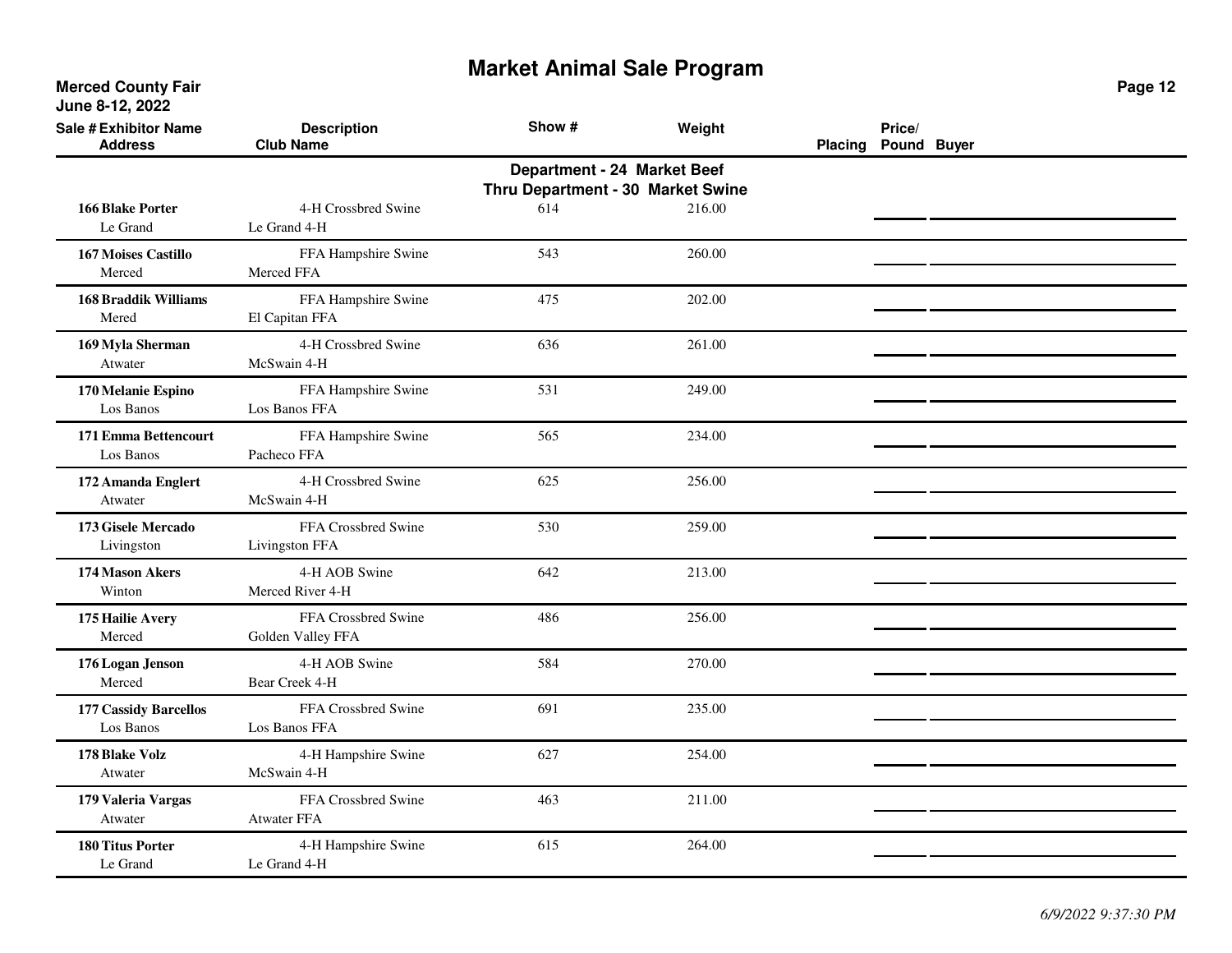| <b>Sale # Exhibitor Name</b><br><b>Address</b> | <b>Description</b><br><b>Club Name</b>           | Show #                                                           | Weight | Placing | Price/<br>Pound Buyer |  |
|------------------------------------------------|--------------------------------------------------|------------------------------------------------------------------|--------|---------|-----------------------|--|
|                                                |                                                  | Department - 24 Market Beef<br>Thru Department - 30 Market Swine |        |         |                       |  |
| 181 Joshaua Medeiros<br>Atwater                | FFA Crossbred Swine<br><b>Atwater FFA</b>        | 456                                                              | 241.00 |         |                       |  |
| 182 Wyatt Fisk<br>Atwater                      | 4-H Hampshire Swine<br>Merced River 4-H          | 649                                                              | 220.00 |         |                       |  |
| 183 Jianna Bretz<br>Los Banos                  | FFA Crossbred Swine<br>Los Banos FFA             | 535                                                              | 263.00 |         |                       |  |
| 184 Payson Slocum<br>Merced                    | 4-H Hampshire Swine<br>Lancers 4-H               | 608                                                              | 250.00 |         |                       |  |
| <b>185 Ethan McParland</b><br>Merced           | FFA Crossbred Swine<br>El Capitan FFA            | 666                                                              | 268.00 |         |                       |  |
| 186 Landon Avila<br>Snelling                   | 4-H Duroc Swine<br>Merced River 4-H              | 653                                                              | 231.00 |         |                       |  |
| 187 Jackson Cabral<br>Hilmar                   | FFA AOB Swine<br><b>Hilmar FFA</b>               | 504                                                              | 243.00 |         |                       |  |
| 188 Cooper Gaoiran<br>Atwater                  | 4-H Duroc Swine<br>McSwain 4-H                   | 633                                                              | 256.00 |         |                       |  |
| <b>189 Haiden Priddell</b><br>Merced           | FFA AOB Swine<br>Le Grand FFA                    | 517                                                              | 261.00 |         |                       |  |
| 190 Winter Ortega<br>Merced                    | FFA Crossbred Swine<br>Stone Ridge Christian FFA | 577                                                              | 248.00 |         |                       |  |
| 191 Tayla Tatarakis<br>Dos Palos               | FFA Yorkshire Swine<br>Dos Palos FFA             | 473                                                              | 262.00 |         |                       |  |
| 192 Francisco Bravo<br>Livingston              | <b>FFA Market Goats</b><br>Livingston FFA        | 4105                                                             | 102.00 |         |                       |  |
| 193 Izabella Ybarra<br>Turlock                 | FFA Market Goats<br>Delhi FFA                    | 4049                                                             | 95.00  |         |                       |  |
| 194 Madyson Silva<br>Merced                    | 4-H Market Goats<br>McSwain 4-H                  | 4171                                                             | 87.00  |         |                       |  |
| 195 Fayth Bautista<br>Merced                   | FFA Market Goats<br>Merced FFA                   | 4109                                                             | 90.00  |         |                       |  |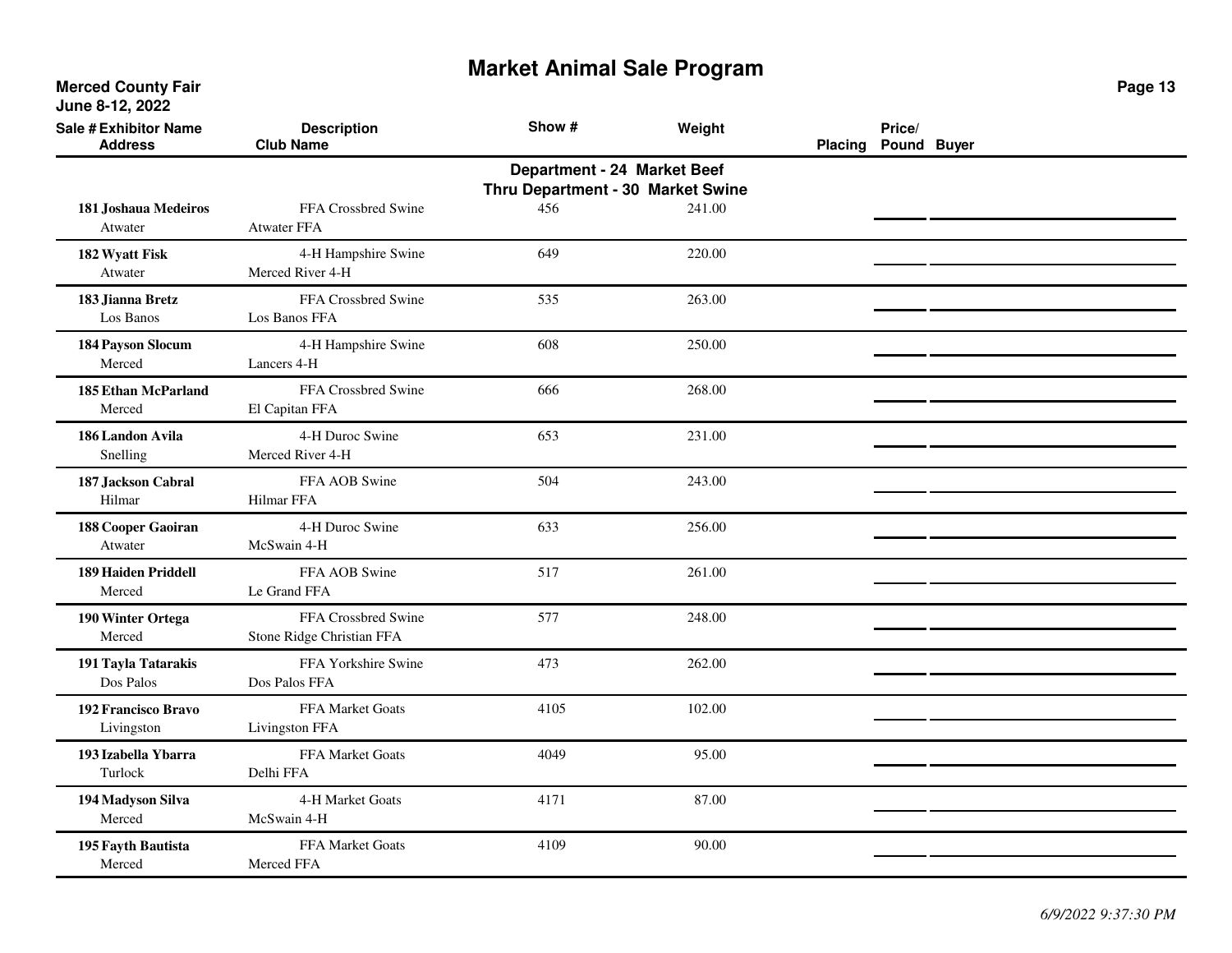**Merced County Fair June 8-12, 2022**

| <b>Sale # Exhibitor Name</b><br><b>Address</b> | <b>Description</b><br><b>Club Name</b> | Show #                            | Weight | <b>Placing</b> | Price/<br>Pound Buyer |  |
|------------------------------------------------|----------------------------------------|-----------------------------------|--------|----------------|-----------------------|--|
|                                                |                                        | Department - 24 Market Beef       |        |                |                       |  |
|                                                |                                        | Thru Department - 30 Market Swine |        |                |                       |  |
| 196 Sarah Rodriguez                            | FFA Market Goats                       | 4112                              | 79.00  |                |                       |  |
| Merced                                         | Merced FFA                             |                                   |        |                |                       |  |
| <b>197 Tenley Hopkins</b>                      | 4-H Market Goats                       | 4173                              | 71.00  |                |                       |  |
| Merced                                         | McSwain 4-H                            |                                   |        |                |                       |  |
| 198 Ava Diaz - Knapp                           | FFA Market Goats                       | 4063                              | 68.00  |                |                       |  |
| <b>MERCED</b>                                  | El Capitan FFA                         |                                   |        |                |                       |  |
| 199 Liliana Lopez                              | FFA Market Goats                       | 4124                              | 85.00  |                |                       |  |
| Merced                                         | Merced FFA                             |                                   |        |                |                       |  |
| <b>200 Vincent Bell</b>                        | 4-H Market Goats                       | 4197                              | 73.00  |                |                       |  |
| Atwater                                        | Snelling 4-H                           |                                   |        |                |                       |  |
| 201 Mackenzie Maloney                          | FFA Market Goats                       | 4028                              | 86.00  |                |                       |  |
| Atwater                                        | <b>Atwater FFA</b>                     |                                   |        |                |                       |  |
| 202 Hunter Boyenga                             | FFA Market Goats                       | 4029                              | 72.00  |                |                       |  |
| Atwater                                        | <b>Atwater FFA</b>                     |                                   |        |                |                       |  |
| <b>203 Austin Gooding</b>                      | 4-H Market Goats                       | 4144                              | 96.00  |                |                       |  |
| Merced                                         | El Nido 4-H                            |                                   |        |                |                       |  |
| <b>204 Grant Richardson</b>                    | FFA Market Goats                       | 4085                              | 81.00  |                |                       |  |
| Le Grand                                       | Le Grand FFA                           |                                   |        |                |                       |  |
| 205 Yoceline Aguila                            | FFA Market Goats                       | 4018                              | 110.00 |                |                       |  |
| Atwater                                        | <b>Atwater FFA</b>                     |                                   |        |                |                       |  |
| 206 Taylor Holcomb                             | FFA Market Goats                       | 4030                              | 86.00  |                |                       |  |
| Atwater                                        | <b>Atwater FFA</b>                     |                                   |        |                |                       |  |
| 207 Luca Migliazzo                             | 4-H Market Goats                       | 4198                              | 101.00 |                |                       |  |
| Atwater                                        | St. Anthonys 4-H                       |                                   |        |                |                       |  |
| 208 Cecilia Aguilar-Oseguera                   | FFA Market Goats                       | 4087                              | 85.00  |                |                       |  |
| Le Grand                                       | Le Grand FFA                           |                                   |        |                |                       |  |
| <b>209 Esther Navarro</b>                      | FFA Market Goats                       | 4058                              | 60.00  |                |                       |  |
| Merced                                         | El Capitan FFA                         |                                   |        |                |                       |  |
| 210 Jocelyn Moreno                             | FFA Market Goats                       | 4098                              | 76.00  |                |                       |  |
| Livingston                                     | Livingston FFA                         |                                   |        |                |                       |  |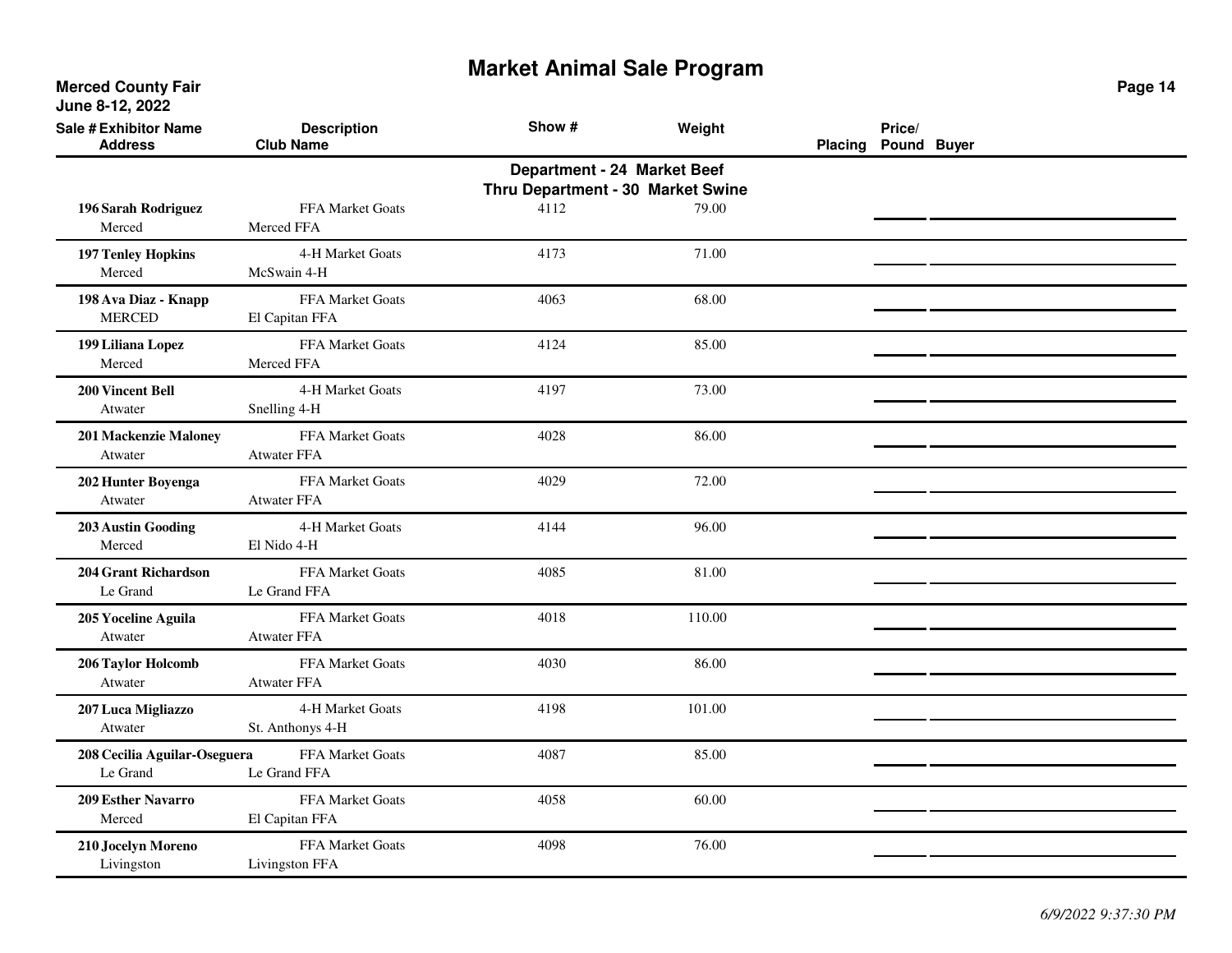**Merced County Fair June 8-12, 2022**

| <b>Sale # Exhibitor Name</b><br><b>Address</b> | <b>Description</b><br><b>Club Name</b>   | Show #                                                           | Weight | <b>Placing</b> | Price/<br>Pound Buyer |  |
|------------------------------------------------|------------------------------------------|------------------------------------------------------------------|--------|----------------|-----------------------|--|
|                                                |                                          | Department - 24 Market Beef<br>Thru Department - 30 Market Swine |        |                |                       |  |
| 211 Kendyl Vaughn<br>Merced                    | 4-H Market Goats<br>McSwain 4-H          | 4170                                                             | 79.00  |                |                       |  |
| 212 Evelyn Maldonado<br>Livingston             | FFA Market Goats<br>Livingston FFA       | 4096                                                             | 79.00  |                |                       |  |
| 213 Neveya Villa<br>Livingston                 | FFA Market Goats<br>Livingston FFA       | 4090                                                             | 82.00  |                |                       |  |
| 214 Makayla Torres<br>Merced                   | FFA Market Goats<br>Merced FFA           | 4107                                                             | 95.00  |                |                       |  |
| 215 Ethan Vega<br>Merced                       | <b>FFA Market Goats</b><br>Merced FFA    | 4121                                                             | 94.00  |                |                       |  |
| 216 Brooklyn Silva<br>Los Banos                | FFA Hampshire Lambs<br>Los Banos FFA     | 3802                                                             | 146.00 |                |                       |  |
| 217 Valentin Aguilar<br>Le Grand               | FFA Hampshire Lambs<br>Le Grand FFA      | 3789                                                             | 134.00 |                |                       |  |
| <b>218 Wyatt Rodrigues</b><br>Atwater          | 4-H Crossbred Lambs<br>McSwain 4-H       | 3863                                                             | 133.00 |                |                       |  |
| 219 Laryssa Maldonado<br>Le Grand              | FFA Crossbred Lambs<br>Le Grand FFA      | 3772                                                             | 107.00 |                |                       |  |
| 220 Caleb Benc<br>Atwater                      | 4-H Crossbred Lambs<br>Merced River 4-H  | 3873                                                             | 107.00 |                |                       |  |
| 221 Natalie Millan-Rubio<br>Livingston         | FFA Crossbred Lambs<br>Livingston FFA    | 4240                                                             | 134.00 |                |                       |  |
| 222 Hannah Parreira<br>Hilmar                  | 4-H Crossbred Lambs<br>Hilmar Colony 4-H | 3849                                                             | 118.00 |                |                       |  |
| 223 Victoria Bucio<br>Le Grand                 | FFA Crossbred Lambs<br>Le Grand FFA      | 3788                                                             | 121.00 |                |                       |  |
| 224 Jodi Saylor<br>Merced                      | 4-H Crossbred Lambs<br>McSwain 4-H       | 3865                                                             | 140.00 |                |                       |  |
| 225 Hernan Cortez<br>Planada                   | FFA Crossbred Lambs<br>Le Grand FFA      | 3777                                                             | 125.00 |                |                       |  |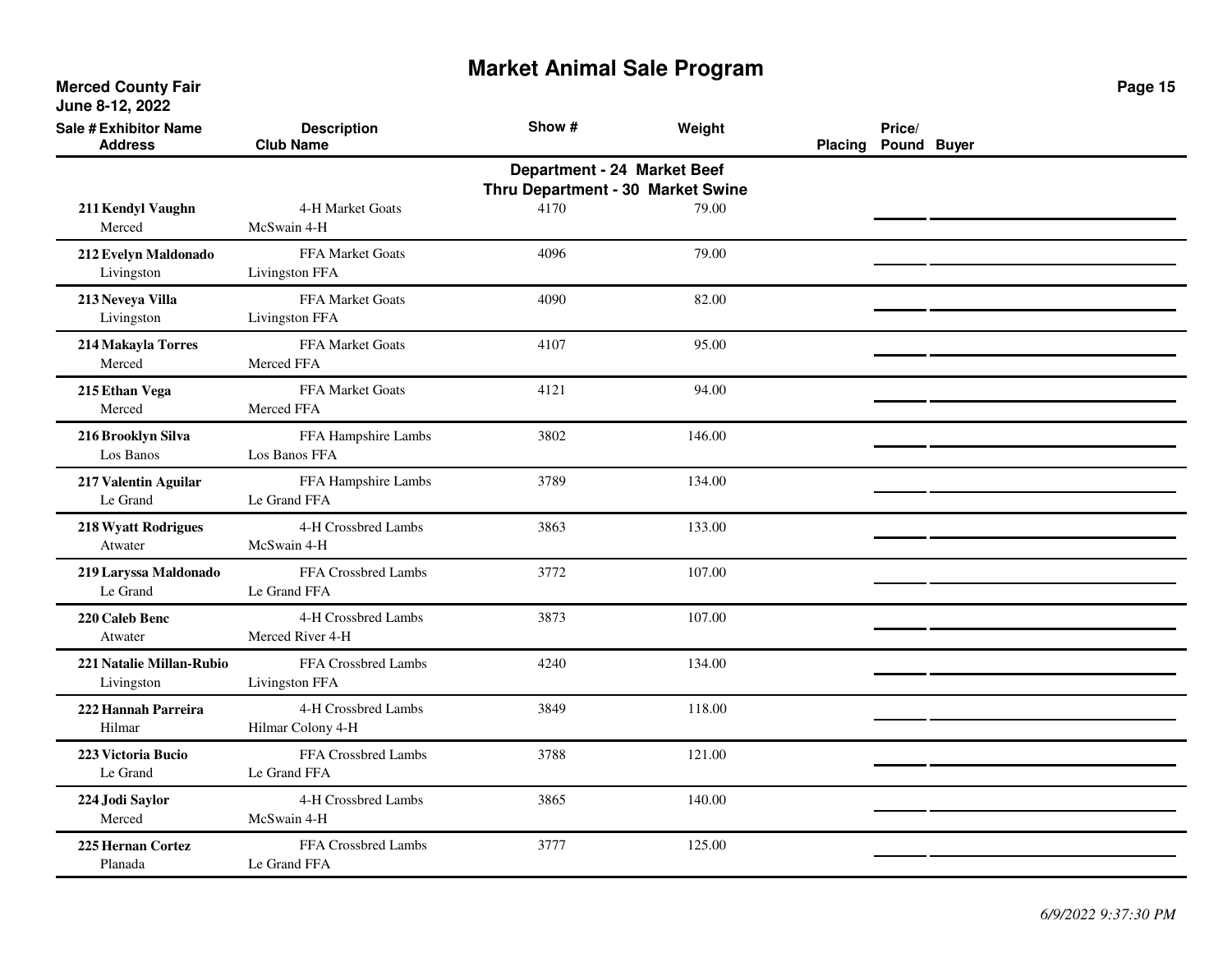| <b>Sale # Exhibitor Name</b><br><b>Address</b> | <b>Description</b><br><b>Club Name</b>           | Show #                      | Weight                            | <b>Placing</b> | Price/<br>Pound Buyer |  |
|------------------------------------------------|--------------------------------------------------|-----------------------------|-----------------------------------|----------------|-----------------------|--|
|                                                |                                                  | Department - 24 Market Beef | Thru Department - 30 Market Swine |                |                       |  |
| 226 John Pereira<br>Hilmar                     | 4-H AOB Lambs<br><b>Ballico Cressey 4-H</b>      | 3832                        | 129.00                            |                |                       |  |
| 227 Lillian Kanemoto<br>Los Banos              | FFA Crossbred Lambs<br>Los Banos FFA             | 3800                        | 152.00                            |                |                       |  |
| 228 Emily Figueroa<br>Atwater                  | 4-H AOB Lambs<br><b>Ballico Cressey 4-H</b>      | 3830                        | 116.00                            |                |                       |  |
| 229 Ashlyn Azevedo<br>Delhi                    | FFA Crossbred Lambs<br>Hilmar FFA                | 3768                        | 148.00                            |                |                       |  |
| 230 Kennedy Whaley<br>Dos Palos                | 4-H Hampshire Lambs<br>Dos Palos Community 4-H   | 3841                        | 131.00                            |                |                       |  |
| 231 Mackenzie Silva<br>Merced                  | FFA Crossbred Lambs<br>Stone Ridge Christian FFA | 3827                        | 142.00                            |                |                       |  |
| 232 Raegyn Whaley<br>Dos Palos                 | 4-H Hampshire Lambs<br>Dos Palos Community 4-H   | 3840                        | 129.00                            |                |                       |  |
| 233 Ximena Penaloza<br>Merced                  | FFA Crossbred Lambs<br>Merced FFA                | 3807                        | 130.00                            |                |                       |  |
| 234 Omar Hernandez<br>Hilmar                   | 4-H Hampshire Lambs<br>Hilmar Colony 4-H         | 3844                        | 145.00                            |                |                       |  |
| 235 Jayden Jasso<br>Dos Palos                  | FFA White Face Crossbred Lambs<br>Dos Palos FFA  | 3756                        | 110.00                            |                |                       |  |
| 236 Fred Velasquez<br>Livingston               | FFA White Face Crossbred Lambs<br>Livingston FFA | 3792                        | 142.00                            |                |                       |  |
| 237 Melissa Reynoso<br>Livingston              | FFA Yorkshire Swine<br>Livingston FFA            | 527                         | 233.00                            |                |                       |  |
| 238 Kayla Rosas<br>Planada                     | FFA Yorkshire Swine<br>Le Grand FFA              | 515                         | 247.00                            |                |                       |  |
| 239 Cooper Johnstone<br>Chowchilla             | 4-H Crossbred Swine<br>Lancers 4-H               | 670                         | 245.00                            |                |                       |  |
| 240 Jacob Zapata Zapata<br>Merced              | FFA Hampshire Swine<br>Merced FFA                | 542                         | 244.00                            |                |                       |  |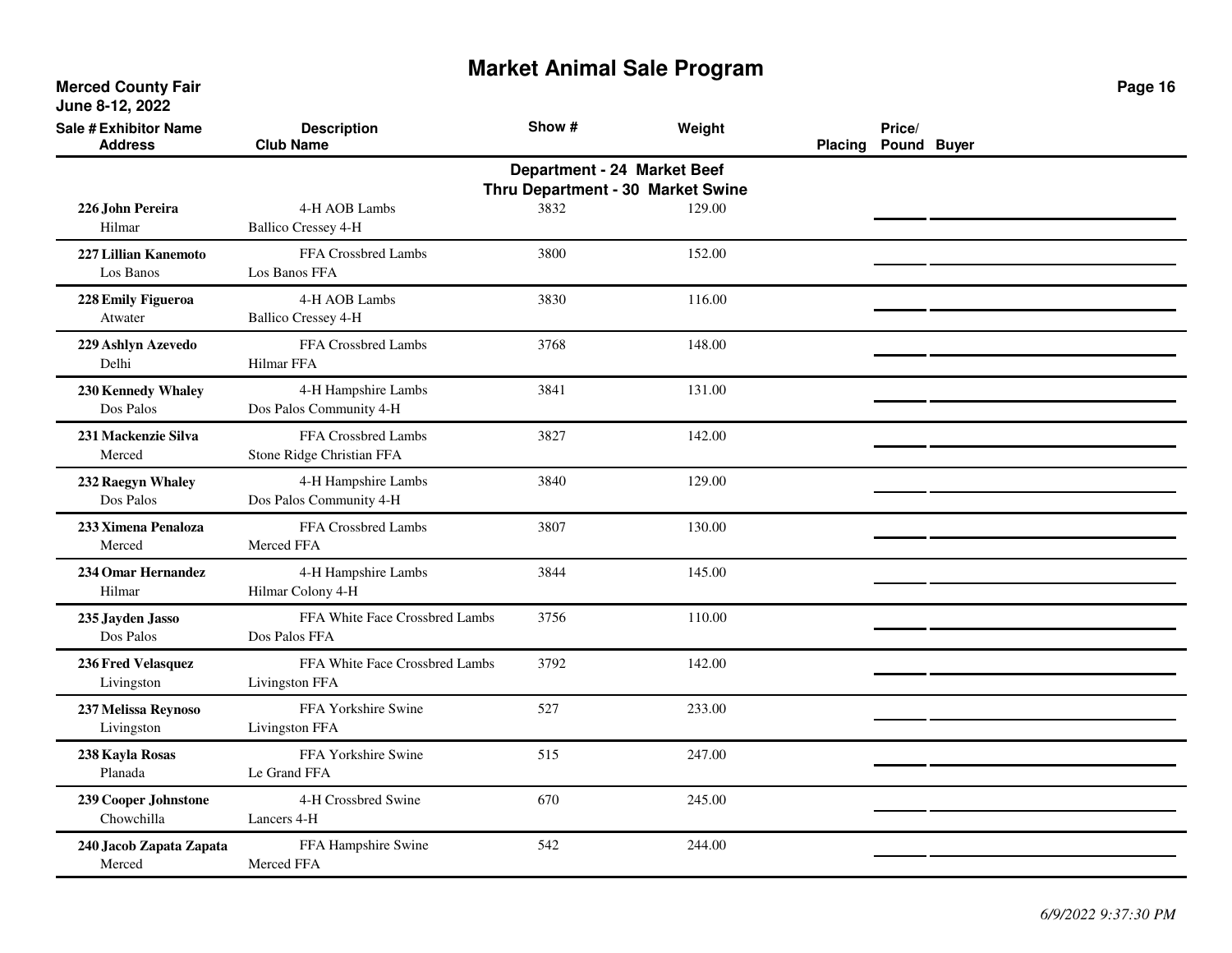| <b>Sale # Exhibitor Name</b><br><b>Address</b> | <b>Description</b><br><b>Club Name</b>          | Show #                                                           | Weight | Placing Pound Buyer | Price/ |  |
|------------------------------------------------|-------------------------------------------------|------------------------------------------------------------------|--------|---------------------|--------|--|
|                                                |                                                 | Department - 24 Market Beef<br>Thru Department - 30 Market Swine |        |                     |        |  |
| <b>241 Bailey Chambers</b><br>Snelling         | 4-H Crossbred Swine<br>Lancers 4-H              | 595                                                              | 264.00 |                     |        |  |
| 242 Dakota Jones<br>Merced                     | FFA Hampshire Swine<br><b>Atwater FFA</b>       | 455                                                              | 260.00 |                     |        |  |
| 243 Wyatt Yorba<br>Merced                      | 4-H Crossbred Swine<br>Lancers 4-H              | 612                                                              | 230.00 |                     |        |  |
| 244 Emily Duval<br>Merced                      | FFA Hampshire Swine<br>Golden Valley FFA        | 490                                                              | 240.00 |                     |        |  |
| 245 Hunter Arnold<br>La Grange                 | 4-H Crossbred Swine<br>Snelling 4-H             | 657                                                              | 218.00 |                     |        |  |
| 246 Taylor Nunes<br>Chowchilla                 | FFA Hampshire Swine<br><b>Buhach Colony FFA</b> | 671                                                              | 211.00 |                     |        |  |
| 247 Delanie Aguiar<br><b>Ballico</b>           | 4-H AOB Swine<br><b>Ballico Cressey 4-H</b>     | 582                                                              | 256.00 |                     |        |  |
| 248 Gina Mancebo<br>Hilmar                     | FFA Hampshire Swine<br>Hilmar FFA               | 505                                                              | 273.00 |                     |        |  |
| 249 Isabella Hernandez<br>Atwater              | 4-H AOB Swine<br>Merced River 4-H               | 644                                                              | 234.00 |                     |        |  |
| 250 Carrigan Hale<br>Los Banos                 | FFA Duroc Swine<br>Pacheco FFA                  | 559                                                              | 226.00 |                     |        |  |
| 251 Maverick Shepherd<br><b>ATWATER</b>        | 4-H AOB Swine<br>McSwain 4-H                    | 622                                                              | 210.00 |                     |        |  |
| 252 Morgan Ramirez<br>Merced                   | FFA Duroc Swine<br>Golden Valley FFA            | 689                                                              | 241.00 |                     |        |  |
| 253 Maddox Paskin<br>Merced                    | 4-H Hampshire Swine<br>McSwain 4-H              | 639                                                              | 256.00 |                     |        |  |
| 254 Julia Callahan<br>Atwater                  | FFA Duroc Swine<br><b>Atwater FFA</b>           | 460                                                              | 258.00 |                     |        |  |
| <b>255 Tucker Bertuccio</b><br>Merced          | 4-H Hampshire Swine<br>McSwain 4-H              | 630                                                              | 218.00 |                     |        |  |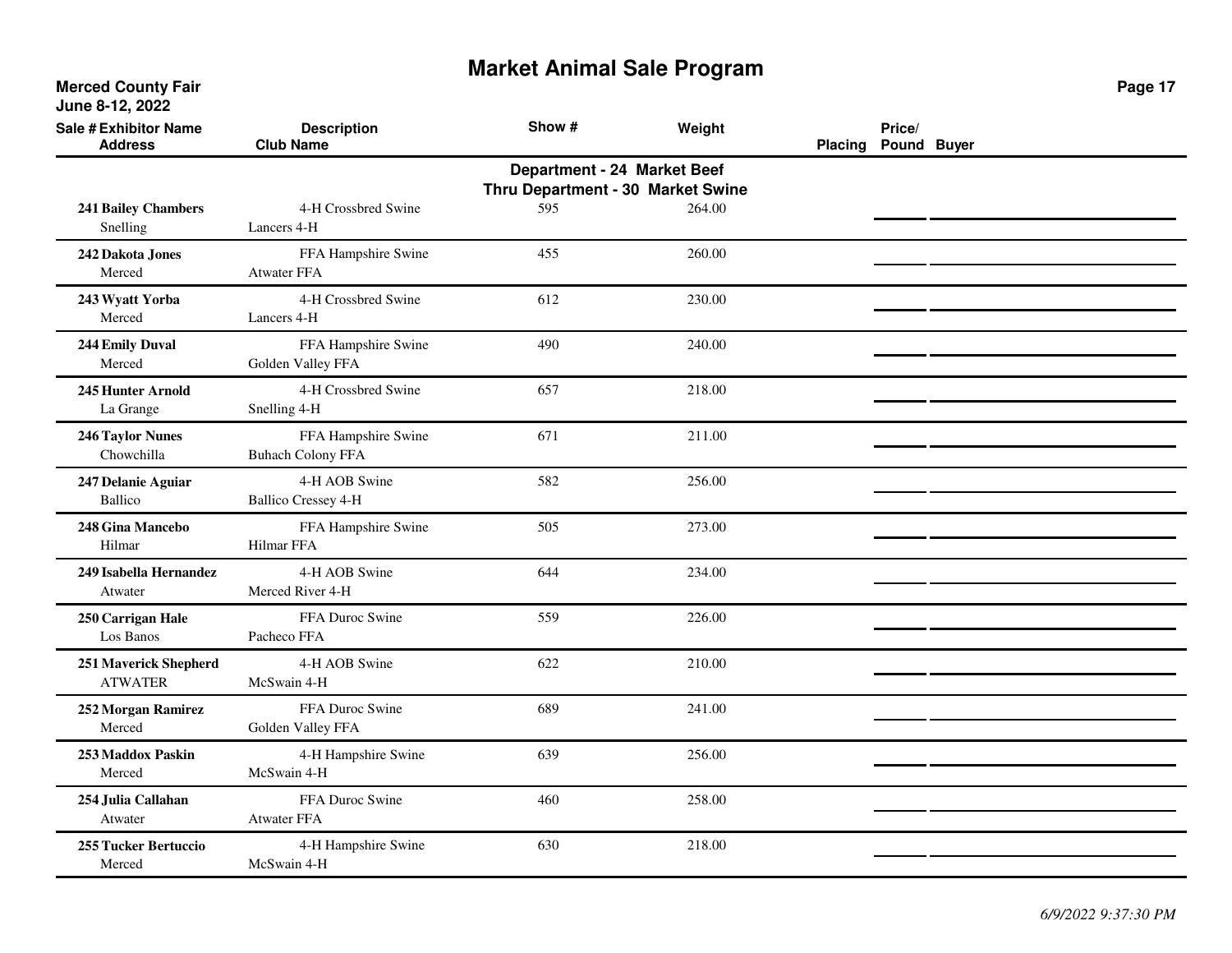**Merced County Fair June 8-12, 2022**

| <b>Sale # Exhibitor Name</b><br><b>Address</b> | <b>Description</b><br><b>Club Name</b>            | Show #                                                           | Weight | <b>Placing</b> | Price/<br>Pound Buyer |  |
|------------------------------------------------|---------------------------------------------------|------------------------------------------------------------------|--------|----------------|-----------------------|--|
|                                                |                                                   | Department - 24 Market Beef<br>Thru Department - 30 Market Swine |        |                |                       |  |
| <b>256 Tristan Barroso</b><br>Merced           | FFA Duroc Swine<br>Le Grand FFA                   | 507                                                              | 265.00 |                |                       |  |
| 257 William Cozine<br>Delhi                    | 4-H Hampshire Swine<br><b>Ballico Cressey 4-H</b> | 579                                                              | 259.00 |                |                       |  |
| 258 Preston Johnson<br>Merced                  | FFA Crossbred Swine<br>Golden Valley FFA          | 490                                                              | 230.00 |                |                       |  |
| 259 Kiernan Wilson<br>Atwater                  | 4-H Hampshire Swine<br>McSwain 4-H                | 629                                                              | 230.00 |                |                       |  |
| 260 Quindalin Aguiar<br><b>Ballico</b>         | 4-H Duroc Swine<br><b>Ballico Cressey 4-H</b>     | 583                                                              | 273.00 |                |                       |  |
| <b>261 Maisen Priddell</b><br>Merced           | FFA Crossbred Swine<br>Le Grand FFA               | 519                                                              | 255.00 |                |                       |  |
| 262 Natalie Aguiar<br><b>Ballico</b>           | 4-H Duroc Swine<br><b>Ballico Cressey 4-H</b>     | 581                                                              | 240.00 |                |                       |  |
| 263 Kyle Williamson<br>Merced                  | 4-H Duroc Swine<br>Merced River 4-H               | 651                                                              | 213.00 |                |                       |  |
| <b>264 Edward Howe</b><br>Winton               | FFA Crossbred Swine<br><b>Atwater FFA</b>         | 452                                                              | 266.00 |                |                       |  |
| 265 Paisley Krumm<br>Hilmar                    | 4-H Duroc Swine<br>Hilmar Colony 4-H              | 593                                                              | 251.00 |                |                       |  |
| 266 Isaac Medrano<br>Los Banos                 | FFA Crossbred Swine<br>Pacheco FFA                | 561                                                              | 252.00 |                |                       |  |
| 267 Ashlyn Campodonica<br><b>ATWATER</b>       | FFA Market Goats<br><b>Buhach Colony FFA</b>      | 4034                                                             | 90.00  |                |                       |  |
| 268 Faith Vierra<br>Merced                     | 4-H Market Goats<br>McSwain 4-H                   | 4172                                                             | 71.00  |                |                       |  |
| 269 Isabella Alverez<br>Los Banos              | FFA Market Goats<br>Los Banos Jr High FFA         | 4129                                                             | 68.00  |                |                       |  |
| 270 Dillon Rossow<br><b>MERCED</b>             | 4-H Market Goats<br>El Nido 4-H                   | 4153                                                             | 79.00  |                |                       |  |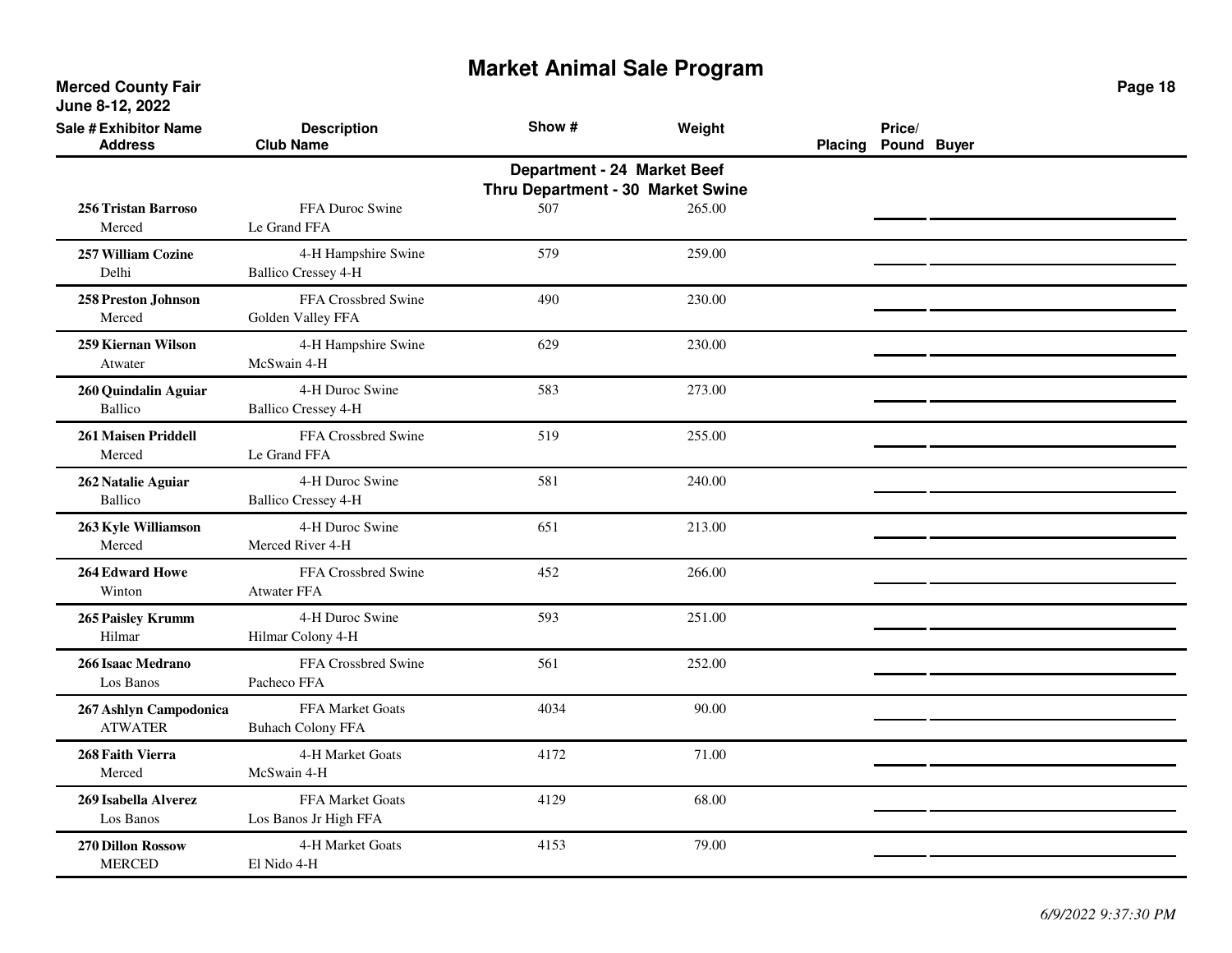**Merced County Fair June 8-12, 2022**

| <b>Sale # Exhibitor Name</b><br><b>Address</b> | <b>Description</b><br><b>Club Name</b>         | Show #                                                           | Weight | Placing | Price/<br>Pound Buyer |  |
|------------------------------------------------|------------------------------------------------|------------------------------------------------------------------|--------|---------|-----------------------|--|
|                                                |                                                | Department - 24 Market Beef<br>Thru Department - 30 Market Swine |        |         |                       |  |
| 271 Shayleigh Miller<br>Atwater                | FFA Market Goats<br><b>Atwater FFA</b>         | 4033                                                             | 71.00  |         |                       |  |
| 272 Audrina Penrod<br>Snelling                 | 4-H Market Goats<br>Snelling 4-H               | 4195                                                             | 90.00  |         |                       |  |
| 273 Nayelli Garcia<br>Atwater                  | FFA Market Goats<br>Atwater FFA                | 4019                                                             | 102.00 |         |                       |  |
| 274 Natalie Alvarado<br>Atwater                | FFA Market Goats<br>Atwater FFA                | 4032                                                             | 73.00  |         |                       |  |
| 275 Jayden Rohrer<br>Snelling                  | 4-H Market Goats<br>Snelling 4-H               | 4191                                                             | 93.00  |         |                       |  |
| 276 Andrea Tellez<br>Le Grand                  | FFA Market Goats<br>Le Grand FFA               | 4086                                                             | 85.00  |         |                       |  |
| 277 Skyler Heffner<br>Merced                   | FFA Market Goats<br>Golden Valley FFA          | 4072                                                             | 70.00  |         |                       |  |
| 278 Kaycee Schwall<br><b>Ballico</b>           | 4-H Market Goats<br><b>Ballico Cressey 4-H</b> | 4130                                                             | 102.00 |         |                       |  |
| 279 Cain Ambriz<br>Livingston                  | FFA Market Goats<br>Livingston FFA             | 4203                                                             | 68.00  |         |                       |  |
| 280 Melany Quijano<br>Delhi                    | FFA Market Goats<br>Delhi FFA                  | 4050                                                             | 95.00  |         |                       |  |
| 281 Haylee Wortman<br>Atwater                  | 4-H Market Goats<br>McSwain 4-H                | 4183                                                             | 75.00  |         |                       |  |
| <b>282 Allison Franzese</b><br>Livingston      | <b>FFA Market Goats</b><br>Livingston FFA      | 4095                                                             | 80.00  |         |                       |  |
| 283 Isela Ayala- Chavez<br>Merced              | FFA Market Goats<br>Merced FFA                 | 4108                                                             | 92.00  |         |                       |  |
| <b>284 Jack Phillips</b><br>Merced             | 4-H Market Goats<br>McSwain 4-H                | 4168                                                             | 79.00  |         |                       |  |
| 285 Mackenzie Davis<br>Merced                  | FFA Market Goats<br>El Capitan FFA             | 4060                                                             | 78.00  |         |                       |  |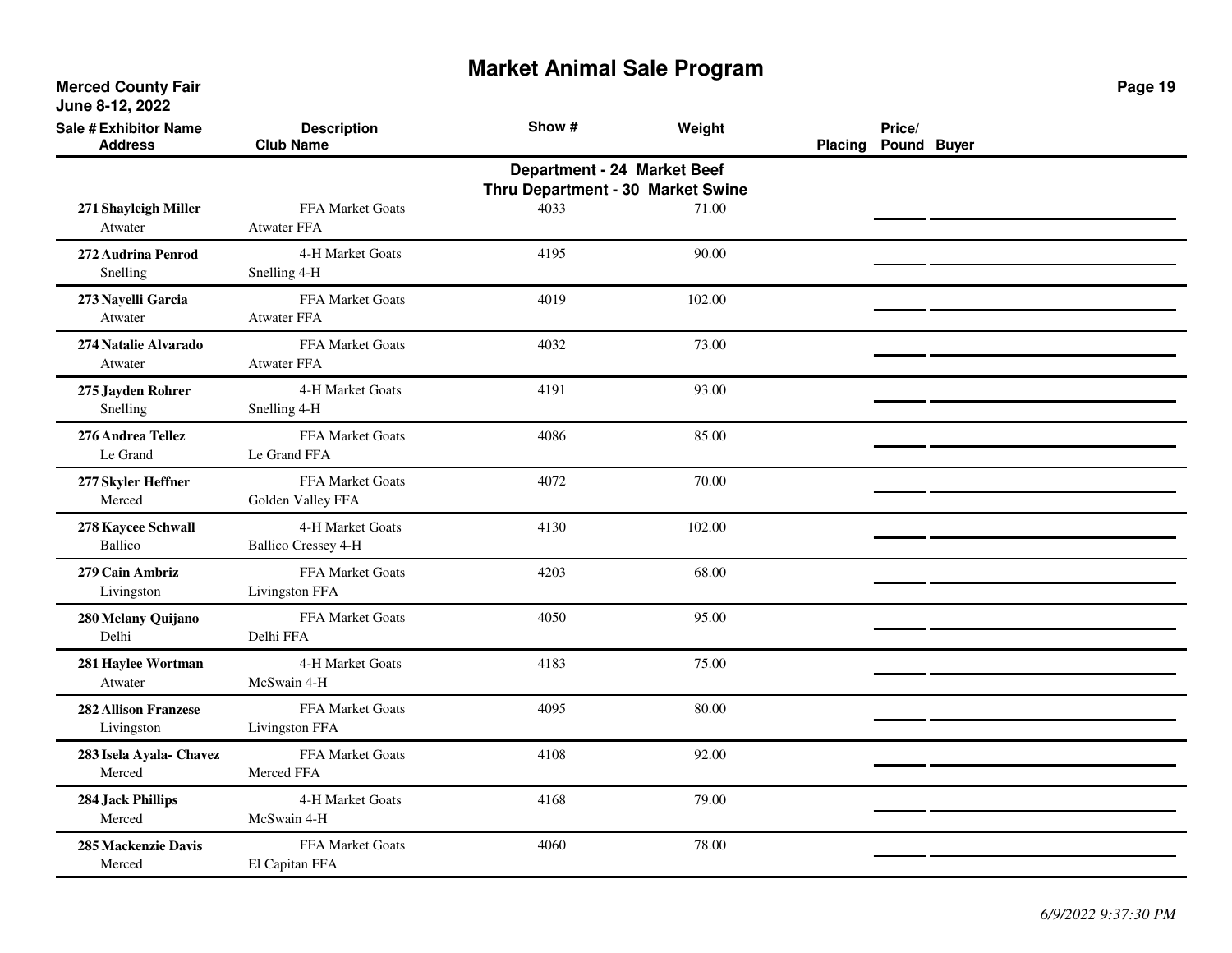| <b>Sale # Exhibitor Name</b><br><b>Address</b>                   | <b>Description</b><br><b>Club Name</b>         | Show # | Weight | <b>Placing</b> | Price/<br>Pound Buyer |  |  |  |  |
|------------------------------------------------------------------|------------------------------------------------|--------|--------|----------------|-----------------------|--|--|--|--|
| Department - 24 Market Beef<br>Thru Department - 30 Market Swine |                                                |        |        |                |                       |  |  |  |  |
| 286 Christian SantaMaria<br>Merced                               | FFA Market Goats<br>Merced FFA                 | 4117   | 87.00  |                |                       |  |  |  |  |
| 287 Coy Mora<br>Le Grand                                         | 4-H Market Goats<br>Le Grand 4-H               | 4160   | 91.00  |                |                       |  |  |  |  |
| 288 Julianna Contreras<br>Merced                                 | FFA Market Goats<br>El Capitan FFA             | 4065   | 65.00  |                |                       |  |  |  |  |
| <b>289 Kaleb Gomes</b><br>Merced                                 | 4-H Market Goats<br>McSwain 4-H                | 4166   | 75.00  |                |                       |  |  |  |  |
| 290 Lilianna Asato<br>Merced                                     | FFA Market Goats<br><b>Buhach Colony FFA</b>   | 4045   | 90.00  |                |                       |  |  |  |  |
| 291 Alyzah Estrada<br>Planada                                    | FFA White Face Crossbred Lambs<br>Le Grand FFA | 3783   | 135.00 |                |                       |  |  |  |  |
| 292 Emile Hernandez<br>Newman                                    | 4-H Crossbred Lambs<br>Westside 4-H            | 3882   | 114.00 |                |                       |  |  |  |  |
| <b>293 Aidan Flores</b><br>Merced                                | FFA White Face Crossbred Lambs<br>Le Grand FFA | 3782   | 126.00 |                |                       |  |  |  |  |
| 294 Rylin Gamble<br>Merced                                       | 4-H Crossbred Lambs<br>Merced River 4-H        | 3872   | 107.00 |                |                       |  |  |  |  |
| 295 Fabian Sotelo<br>Merced                                      | FFA AOB Lambs<br>Golden Valley FFA             | 4005   | 111.00 |                |                       |  |  |  |  |
| 296 Callahan Peck<br>Atwater                                     | 4-H Crossbred Lambs<br>McSwain 4-H             | 3862   | 146.00 |                |                       |  |  |  |  |
| 297 Mikayla Moore<br>Hilmar                                      | FFA Natural Lambs<br>Hilmar FFA                | 3766   | 118.00 |                |                       |  |  |  |  |
| <b>298 Brantley Dunn</b><br>Merced                               | 4-H Crossbred Lambs<br>McSwain 4-H             | 3859   | 124.00 |                |                       |  |  |  |  |
| 299 Crystal Ceja<br>Planada                                      | FFA Natural Lambs<br>Le Grand FFA              | 3781   | 123.00 |                |                       |  |  |  |  |
| 300 Violette Walker<br>Merced                                    | 4-H White Face Cross Lambs<br>Bear Creek 4-H   | 3836   | 111.00 |                |                       |  |  |  |  |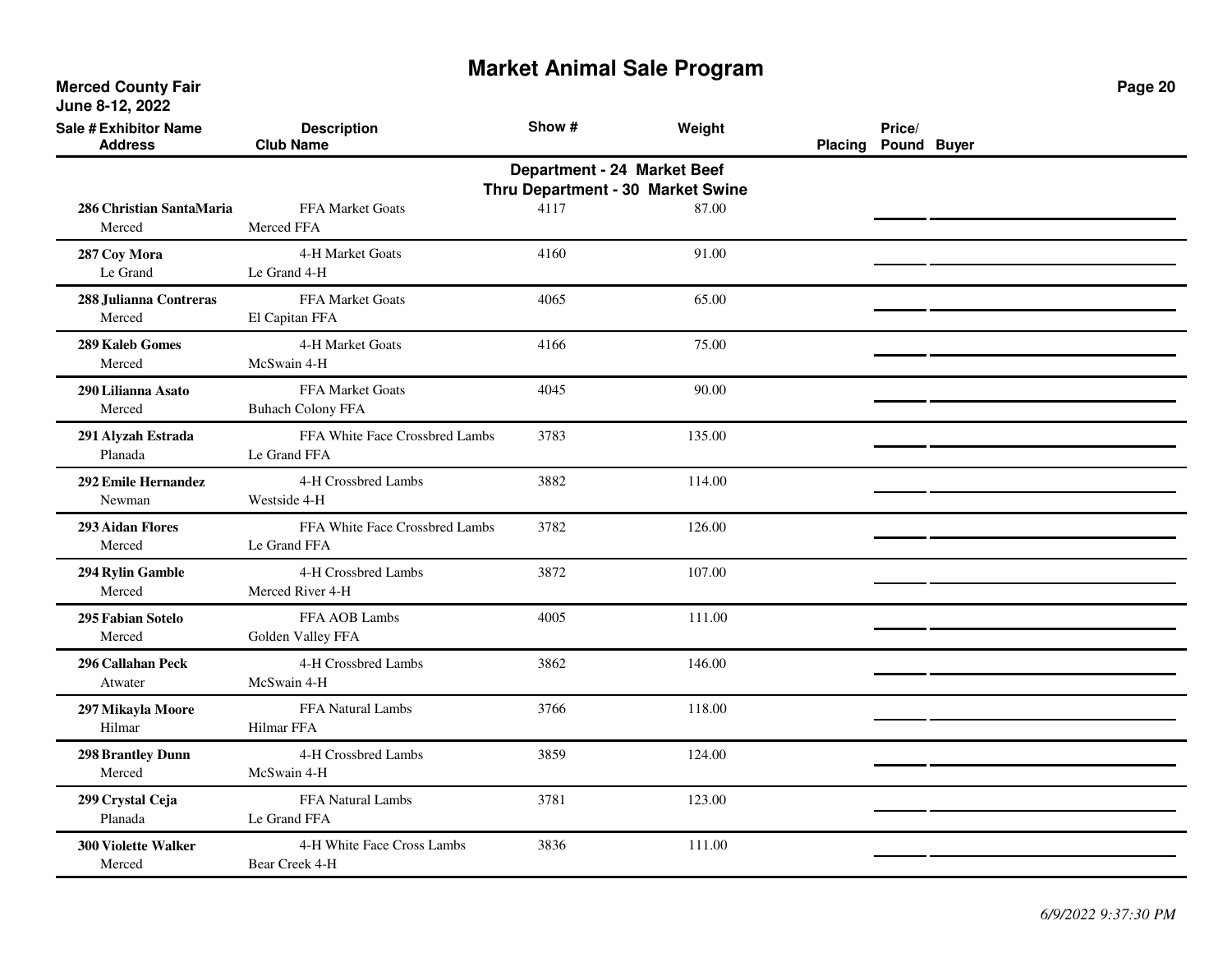| <b>Sale # Exhibitor Name</b><br><b>Address</b> | <b>Description</b><br><b>Club Name</b>                           | Show # | Weight | <b>Placing</b> | Price/<br>Pound Buyer |  |  |  |  |  |
|------------------------------------------------|------------------------------------------------------------------|--------|--------|----------------|-----------------------|--|--|--|--|--|
|                                                | Department - 24 Market Beef<br>Thru Department - 30 Market Swine |        |        |                |                       |  |  |  |  |  |
| <b>301 Leauna Luis</b><br>Livingston           | FFA Hampshire Lambs<br>Livingston FFA                            | 3796   | 123.00 |                |                       |  |  |  |  |  |
| 302 Matthew Figueroa<br><b>ATWATER</b>         | 4-H AOB Lambs<br><b>Ballico Cressey 4-H</b>                      | 3835   | 116.00 |                |                       |  |  |  |  |  |
| 303 Julio Perez<br>Atwater                     | FFA Hampshire Lambs<br><b>Atwater FFA</b>                        | 3747   | 132.00 |                |                       |  |  |  |  |  |
| 304 Jenna Bates<br>Livingston                  | FFA Hampshire Lambs<br>Livingston FFA                            | 3798   | 138.00 |                |                       |  |  |  |  |  |
| 305 Simon Vander Woude<br>Merced               | 4-H AOB Lambs<br>McSwain 4-H                                     | 3869   | 118.00 |                |                       |  |  |  |  |  |
| <b>306 Katie Perez-Rios</b><br>Merced          | FFA Hampshire Lambs<br>Merced FFA                                | 3809   | 108.00 |                |                       |  |  |  |  |  |
| 307 Eli Van Worth<br>Dos Palos                 | 4-H Hampshire Lambs<br>Dos Palos Community 4-H                   | 3839   | 128.00 |                |                       |  |  |  |  |  |
| <b>308 John Martinez</b><br>Winton             | FFA Hampshire Lambs<br>Livingston FFA                            | 3794   | 148.00 |                |                       |  |  |  |  |  |
| 309 Emma Cosyns<br>LeGrand                     | FFA Crossbred Swine<br>Independent - Senior                      | 578    | 239.00 |                |                       |  |  |  |  |  |
| 310 Kaylee Bettencourt<br>Los Banos            | FFA Crossbred Swine<br>Pacheco FFA                               | 566    | 245.00 |                |                       |  |  |  |  |  |
| 311 Colby Dowell<br><b>ATWATER</b>             | 4-H Crossbred Swine<br>McSwain 4-H                               | 620    | 275.00 |                |                       |  |  |  |  |  |
| 312 Hannah Slate<br>Atwater                    | FFA Crossbred Swine<br><b>Atwater FFA</b>                        | 699    | 262.00 |                |                       |  |  |  |  |  |
| 313 Jorge Garcia<br>Merced                     | FFA Crossbred Swine<br>Merced FFA                                | 557    | 201.00 |                |                       |  |  |  |  |  |
| 314 Lucah Sherman<br>Atwater                   | 4-H Crossbred Swine<br>McSwain 4-H                               | 637    | 203.00 |                |                       |  |  |  |  |  |
| 315 Garrett Gossman<br>Merced                  | FFA AOB Swine<br>Golden Valley FFA                               | 496    | 231.00 |                |                       |  |  |  |  |  |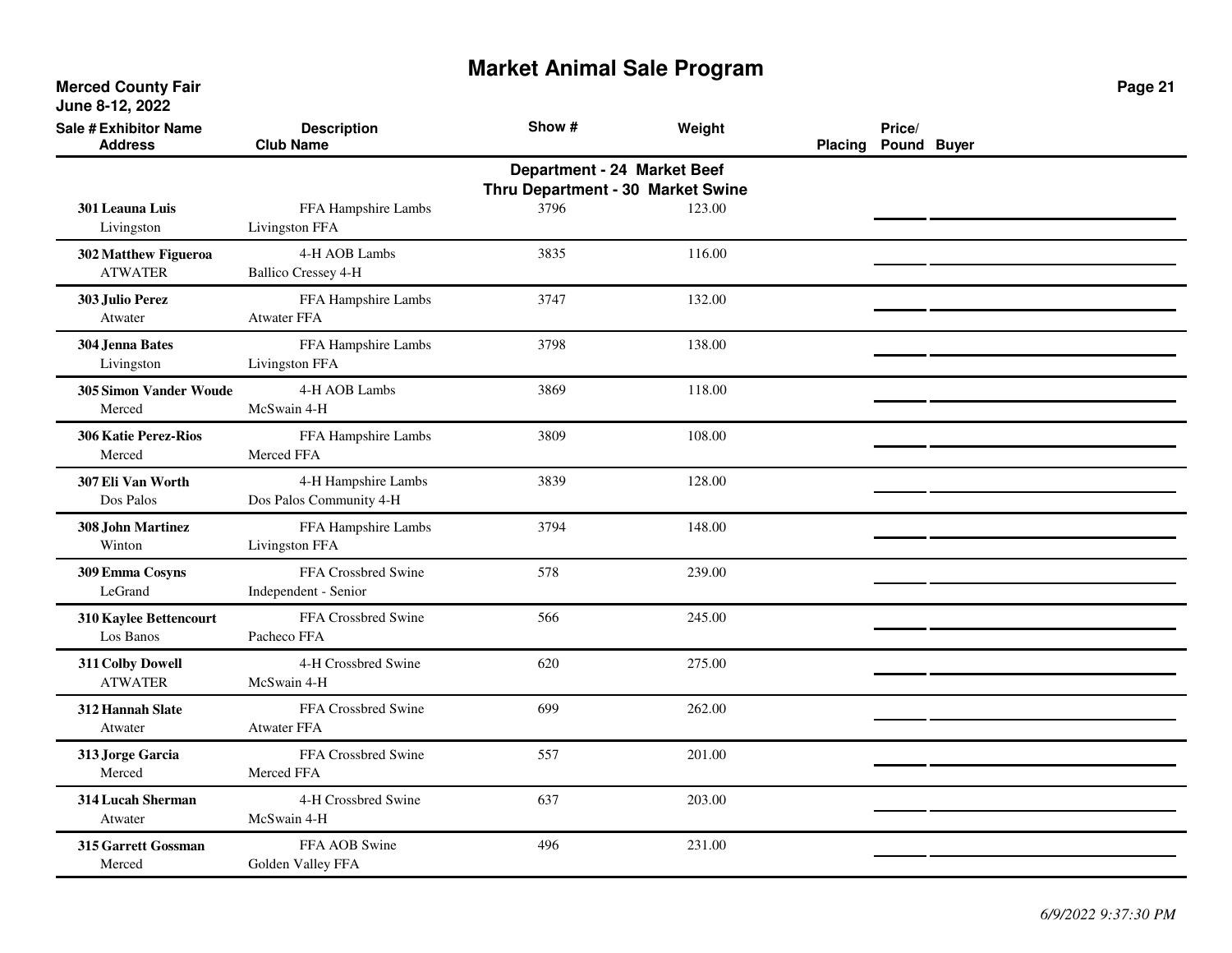**Merced County Fair June 8-12, 2022**

| <b>Sale # Exhibitor Name</b><br><b>Address</b> | <b>Description</b><br><b>Club Name</b>           | Show #                                                           | Weight | Placing | Price/<br>Pound Buyer |  |
|------------------------------------------------|--------------------------------------------------|------------------------------------------------------------------|--------|---------|-----------------------|--|
|                                                |                                                  | Department - 24 Market Beef<br>Thru Department - 30 Market Swine |        |         |                       |  |
| 316 Kaitlyn Rabena<br>Chowchilla               | FFA AOB Swine<br>Le Grand FFA                    | 510                                                              | 263.00 |         |                       |  |
| 317 Kloe Gargano<br>Los Banos                  | 4-H Crossbred Swine<br>Our Lady Fatima 4-H       | 655                                                              | 265.00 |         |                       |  |
| 318 Mathew Kamykowski<br>Atwater               | FFA AOB Swine<br><b>Atwater FFA</b>              | 459                                                              | 250.00 |         |                       |  |
| 319 Virginia Alarcon<br>Planada                | FFA AOB Swine<br>Le Grand FFA                    | 513                                                              | 220.00 |         |                       |  |
| 320 Kaylin Scheurich<br>Atwater                | 4-H Crossbred Swine<br>Lancers 4-H               | 605                                                              | 232.00 |         |                       |  |
| 321 Clayton McMurry<br>Atwater                 | FFA Yorkshire Swine<br>Stone Ridge Christian FFA | 574                                                              | 223.00 |         |                       |  |
| 322 Maysie Castro<br>Livingston                | FFA Yorkshire Swine<br>Livingston FFA            | 694                                                              | 242.00 |         |                       |  |
| 323 Preston Paskin<br>Merced                   | 4-H Crossbred Swine<br>McSwain 4-H               | 640                                                              | 241.00 |         |                       |  |
| 324 Aman Grewal<br>Livingston                  | FFA Yorkshire Swine<br>Livingston FFA            | 523                                                              | 257.00 |         |                       |  |
| 325 Mikyla Beene<br>Atwater                    | FFA Yorkshire Swine<br>Stone Ridge Christian FFA | 572                                                              | 235.00 |         |                       |  |
| 326 Peyton Slate<br>Merced                     | 4-H AOB Swine<br>Bear Creek 4-H                  | 586                                                              | 265.00 |         |                       |  |
| 327 Karen Ocegueda<br>Los Banos                | FFA Hampshire Swine<br>Pacheco FFA               | 560                                                              | 241.00 |         |                       |  |
| 328 Jaycee Petersen<br>Merced                  | FFA Hampshire Swine<br>Stone Ridge Christian FFA | 569                                                              | 233.00 |         |                       |  |
| 329 Taylor Spielman<br>Le Grand                | 4-H AOB Swine<br>Le Grand 4-H                    | 613                                                              | 223.00 |         |                       |  |
| 330 Colton Neal<br>Merced                      | FFA Hampshire Swine<br>Stone Ridge Christian FFA | 575                                                              | 267.00 |         |                       |  |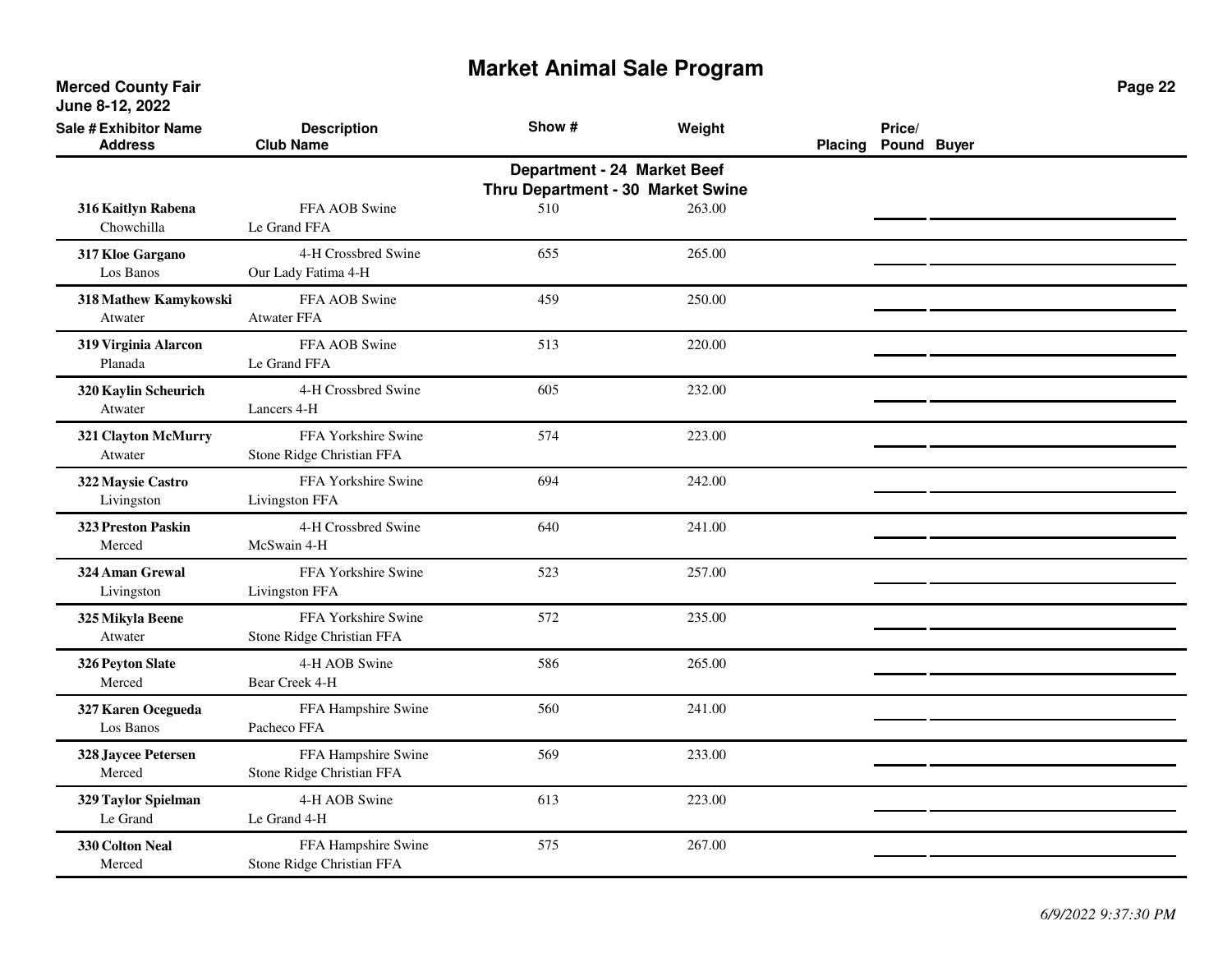| <b>Sale # Exhibitor Name</b><br><b>Address</b> | <b>Description</b><br><b>Club Name</b>   | Show #                                                           | Weight | Placing Pound Buyer | Price/ |  |
|------------------------------------------------|------------------------------------------|------------------------------------------------------------------|--------|---------------------|--------|--|
|                                                |                                          | Department - 24 Market Beef<br>Thru Department - 30 Market Swine |        |                     |        |  |
| 331 Daniela Patino<br>Livingston               | FFA Hampshire Swine<br>Livingston FFA    | 528                                                              | 222.00 |                     |        |  |
| 332 Elisahbeth Puente<br>Planada               | FFA Hampshire Swine<br>Le Grand FFA      | 509                                                              | 261.00 |                     |        |  |
| 333 Madisyn Leard<br>Atwater                   | 4-H AOB Swine<br>McSwain 4-H             | 632                                                              | 230.00 |                     |        |  |
| 334 Katie Tatum<br>Merced                      | FFA Duroc Swine<br>Golden Valley FFA     | 1151                                                             | 252.00 |                     |        |  |
| 335 Madison Johnston<br>Hilmar                 | FFA Duroc Swine<br>Hilmar FFA            | 507                                                              | 266.00 |                     |        |  |
| 336 Sayre Alshami<br>Merced                    | 4-H Yorkshire Swine<br>Lancers 4-H       | 594                                                              | 221.00 |                     |        |  |
| 337 Berlin Saxton<br>Merced                    | FFA Duroc Swine<br>El Capitan FFA        | 477                                                              | 251.00 |                     |        |  |
| 338 Madison Cato<br>Merced                     | FFA Duroc Swine<br>Golden Valley FFA     | 500                                                              | 222.00 |                     |        |  |
| 339 Rhylee Bernal<br>Merced                    | 4-H Market Goats<br>Independent - Junior | 4199                                                             | 89.00  |                     |        |  |
| 340 Vanessa Medel<br>Livingston                | FFA Market Goats<br>Livingston FFA       | 4101                                                             | 69.00  |                     |        |  |
| 341 Teagan Strohmenger<br>Los Banos            | 4-H Market Goats<br>Our Lady Fatima 4-H  | 4190                                                             | 65.00  |                     |        |  |
| 342 Noe Aguilar<br>Livingston                  | FFA Market Goats<br>Livingston FFA       | 4097                                                             | 85.00  |                     |        |  |
| 343 Dylan Cardey<br>Merced                     | 4-H Market Goats<br>McSwain 4-H          | 4176                                                             | 109.00 |                     |        |  |
| 344 Annalee Aguilar<br>Livingston              | FFA Market Goats<br>Livingston FFA       | 4099                                                             | 77.00  |                     |        |  |
| 345 Viviana Roach<br>Atwater                   | FFA Market Goats<br><b>Atwater FFA</b>   | 4013                                                             | 65.00  |                     |        |  |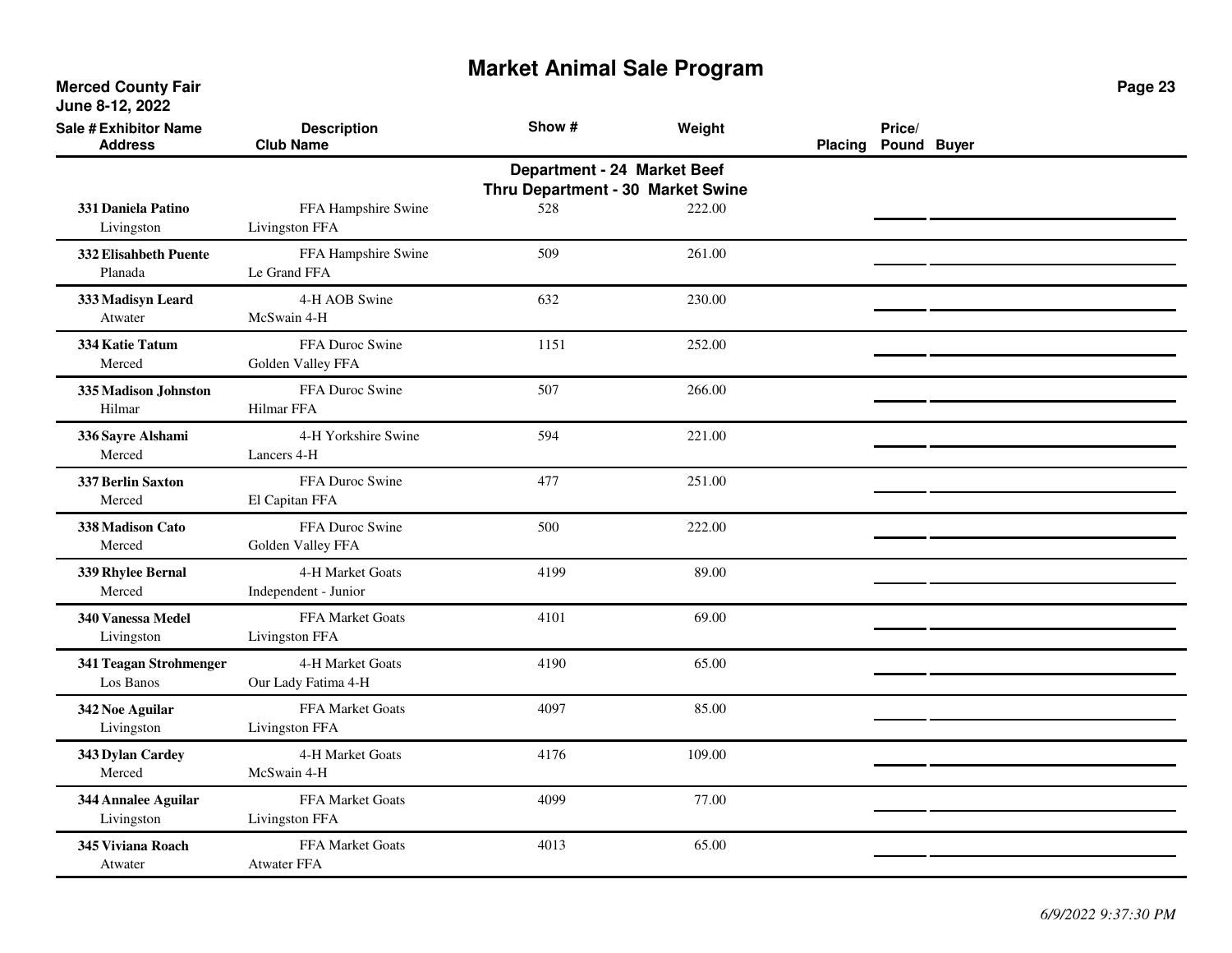**Merced County Fair June 8-12, 2022**

| <b>Sale # Exhibitor Name</b><br><b>Address</b> | <b>Description</b><br><b>Club Name</b>                           | Show # | Weight | Placing | Price/<br>Pound Buyer |  |  |  |  |
|------------------------------------------------|------------------------------------------------------------------|--------|--------|---------|-----------------------|--|--|--|--|
|                                                | Department - 24 Market Beef<br>Thru Department - 30 Market Swine |        |        |         |                       |  |  |  |  |
| 346 Brooklyn Barcelos<br>El Nido               | 4-H Market Goats<br>El Nido 4-H                                  | 4154   | 82.00  |         |                       |  |  |  |  |
| 347 Alex Moreno<br>Livingston                  | FFA Market Goats<br>Livingston FFA                               | 4091   | 88.00  |         |                       |  |  |  |  |
| 348 Diego Garcia Alvarez<br>Dos Palos          | 4-H Market Goats<br>Dos Palos Community 4-H                      | 4138   | 62.00  |         |                       |  |  |  |  |
| 349 Paul Kandola<br>Livingston                 | FFA Market Goats<br>Livingston FFA                               | 4093   | 81.00  |         |                       |  |  |  |  |
| <b>350 Laurel Peterson</b><br>Merced           | 4-H Market Goats<br>McSwain 4-H                                  | 4175   | 86.00  |         |                       |  |  |  |  |
| 351 Mariah Carillo<br>Chowchilla               | FFA Market Goats<br>Le Grand FFA                                 | 4082   | 87.00  |         |                       |  |  |  |  |
| <b>352 Trevor Struble</b><br>Atwater           | 4-H Market Goats<br>Bear Creek 4-H                               | 4133   | 77.00  |         |                       |  |  |  |  |
| 353 Zakery Campodonica<br>Atwater              | FFA Market Goats<br><b>Buhach Colony FFA</b>                     | 4035   | 92.00  |         |                       |  |  |  |  |
| 354 Jonathan Homen<br>Merced                   | 4-H Market Goats<br>El Nido 4-H                                  | 4145   | 100.00 |         |                       |  |  |  |  |
| 355 Paige Mirelez<br>Atwater                   | FFA Market Goats<br><b>Buhach Colony FFA</b>                     | 4044   | 72.00  |         |                       |  |  |  |  |
| 356 Logan Homen<br>Mercec                      | 4-H Market Goats<br>El Nido 4-H                                  | 4143   | 91.00  |         |                       |  |  |  |  |
| <b>357 Bailey Sarginson</b><br>Atwater         | FFA Market Goats<br><b>Buhach Colony FFA</b>                     | 4036   | 79.00  |         |                       |  |  |  |  |
| 358 Payden White<br>Merced                     | 4-H Market Goats<br>El Nido 4-H                                  | 4149   | 72.00  |         |                       |  |  |  |  |
| 359 Isabella Vazquez<br>Turlock                | FFA Market Goats<br><b>Hilmar FFA</b>                            | 4077   | 96.00  |         |                       |  |  |  |  |
| <b>360 Gabriel Leonardes</b><br>Hilmar         | FFA Market Goats<br>Hilmar FFA                                   | 4075   | 87.00  |         |                       |  |  |  |  |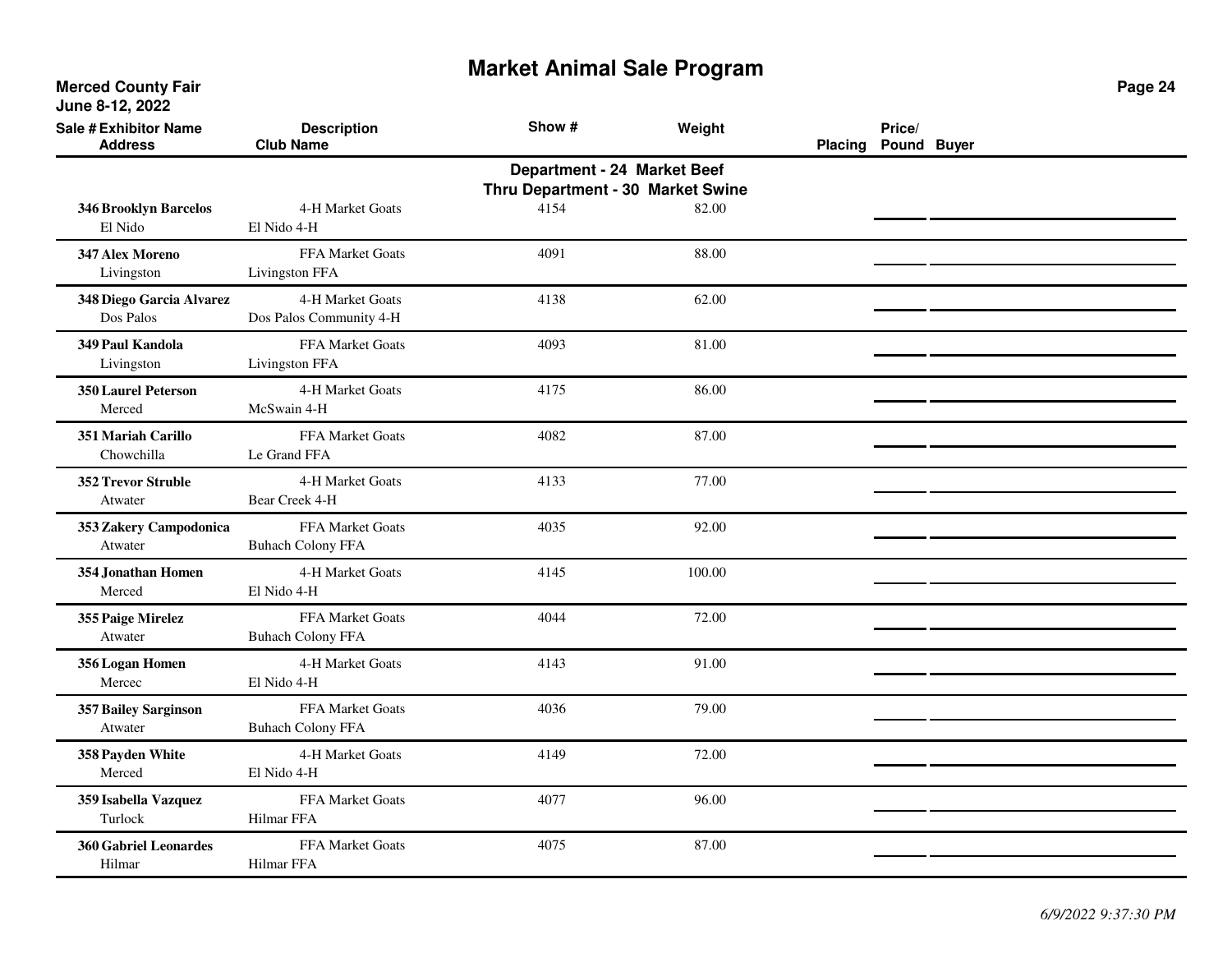| <b>Sale # Exhibitor Name</b><br><b>Address</b> | <b>Description</b><br><b>Club Name</b>           | Show #                                                           | Weight | <b>Placing</b> | Price/<br>Pound Buyer |  |
|------------------------------------------------|--------------------------------------------------|------------------------------------------------------------------|--------|----------------|-----------------------|--|
|                                                |                                                  | Department - 24 Market Beef<br>Thru Department - 30 Market Swine |        |                |                       |  |
| 361 Bruce Vazquez<br>Turlock                   | <b>FFA Market Goats</b><br><b>Hilmar FFA</b>     | 4076                                                             | 105.00 |                |                       |  |
| 362 Mackenzie Anderson<br>El Nido              | FFA Market Goats<br>Stone Ridge Christian FFA    | 4126                                                             | 81.00  |                |                       |  |
| 363 Ty Lancaster<br>Turlock                    | 4-H Hampshire Lambs<br>Hilmar Colony 4-H         | 3846                                                             | 149.00 |                |                       |  |
| 364 Koen Heupel<br>LeGrand                     | FFA Crossbred Lambs<br>Golden Valley FFA         | 40004                                                            | 144.00 |                |                       |  |
| 365 Cassius Gandy<br>Los Banos                 | FFA Crossbred Lambs<br>Pacheco FFA               | 3814                                                             | 139.00 |                |                       |  |
| 366 Jayden Castaneda<br>Livingston             | FFA Crossbred Lambs<br>Livingston FFA            | 3793                                                             | 129.00 |                |                       |  |
| 367 Ivan Morales<br>Le Grand                   | FFA Crossbred Lambs<br>Le Grand FFA              | 3784                                                             | 116.00 |                |                       |  |
| 368 Joshua Mello<br>Atwater                    | FFA Crossbred Lambs<br>Stone Ridge Christian FFA | 3825                                                             | 106.00 |                |                       |  |
| 369 Olivia Bell<br>Atwater                     | 4-H Hampshire Lambs<br>McSwain 4-H               | 3856                                                             | 136.00 |                |                       |  |
| 370 Hayden Frigard<br>Los Banos                | FFA Crossbred Lambs<br>Los Banos FFA             | 3799                                                             | 150.00 |                |                       |  |
| 371 Ruben Canchola<br>Los Banos                | FFA Crossbred Lambs<br>Los Banos Jr High FFA     | 4071                                                             | 132.00 |                |                       |  |
| 372 Madelyn Mello<br>Atwater                   | FFA Crossbred Lambs<br>Stone Ridge Christian FFA | 3826                                                             | 124.00 |                |                       |  |
| 373 Ninel Santiago<br>Los Banos                | FFA White Face Crossbred Lambs<br>Pacheco FFA    | 3816                                                             | 139.00 |                |                       |  |
| 374 Kylie Kingston<br>Merced                   | 4-H Crossbred Lambs<br>Le Grand 4-H              | 3853                                                             | 137.00 |                |                       |  |
| 375 Sophia Rabena<br>Chowchilla                | FFA White Face Crossbred Lambs<br>Le Grand FFA   | 3779                                                             | 118.00 |                |                       |  |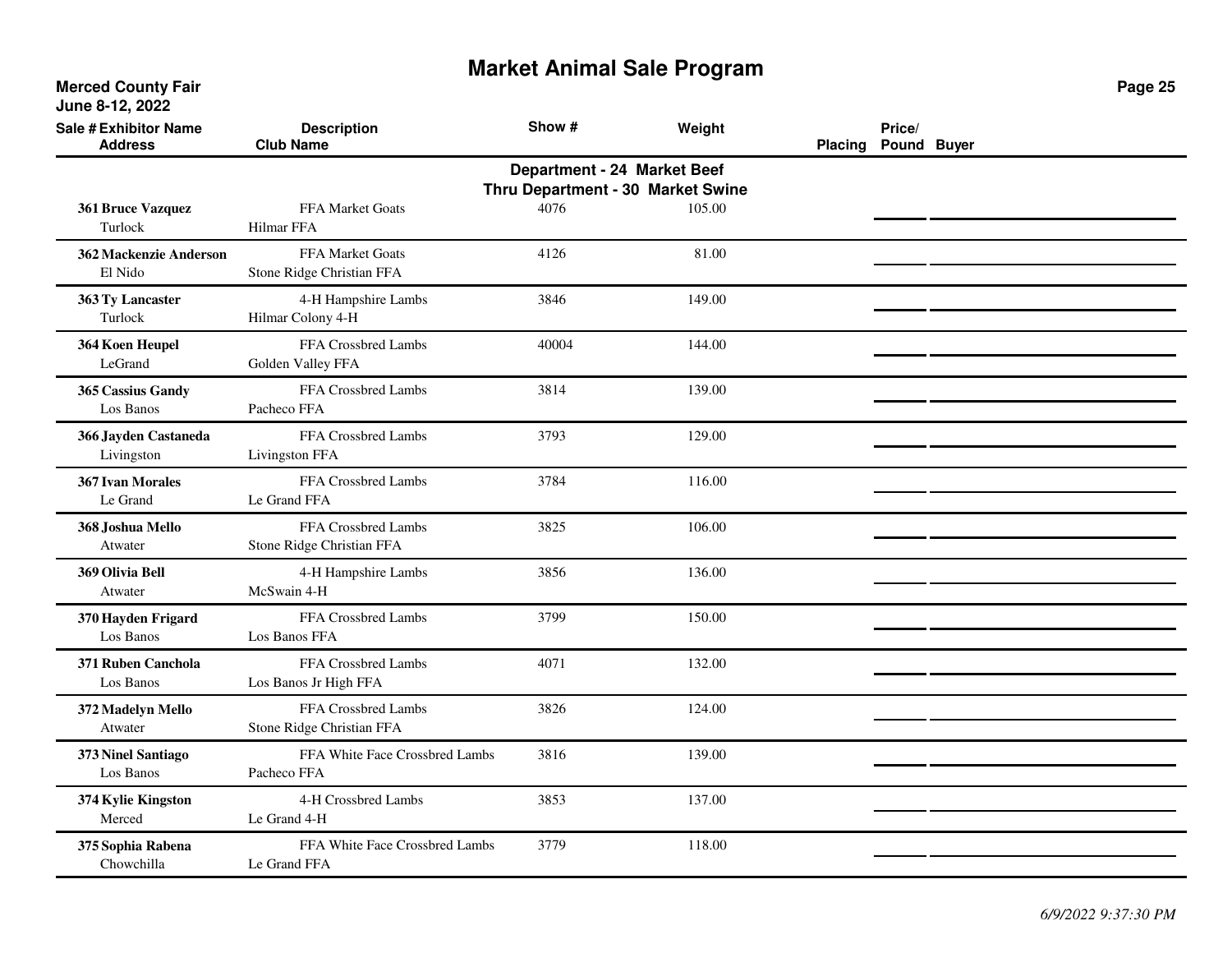| <b>Sale # Exhibitor Name</b><br><b>Address</b> | <b>Description</b><br><b>Club Name</b>               | Show #                      | Weight                            | <b>Placing</b> | Price/<br>Pound Buyer |  |
|------------------------------------------------|------------------------------------------------------|-----------------------------|-----------------------------------|----------------|-----------------------|--|
|                                                |                                                      | Department - 24 Market Beef | Thru Department - 30 Market Swine |                |                       |  |
| 376 Ty Strohmenger<br>Los Banos                | FFA White Face Crossbred Lambs<br>Pacheco FFA        | 3817                        | 165.00                            |                |                       |  |
| 377 Lyra Barton<br><b>ATWATER</b>              | FFA White Face Crossbred Lambs<br><b>Atwater FFA</b> | 3748                        | 122.00                            |                |                       |  |
| <b>378 Reese Robinson</b><br>Turlock           | 4-H Crossbred Lambs<br>Hilmar Colony 4-H             | 3851                        | 103.00                            |                |                       |  |
| 379 McKenzie Jacobo<br>Dos Palos               | FFA AOB Lambs<br>Dos Palos FFA                       | 3757                        | 124.00                            |                |                       |  |
| 380 Anissa Walker<br>Merced                    | FFA Natural Lambs<br>El Capitan FFA                  | 3761                        | 130.00                            |                |                       |  |
| 381 Zoey Barragan<br>Merced                    | FFA Natural Lambs<br>Golden Valley FFA               | 4008                        | 115.00                            |                |                       |  |
| <b>382 Bradley Robinson</b><br>Turlock         | 4-H Crossbred Lambs<br>Hilmar Colony 4-H             | 3850                        | 118.00                            |                |                       |  |
| <b>383 Robert Ferreria</b><br>Merced           | FFA Hampshire Lambs<br>Golden Valley FFA             | 4003                        | 127.00                            |                |                       |  |
| 384 Mataeya Vieira<br>Hilmar                   | FFA Hampshire Lambs<br>Hilmar FFA                    | 3771                        | 134.00                            |                |                       |  |
| 385 Angelena Montano<br>Merced                 | FFA Hampshire Lambs<br>Merced FFA                    | 3806                        | 138.00                            |                |                       |  |
| 386 Grant Hazan<br>Gustine                     | FFA Hampshire Lambs<br><b>Gustine FFA</b>            | 3764                        | 106.00                            |                |                       |  |
| 387 Brandon Lara<br>Atwater                    | 4-H Yorkshire Swine<br>McSwain 4-H                   | 617                         | 263.00                            |                |                       |  |
| <b>388 Stuart Stephens</b><br>Merced           | FFA Crossbred Swine<br>Golden Valley FFA             | 488                         | 239.00                            |                |                       |  |
| 389 Khloee Floriano<br>Merced                  | 4-H Duroc Swine<br>Lancers 4-H                       | 597                         | 263.00                            |                |                       |  |
| 390 William Whitley<br>Merced                  | 4-H Hampshire Swine<br>Independent - Junior          | 662                         | 251.00                            |                |                       |  |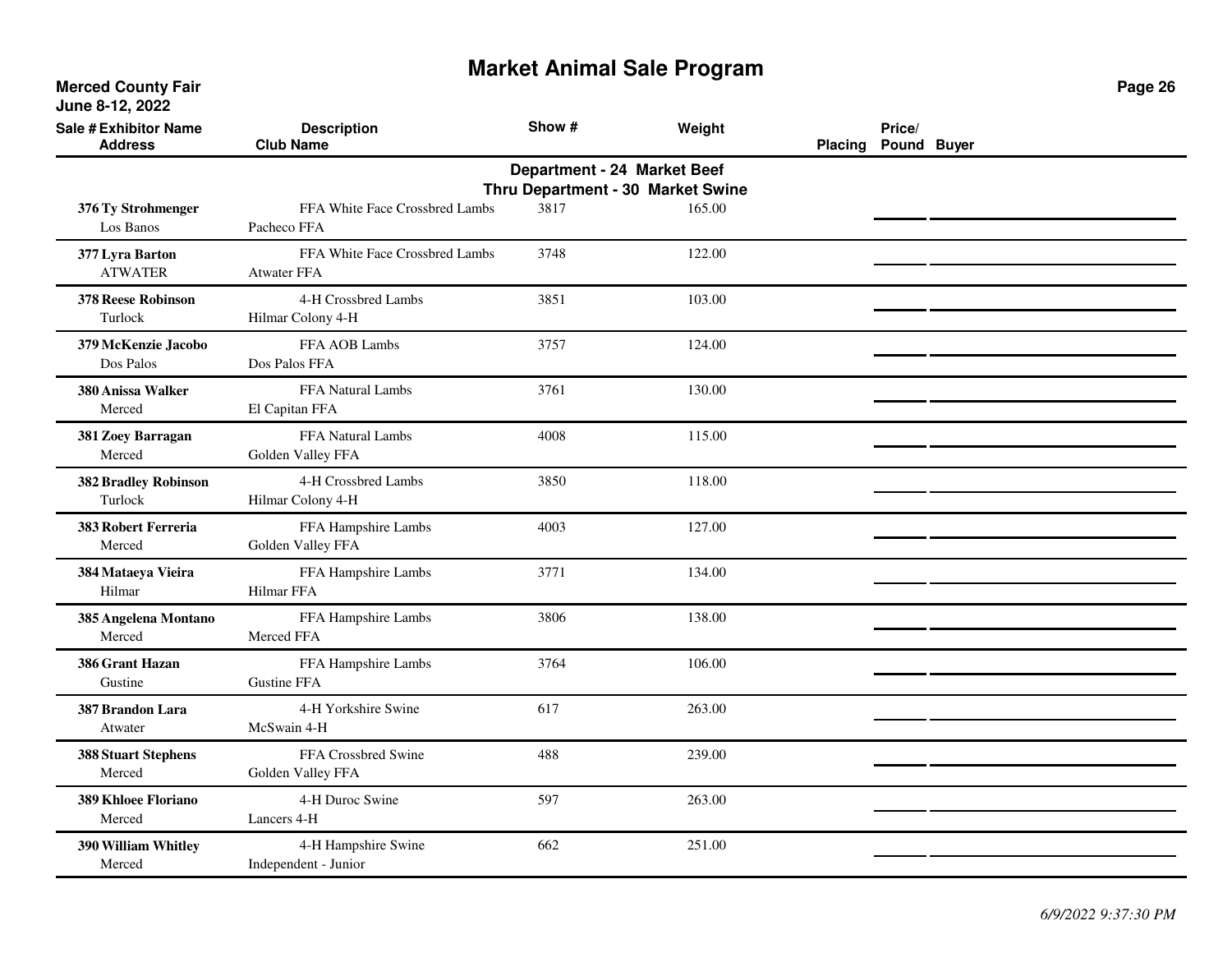**Merced County Fair June 8-12, 2022**

| Sale # Exhibitor Name<br><b>Address</b> | <b>Description</b><br><b>Club Name</b>    | Show #                                                           | Weight | Placing Pound Buyer | Price/ |  |
|-----------------------------------------|-------------------------------------------|------------------------------------------------------------------|--------|---------------------|--------|--|
|                                         |                                           | Department - 24 Market Beef<br>Thru Department - 30 Market Swine |        |                     |        |  |
| 391 Keira Koehn<br><b>MERCED</b>        | FFA Crossbred Swine<br>Golden Valley FFA  | 502                                                              | 255.00 |                     |        |  |
| 392 Brody Lewallen<br>Winton            | 4-H Hampshire Swine<br>Merced River 4-H   | 650                                                              | 259.00 |                     |        |  |
| 393 Kason Pereira<br>Merced             | 4-H Hampshire Swine<br>Merced River 4-H   | 652                                                              | 214.00 |                     |        |  |
| 394 Oscar Santana<br>Merced             | FFA Crossbred Swine<br>Merced FFA         | 546                                                              | 213.00 |                     |        |  |
| 395 Maclain Oh<br>Atwater               | FFA AOB Swine<br><b>Buhach Colony FFA</b> | 468                                                              | 271.00 |                     |        |  |
| 396 Wiebren Jonkman II<br>Merced        | 4-H Hampshire Swine<br>El Nido 4-H        | 591                                                              | 253.00 |                     |        |  |
| 397 Dylan Robinson<br>Merced            | FFA AOB Swine<br>El Capitan FFA           | 480                                                              | 251.00 |                     |        |  |
| <b>398 Antoinette Homen</b><br>Snellung | 4-H Duroc Swine<br>Merced River 4-H       | 647                                                              | 242.00 |                     |        |  |
| 399 Kayleigh Trindade<br>Atwater        | FFA AOB Swine<br>Atwater FFA              | 458                                                              | 240.00 |                     |        |  |
| <b>400 Trent Scheurich</b><br>Atwater   | 4-H Hampshire Swine<br>Lancers 4-H        | 606                                                              | 242.00 |                     |        |  |
| 401 Laureli Skinner<br>Dos Palos        | FFA Yorkshire Swine<br>Los Banos FFA      | 537                                                              | 239.00 |                     |        |  |
| <b>402 Mason Medeiros</b><br>Atwater    | 4-H Duroc Swine<br>McSwain 4-H            | 693                                                              | 217.00 |                     |        |  |
| <b>403 Addisen Englert</b><br>Atwater   | 4-H Duroc Swine<br>McSwain 4-H            | 624                                                              | 241.00 |                     |        |  |
| <b>404 Carmine Ferrario</b><br>Atwater  | 4-H Duroc Swine<br>McSwain 4-H            | 690                                                              | 266.00 |                     |        |  |
| <b>405 Andrea Tenorio</b><br>Planada    | FFA Yorkshire Swine<br>Le Grand FFA       | 514                                                              | 261.00 |                     |        |  |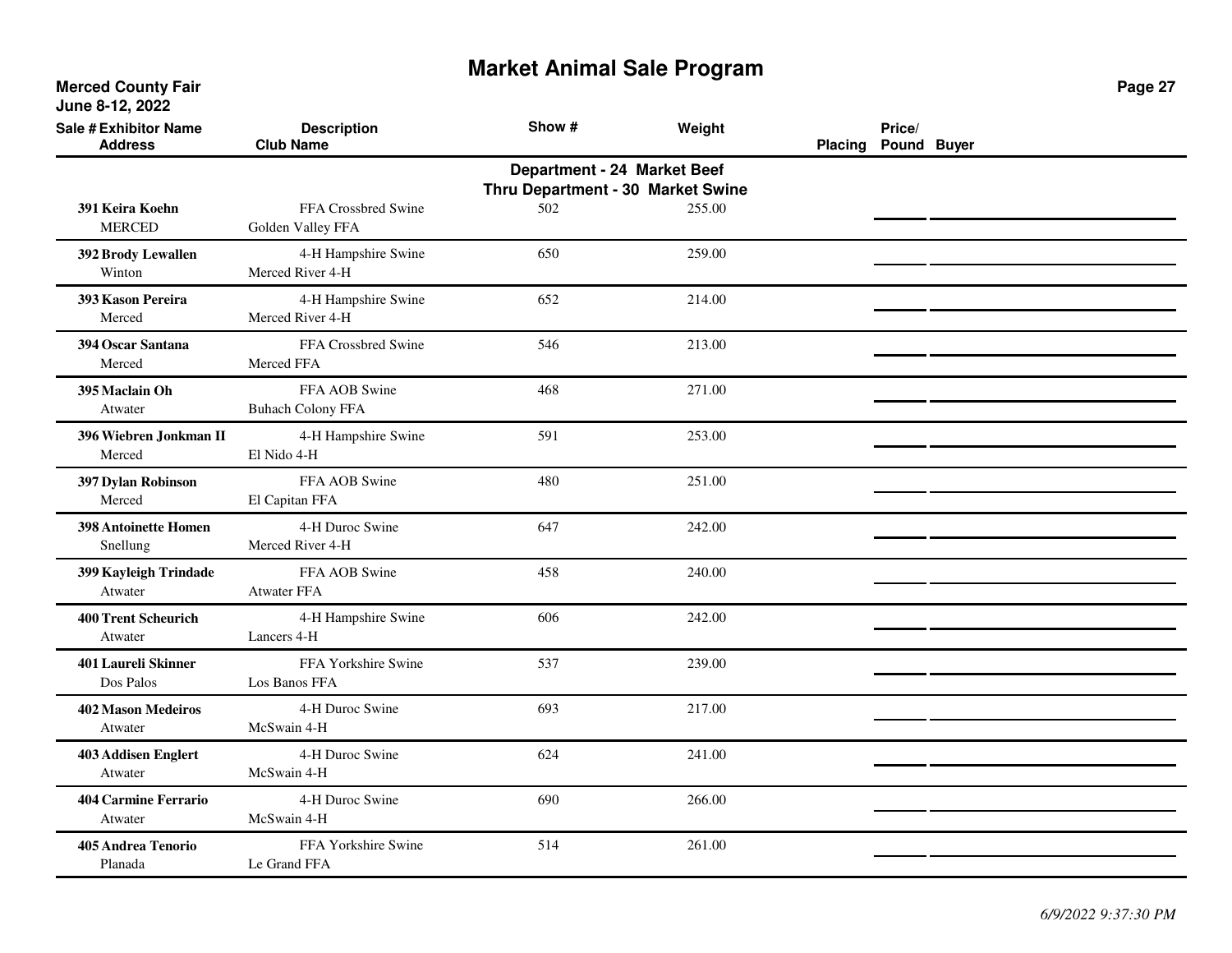**Merced County Fair June 8-12, 2022**

| <b>Sale # Exhibitor Name</b><br><b>Address</b> | <b>Description</b><br><b>Club Name</b>          | Show #                                                                  | Weight | <b>Placing</b> | Price/<br>Pound Buyer |  |
|------------------------------------------------|-------------------------------------------------|-------------------------------------------------------------------------|--------|----------------|-----------------------|--|
|                                                |                                                 | <b>Department - 24 Market Beef</b><br>Thru Department - 30 Market Swine |        |                |                       |  |
| 406 Kolten Spielman<br>Le Grand                | FFA AOB Swine<br>Golden Valley FFA              | 492                                                                     | 225.00 |                |                       |  |
| 407 Kaylynn Avila<br>Atwater                   | 4-H Crossbred Swine<br>McSwain 4-H              | 631                                                                     | 208.00 |                |                       |  |
| <b>408 Riley Jeppesen</b><br>Merced            | FFA Hampshire Swine<br><b>Buhach Colony FFA</b> | 470                                                                     | 238.00 |                |                       |  |
| <b>409 Michael Pereira</b><br>Los Banos        | 4-H Crossbred Swine<br>Our Lady Fatima 4-H      | 668                                                                     | 261.00 |                |                       |  |
| 410 Mylei Souza<br>Los Banos                   | FFA Hampshire Swine<br>Los Banos FFA            | 534                                                                     | 246.00 |                |                       |  |
| 411 Josephine Homen<br>Snellung                | 4-H Hampshire Swine<br>Merced River 4-H         | 648                                                                     | 226.00 |                |                       |  |
| <b>412 Preston Tucker</b><br>Winton            | 4-H AOB Swine<br>Merced River 4-H               | 643                                                                     | 218.00 |                |                       |  |
| <b>413 Veronica Homen</b><br>Snellung          | 4-H Duroc Swine<br>Merced River 4-H             | 646                                                                     | 245.00 |                |                       |  |
| <b>414 Katherine Dunbar</b><br>Merced          | 4-H Yorkshire Swine<br>Lancers 4-H              | 596                                                                     | 225.00 |                |                       |  |
| <b>415 Preslee Hunter</b><br>Merced            | FFA Duroc Swine<br>Merced FFA                   | 541                                                                     | 269.00 |                |                       |  |
| 416 Hadley Van Hagen<br>Merced                 | 4-H Yorkshire Swine<br>Lancers 4-H              | 609                                                                     | 266.00 |                |                       |  |
| 417 Anna Delgadillo<br>Merced                  | FFA Duroc Swine<br>Golden Valley FFA            | 493                                                                     | 247.00 |                |                       |  |
| 418 Sofia Miller<br>Dos Palos                  | FFA Market Goats<br>Dos Palos FFA               | 4056                                                                    | 71.00  |                |                       |  |
| <b>419 Trevor Hath</b><br>El Nido              | FFA Market Goats<br>Golden Valley FFA           | 4066                                                                    | 69.00  |                |                       |  |
| <b>420 Madeline Struble</b><br>Atwater         | 4-H Market Goats<br>Bear Creek 4-H              | 4132                                                                    | 65.00  |                |                       |  |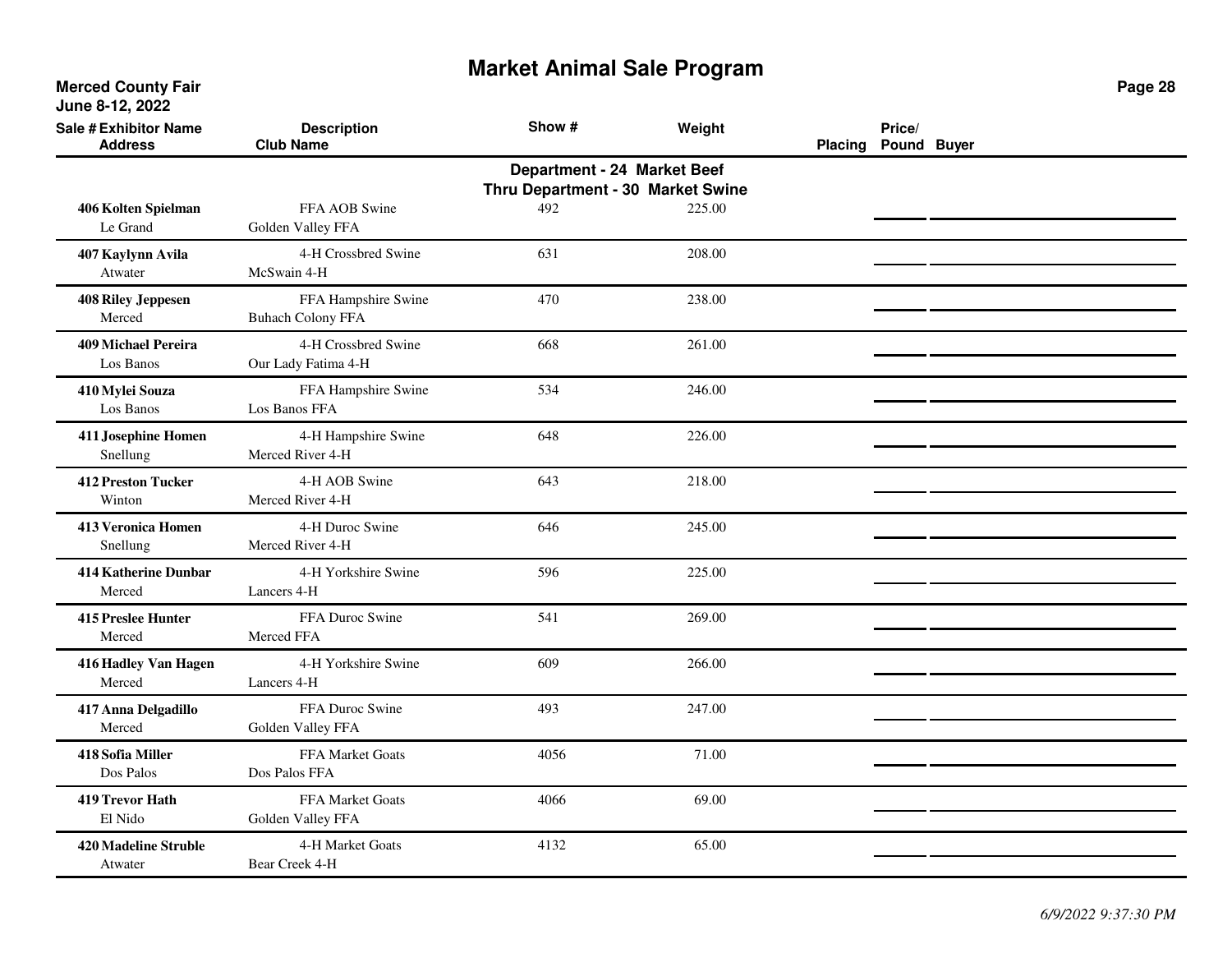| <b>Sale # Exhibitor Name</b><br><b>Address</b> | <b>Description</b><br><b>Club Name</b>              | Show #                                                           | Weight | Placing Pound Buyer | Price/ |  |
|------------------------------------------------|-----------------------------------------------------|------------------------------------------------------------------|--------|---------------------|--------|--|
|                                                |                                                     | Department - 24 Market Beef<br>Thru Department - 30 Market Swine |        |                     |        |  |
| 421 Jasmyn Diaz<br>Merced                      | <b>FFA Market Goats</b><br>Merced FFA               | 4120                                                             | 101.00 |                     |        |  |
| 422 Zachery Anderson<br>Atwater                | FFA Market Goats<br><b>Buhach Colony FFA</b>        | 4047                                                             | 93.00  |                     |        |  |
| <b>423 Addison Heffner</b><br>Merced           | 4-H Market Goats<br>Lancers 4-H                     | 4156                                                             | 75.00  |                     |        |  |
| <b>424 Madison Edrington</b><br>Atwater        | <b>FFA Market Goats</b><br><b>Buhach Colony FFA</b> | 4042                                                             | 77.00  |                     |        |  |
| 425 Kendall Borba<br>Atwater                   | FFA Market Goats<br><b>Atwater FFA</b>              | 4023                                                             | 62.00  |                     |        |  |
| <b>426 Matthew Homen</b><br>Merced             | 4-H Market Goats<br>El Nido 4-H                     | 4147                                                             | 62.00  |                     |        |  |
| 427 Angelica Garcia<br>Merced                  | FFA Market Goats<br>Merced FFA                      | 4118                                                             | 83.00  |                     |        |  |
| <b>428 Gavin Moore</b><br>Dos Palos            | <b>FFA Market Goats</b><br>Dos Palos FFA            | 4053                                                             | 78.00  |                     |        |  |
| <b>429 Genesis Burns</b><br>Atwater            | 4-H Market Goats<br>McSwain 4-H                     | 4164                                                             | 86.00  |                     |        |  |
| 430 Carley Moore<br>Dos Palos                  | <b>FFA Market Goats</b><br>Dos Palos FFA            | 4052                                                             | 88.00  |                     |        |  |
| 431 AnnMarie Wade<br>Merced                    | FFA Market Goats<br>El Capitan FFA                  | 3886                                                             | 95.00  |                     |        |  |
| <b>432 Richard Menezes</b><br>Atwater          | FFA Market Goats<br><b>Atwater FFA</b>              | 4022                                                             | 96.00  |                     |        |  |
| 433 Monique Vera<br>Le Grand                   | <b>FFA Market Goats</b><br>Le Grand FFA             | 4089                                                             | 106.00 |                     |        |  |
| <b>434 Hudson Pimentel</b><br>Merced           | 4-H Market Goats<br>Independent - Junior            | 4200                                                             | 102.00 |                     |        |  |
| 435 Daniel Rocha<br>Turlock                    | FFA Market Goats<br><b>Hilmar FFA</b>               | 4079                                                             | 81.00  |                     |        |  |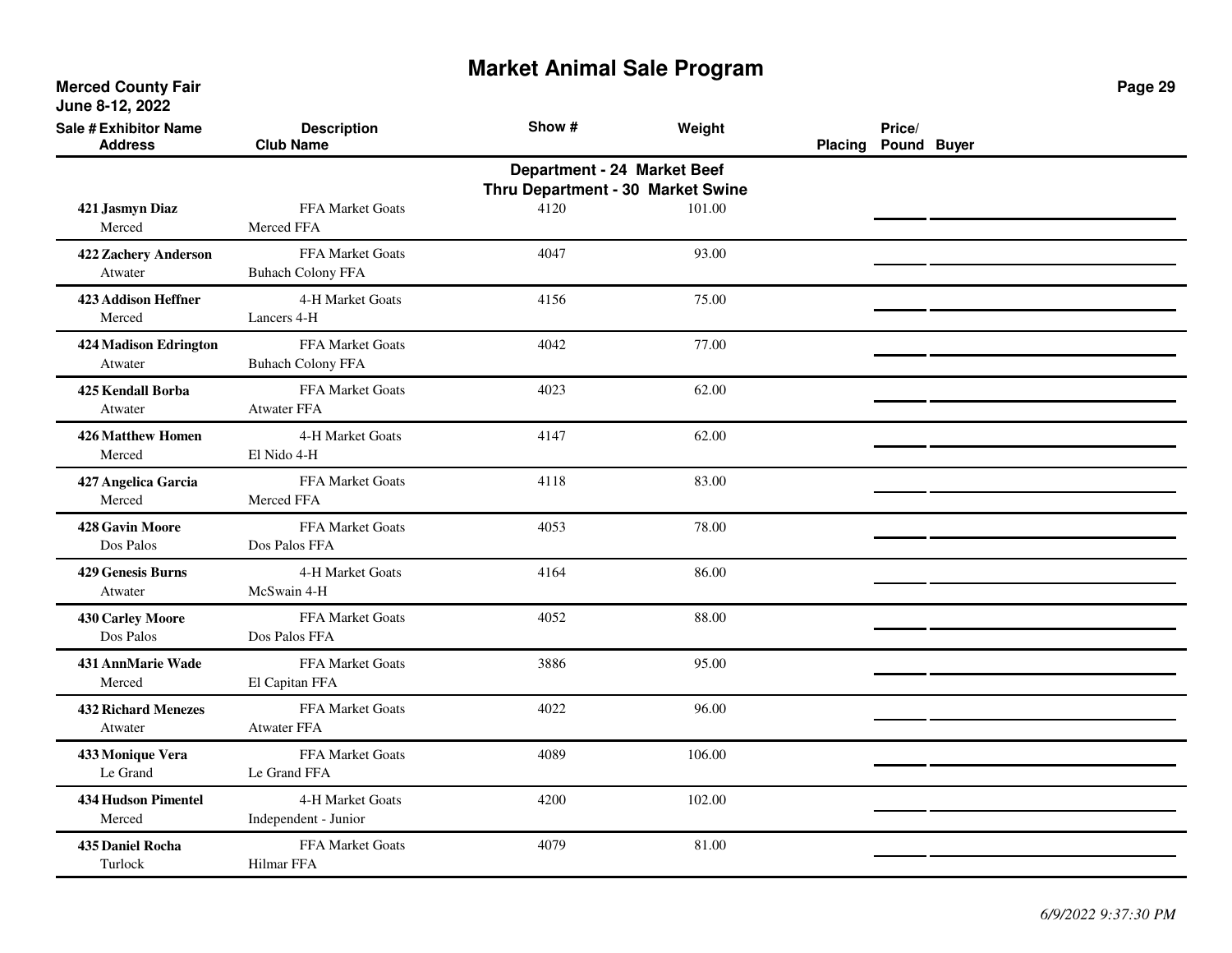| <b>Sale # Exhibitor Name</b><br><b>Address</b> | <b>Description</b><br><b>Club Name</b>        | Show #                                                           | Weight  | <b>Placing</b> | Price/<br>Pound Buyer |  |
|------------------------------------------------|-----------------------------------------------|------------------------------------------------------------------|---------|----------------|-----------------------|--|
|                                                |                                               | Department - 24 Market Beef<br>Thru Department - 30 Market Swine |         |                |                       |  |
| 436 Julie Larson<br>Merced                     | <b>FFA Market Goats</b><br>Golden Valley FFA  | 4069                                                             | 62.00   |                |                       |  |
| 437 McKenna Edrington<br>Atwater               | 4-H Market Goats<br>McSwain 4-H               | 4177                                                             | 96.00   |                |                       |  |
| 438 Jesse Kandola<br>Livingston                | FFA Market Goats<br>Livingston FFA            | 4094                                                             | 86.00   |                |                       |  |
| <b>439 Emilee Robinson</b><br>Merced           | 4-H Market Goats<br>El Nido 4-H               | 4148                                                             | 79.00   |                |                       |  |
| 440 Jessica Chance<br>Livingston               | FFA Market Goats<br>Livingston FFA            | 4092                                                             | 93.00   |                |                       |  |
| 441 Gabrielle Medel<br>Livingston              | FFA Market Goats<br>Livingston FFA            | 4100                                                             | 77.00   |                |                       |  |
| 442 Aaron Isakow<br>Merced                     | FFA Market Beef<br>Merced FFA                 | 34                                                               | 1184.00 |                |                       |  |
| 443 Finley Olson<br>Turlock                    | 4-H Market Beef<br><b>Ballico Cressey 4-H</b> | 41                                                               | 1307.00 |                |                       |  |
| 444 Ethan Dunbar<br>Merced                     | FFA Market Beef<br>Merced FFA                 | 37                                                               | 1194.00 |                |                       |  |
| 445 Hannah Isakow<br>Merced                    | FFA Market Beef<br>Merced FFA                 | 35                                                               | 1209.00 |                |                       |  |
| 446 Logan Burroughs<br>Denair                  | 4-H Market Beef<br>McSwain 4-H                | 47                                                               | 1291.00 |                |                       |  |
| 447 Esbeidy Campos<br>El Nido                  | FFA Market Beef<br><b>Buhach Colony FFA</b>   | 21                                                               | 1218.00 |                |                       |  |
| 448 Ashlyn Alamo<br>Gustiner                   | FFA Market Beef<br><b>Gustine FFA</b>         | 25                                                               | 1475.00 |                |                       |  |
| 449 Sterling Olson<br>Turlock                  | 4-H Market Beef<br><b>Ballico Cressey 4-H</b> | 40                                                               | 1518.00 |                |                       |  |
| 450 Jack Dunbar<br>Merced                      | FFA Market Beef<br>Merced FFA                 | 33                                                               | 1103.00 |                |                       |  |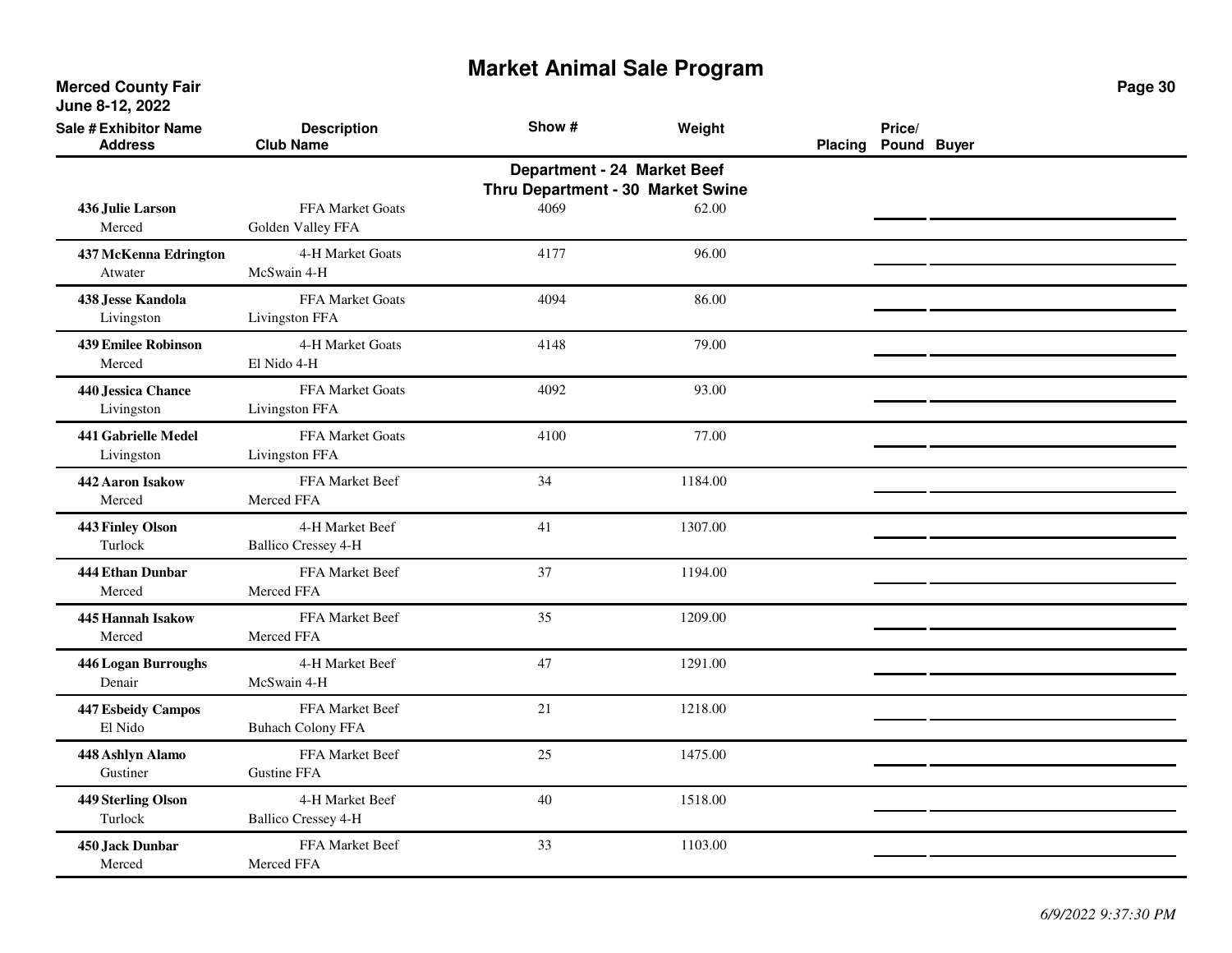**Merced County Fair June 8-12, 2022**

| <b>Sale # Exhibitor Name</b><br><b>Address</b>                   | <b>Description</b><br><b>Club Name</b>            | Show # | Weight  | <b>Placing</b> | Price/<br>Pound Buyer |  |  |  |  |
|------------------------------------------------------------------|---------------------------------------------------|--------|---------|----------------|-----------------------|--|--|--|--|
| Department - 24 Market Beef<br>Thru Department - 30 Market Swine |                                                   |        |         |                |                       |  |  |  |  |
| 451 Peyton Van Worth<br>Dos Palos                                | FFA Market Beef<br>Dos Palos FFA                  | 23     | 1355.00 |                |                       |  |  |  |  |
| <b>452 Kaitlin Dores</b><br>Gustine                              | FFA Market Beef<br><b>Gustine FFA</b>             | 30     | 1198.00 |                |                       |  |  |  |  |
| 453 Levi Olson<br>Turlock                                        | 4-H Market Beef<br><b>Ballico Cressey 4-H</b>     | 39     | 1126.00 |                |                       |  |  |  |  |
| 454 Lela Aguiar<br>Ballico                                       | FFA Market Beef<br>Livingston FFA                 | 31     | 1162.00 |                |                       |  |  |  |  |
| <b>455 Charlotte Covert</b><br>Catheys Valley                    | FFA Market Beef<br>Merced FFA                     | 36     | 1068.00 |                |                       |  |  |  |  |
| <b>456 Maysie Burroughs</b><br>Denair                            | 4-H Market Beef<br>McSwain 4-H                    | 48     | 1441.00 |                |                       |  |  |  |  |
| 457 Drake Hennagan<br>Dos Palos                                  | FFA Market Beef<br>Dos Palos FFA                  | 22     | 1254.00 |                |                       |  |  |  |  |
| 458 Cody Parreira<br>Hilmar                                      | 4-H Crossbred Lambs<br>Hilmar Colony 4-H          | 3848   | 138.00  |                |                       |  |  |  |  |
| 459 Alyssa Gentry<br>Winton                                      | FFA Crossbred Lambs<br><b>Atwater FFA</b>         | 3737   | 143.00  |                |                       |  |  |  |  |
| <b>460 Nicole Gonzales</b><br>Atwater                            | FFA Crossbred Lambs<br><b>Atwater FFA</b>         | 3738   | 112.00  |                |                       |  |  |  |  |
| <b>461 Taite Strohmenger</b><br>Los Banos                        | 4-H White Face Cross Lambs<br>Our Lady Fatima 4-H | 3878   | 114.00  |                |                       |  |  |  |  |
| <b>462 Alison Heupel</b><br>Le Grand                             | FFA Crossbred Lambs<br>Golden Valley FFA          | 4002   | 167.00  |                |                       |  |  |  |  |
| <b>463 Jared VanLobenSels</b><br>Los Banos                       | FFA Crossbred Lambs<br>Los Banos FFA              | 3801   | 120.00  |                |                       |  |  |  |  |
| <b>464 Elina Burroughs</b><br>Atwater                            | 4-H White Face Cross Lambs<br>Merced River 4-H    | 3876   | 129.00  |                |                       |  |  |  |  |
| <b>465 Madison Moore</b><br>Hilmar                               | FFA Crossbred Lambs<br><b>Hilmar FFA</b>          | 3765   | 131.00  |                |                       |  |  |  |  |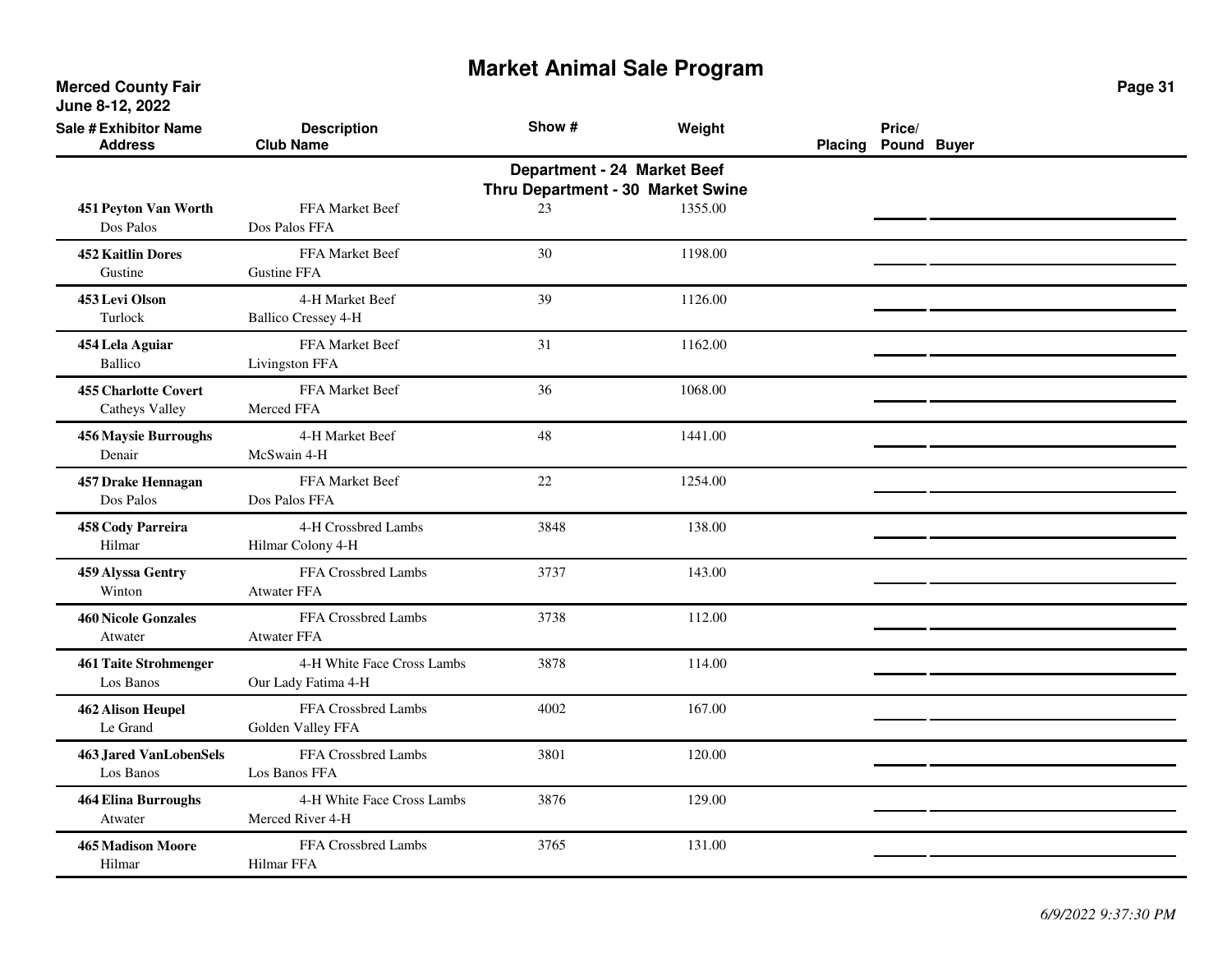| <b>Sale # Exhibitor Name</b><br><b>Address</b>                   | <b>Description</b><br><b>Club Name</b>              | Show # | Weight | <b>Placing</b> | Price/<br>Pound Buyer |  |  |  |  |
|------------------------------------------------------------------|-----------------------------------------------------|--------|--------|----------------|-----------------------|--|--|--|--|
| Department - 24 Market Beef<br>Thru Department - 30 Market Swine |                                                     |        |        |                |                       |  |  |  |  |
| <b>466 Lexi Gallegos</b><br>Atwater                              | FFA Crossbred Lambs<br><b>Atwater FFA</b>           | 3741   | 125.00 |                |                       |  |  |  |  |
| <b>467 Courtney Fernandes</b><br>Dos Palos                       | 4-H AOB Lambs<br>Dos Palos Community 4-H            | 3842   | 118.00 |                |                       |  |  |  |  |
| 468 Manuel Mejia<br>Planada                                      | FFA Crossbred Lambs<br>Le Grand FFA                 | 3790   | 141.00 |                |                       |  |  |  |  |
| 469 Haley Van Worth<br>Dos Palos                                 | FFA Crossbred Lambs<br>Dos Palos FFA                | 3758   | 133.00 |                |                       |  |  |  |  |
| 470 Ace OBanion<br>Dos Palos                                     | 4-H AOB Lambs<br>Dos Palos Community 4-H            | 4142   | 115.00 |                |                       |  |  |  |  |
| 471 Lorelei Cook<br>Merced                                       | FFA White Face Crossbred Lambs<br>El Capitan FFA    | 3759   | 126.00 |                |                       |  |  |  |  |
| 472 Rylee Pinto<br>Dos Palos                                     | FFA White Face Crossbred Lambs<br>Dos Palos FFA     | 3755   | 118.00 |                |                       |  |  |  |  |
| 473 Gavin Lewis<br>Los Banos                                     | 4-H Hampshire Lambs<br>Our Lady Fatima 4-H          | 3880   | 155.00 |                |                       |  |  |  |  |
| 474 Gerardo Gonzalez<br>El Nido                                  | FFA White Face Crossbred Lambs<br>Golden Valley FFA | 4000   | 140.00 |                |                       |  |  |  |  |
| 475 Chael Wyman<br><b>ATWATER</b>                                | 4-H Hampshire Lambs<br>McSwain 4-H                  | 3871   | 129.00 |                |                       |  |  |  |  |
| 476 Jordan Garcia<br>Atwater                                     | FFA AOB Lambs<br>El Capitan FFA                     | 4202   | 150.00 |                |                       |  |  |  |  |
| 477 Ethan Alvernaz<br>Livingston                                 | 4-H Hampshire Lambs<br>Lancers 4-H                  | 3852   | 134.00 |                |                       |  |  |  |  |
| 478 Sebastian Vidauri<br>Merced                                  | FFA Natural Lambs<br>Golden Valley FFA              | 4009   | 109.00 |                |                       |  |  |  |  |
| 479 Jetzi Nunez-Higareda<br>Merced                               | FFA Market Goats<br>El Capitan FFA                  | 4061   | 79.00  |                |                       |  |  |  |  |
| <b>480 Lincoln Siemiller</b><br>Winton                           | 4-H Market Goats<br>Merced River 4-H                | 4188   | 60.00  |                |                       |  |  |  |  |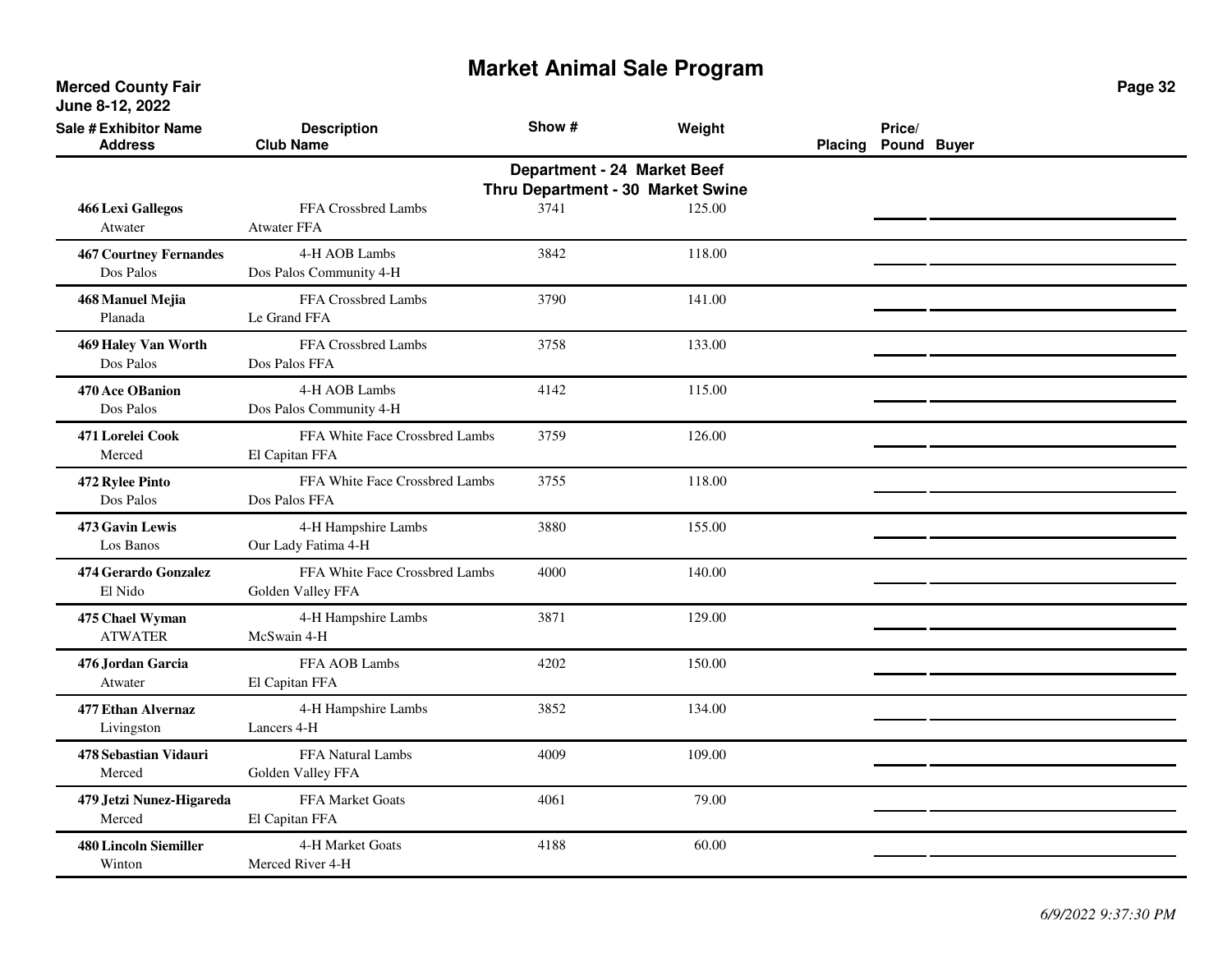**Merced County Fair June 8-12, 2022**

| <b>Sale # Exhibitor Name</b><br><b>Address</b> | <b>Description</b><br><b>Club Name</b>                                                                | Show # | Weight | <b>Placing</b> | Price/<br>Pound Buyer |  |  |  |  |
|------------------------------------------------|-------------------------------------------------------------------------------------------------------|--------|--------|----------------|-----------------------|--|--|--|--|
|                                                | Department - 24 Market Beef<br>Thru Department - 30 Market Swine<br>FFA Market Goats<br>4119<br>88.00 |        |        |                |                       |  |  |  |  |
| <b>481 Trinity Diaz</b><br>Merced              | Merced FFA                                                                                            |        |        |                |                       |  |  |  |  |
| <b>482 Molly Akers</b><br>Winton               | 4-H Market Goats<br>Merced River 4-H                                                                  | 4187   | 65.00  |                |                       |  |  |  |  |
| <b>483 Evan Stewart</b><br>Merced              | FFA Market Goats<br>Golden Valley FFA                                                                 | 4074   | 83.00  |                |                       |  |  |  |  |
| 484 Mia Alcala<br>Stevinson                    | 4-H Market Goats<br>Hilmar Colony 4-H                                                                 | 4155   | 104.00 |                |                       |  |  |  |  |
| 485 Rylee Heffner<br>Merced                    | FFA Market Goats<br>Golden Valley FFA                                                                 | 4073   | 66.00  |                |                       |  |  |  |  |
| 486 Abby Livria<br>Atwater                     | 4-H Market Goats<br>McSwain 4-H                                                                       | 4163   | 76.00  |                |                       |  |  |  |  |
| <b>487 Alyson Tatum</b><br>Merced              | 4-H Market Goats<br>El Nido 4-H                                                                       | 4150   | 81.00  |                |                       |  |  |  |  |
| <b>488 Rowan Sanchez</b><br>Atwater            | FFA Market Goats<br><b>Buhach Colony FFA</b>                                                          | 4046   | 71.00  |                |                       |  |  |  |  |
| <b>489 Jenna Tassey</b><br>Atwater             | 4-H Market Goats<br>McSwain 4-H                                                                       | 4178   | 85.00  |                |                       |  |  |  |  |
| 490 Valentina Moreno<br>Merced                 | FFA Market Goats<br>Golden Valley FFA                                                                 | 4067   | 80.00  |                |                       |  |  |  |  |
| 491 Stephanie Verduzco<br>Dos Palos            | 4-H Market Goats<br>Los Banos Community 4-H                                                           | 4161   | 68.00  |                |                       |  |  |  |  |
| 492 Kylie Diaz<br>Merced                       | FFA Market Goats<br>Golden Valley FFA                                                                 | 4068   | 79.00  |                |                       |  |  |  |  |
| 493 Kai Sanches<br>Atwater                     | 4-H Market Goats<br>McSwain 4-H                                                                       | 4184   | 74.00  |                |                       |  |  |  |  |
| 494 Cristobal Garcia<br>Dos Palos              | FFA Market Goats<br>Dos Palos FFA                                                                     | 4055   | 62.00  |                |                       |  |  |  |  |
| 495 Vanessa Villanueva<br>Merced               | <b>FFA Market Goats</b><br>Merced FFA                                                                 | 4122   | 84.00  |                |                       |  |  |  |  |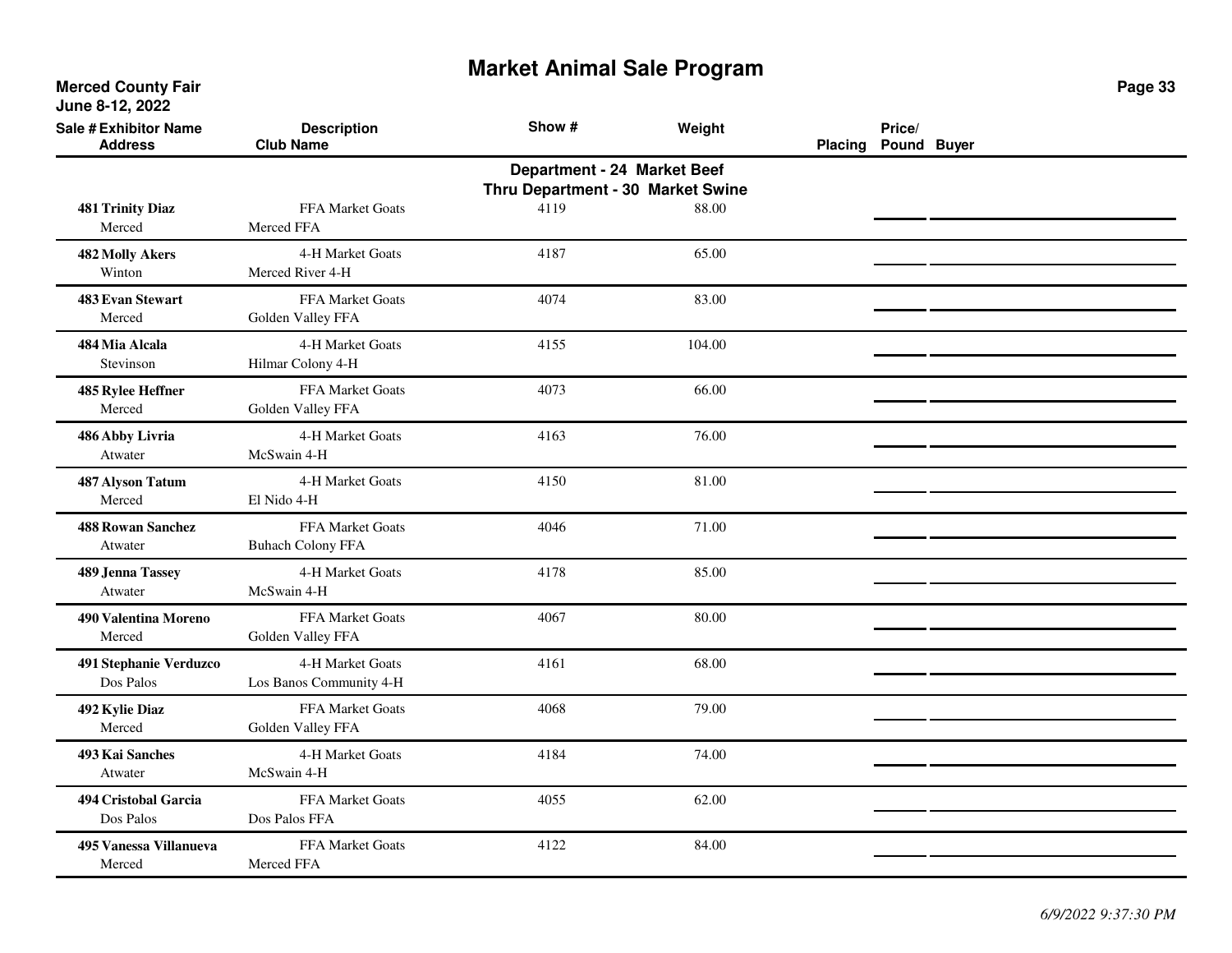**Merced County Fair June 8-12, 2022**

| <b>Sale # Exhibitor Name</b><br><b>Address</b> | <b>Description</b><br><b>Club Name</b>                      | Show # | Weight | Placing | Price/<br>Pound Buyer |  |
|------------------------------------------------|-------------------------------------------------------------|--------|--------|---------|-----------------------|--|
| 496 Owen Gieling                               | Thru Department - 30 Market Swine<br>4-H Market Goats       |        |        |         |                       |  |
| Atwater                                        | McSwain 4-H                                                 | 4180   | 62.00  |         |                       |  |
| <b>497 Briar Foster</b><br>Merced              | FFA Market Goats<br><b>Buhach Colony FFA</b>                | 4040   | 91.00  |         |                       |  |
| <b>498 Riley Edrington</b><br>Atwater          | FFA Market Goats<br><b>Buhach Colony FFA</b>                | 4043   | 70.00  |         |                       |  |
| 499 Gianna Fragulia<br>Atwater                 | 4-H Market Goats<br>McSwain 4-H                             | 4162   | 106.00 |         |                       |  |
| <b>500 Covin Tassey</b><br>Atwater             | FFA Market Goats<br><b>Buhach Colony FFA</b>                | 4041   | 96.00  |         |                       |  |
| 501 Tristan Cardey<br>Merced                   | FFA Market Goats<br><b>Atwater FFA</b>                      | 4021   | 86.00  |         |                       |  |
| 502 Aubree Flores<br>Atwater                   | 4-H Market Goats<br>McSwain 4-H                             | 4185   | 86.00  |         |                       |  |
| 503 Riley Delworth<br>Merced                   | FFA Market Goats<br>El Capitan FFA                          | 4062   | 77.00  |         |                       |  |
| 504 John Jaden Homen<br>Merced                 | 4-H Market Goats<br>El Nido 4-H                             | 4146   | 82.00  |         |                       |  |
| 505 Abigail Flores<br>Atwater                  | FFA Market Goats<br><b>Buhach Colony FFA</b>                | 4048   | 89.00  |         |                       |  |
| 506 Henry Garcia<br>Atwater                    | 4-H AOB Lambs<br>McSwain 4-H                                | 3860   | 117.00 |         |                       |  |
| 507 Gracie Schnoor<br>Chowchilla               | FFA White Face Crossbred Lambs<br>Stone Ridge Christian FFA | 3823   | 150.00 |         |                       |  |
| 508 Hayz Lowry<br>Los Banos                    | FFA Natural Lambs<br>Pacheco FFA                            | 3819   | 131.00 |         |                       |  |
| 509 Bailey Dunn<br>Merced                      | 4-H Crossbred Lambs<br>McSwain 4-H                          | 3858   | 129.00 |         |                       |  |
| 510 Cesar Angel<br>Planada                     | FFA Hampshire Lambs<br>Le Grand FFA                         | 3780   | 113.00 |         |                       |  |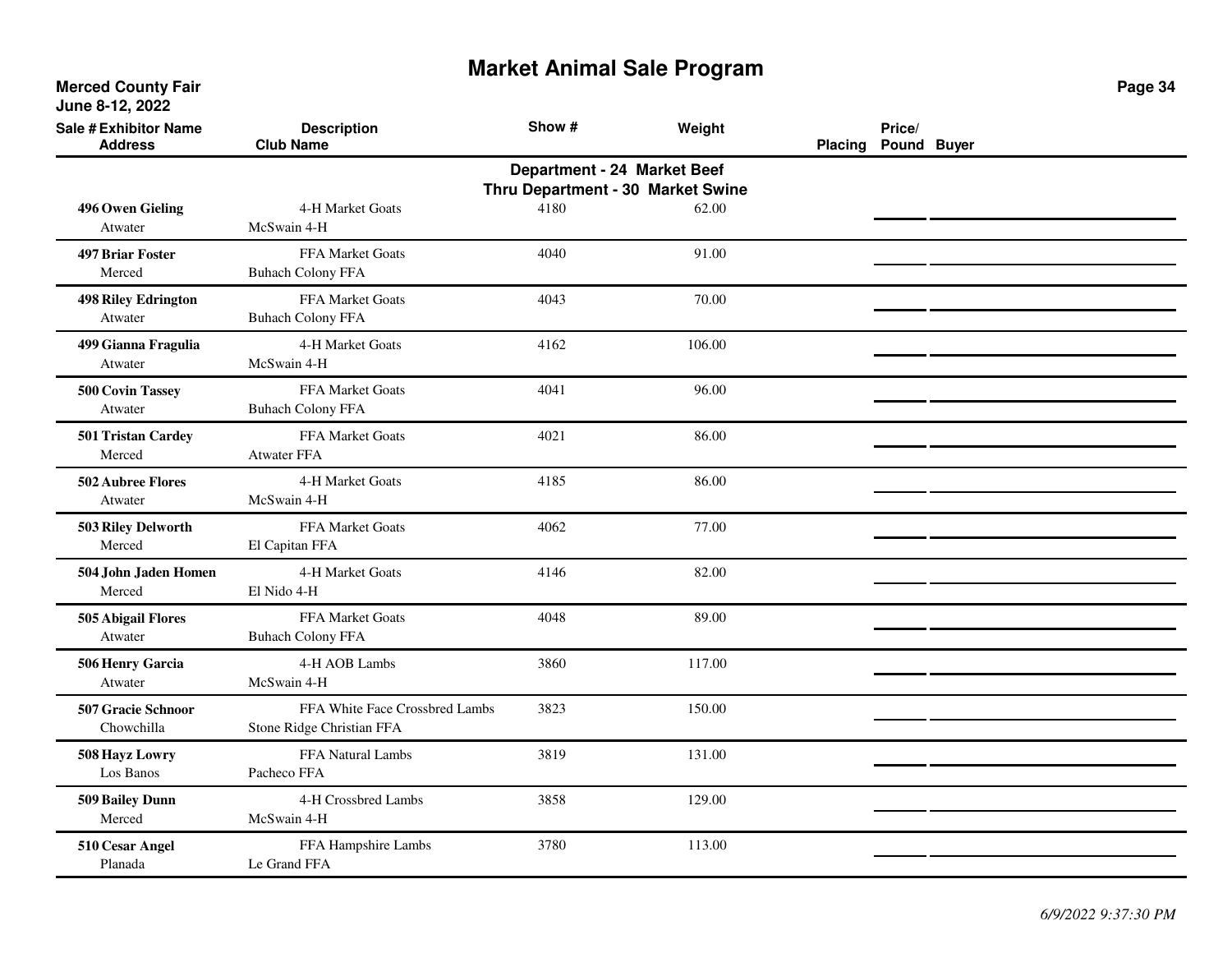| <b>Sale # Exhibitor Name</b><br><b>Address</b> | <b>Description</b><br><b>Club Name</b>            | Show #                                                           | Weight | Placing | Price/<br>Pound Buyer |  |
|------------------------------------------------|---------------------------------------------------|------------------------------------------------------------------|--------|---------|-----------------------|--|
|                                                |                                                   | Department - 24 Market Beef<br>Thru Department - 30 Market Swine |        |         |                       |  |
| 511 Jordynne Gomes<br>Gustine                  | 4-H White Face Cross Lambs<br>Westside 4-H        | 3883                                                             | 119.00 |         |                       |  |
| 512 Bradley Saylor<br>Merced                   | 4-H White Face Cross Lambs<br>McSwain 4-H         | 3864                                                             | 141.00 |         |                       |  |
| 513 Ariana Gomez<br>Le Grand                   | FFA Hampshire Lambs<br>Le Grand FFA               | 3775                                                             | 126.00 |         |                       |  |
| 514 Missy Ibrahimi<br>Merced                   | 4-H AOB Lambs<br>McSwain 4-H                      | 3861                                                             | 130.00 |         |                       |  |
| 515 Kamille Dean<br>Merced                     | FFA Hampshire Lambs<br>Golden Valley FFA          | 4001                                                             | 133.00 |         |                       |  |
| 516 Dakota Maynard<br>Hilmar                   | 4-H Hampshire Lambs<br>Hilmar Colony 4-H          | 3847                                                             | 142.00 |         |                       |  |
| 517 Jace Lancaster<br>Turlock                  | 4-H Crossbred Lambs<br>Hilmar Colony 4-H          | 3845                                                             | 118.00 |         |                       |  |
| 518 Madeline Felix<br>Los Banos                | 4-H Hampshire Lambs<br>Hilmar Colony 4-H          | 3843                                                             | 148.00 |         |                       |  |
| 519 Taylor Martin<br>Atwater                   | 4-H Crossbred Swine<br>McSwain 4-H                | 618                                                              | 225.00 |         |                       |  |
| 520 Rylee Schnoor<br>Chowchilla                | FFA Hampshire Swine<br>Stone Ridge Christian FFA  | 576                                                              | 265.00 |         |                       |  |
| 521 Lillie Benafield<br>Winton                 | 4-H Crossbred Swine<br><b>Ballico Cressey 4-H</b> | 580                                                              | 249.00 |         |                       |  |
| 522 Hudson Rolfe<br>Atwater                    | 4-H AOB Swine<br>McSwain 4-H                      | 626                                                              | 233.00 |         |                       |  |
| 523 Isabella Nunez<br>Merced                   | 4-H AOB Swine<br>Lancers 4-H                      | 602                                                              | 263.00 |         |                       |  |
| 524 Melany Garcia<br>Merced                    | FFA Hampshire Swine<br>Merced FFA                 | 550                                                              | 262.00 |         |                       |  |
| 525 Zachary Shannon<br>Atwater                 | 4-H Yorkshire Swine<br>McSwain 4-H                | 621                                                              | 254.00 |         |                       |  |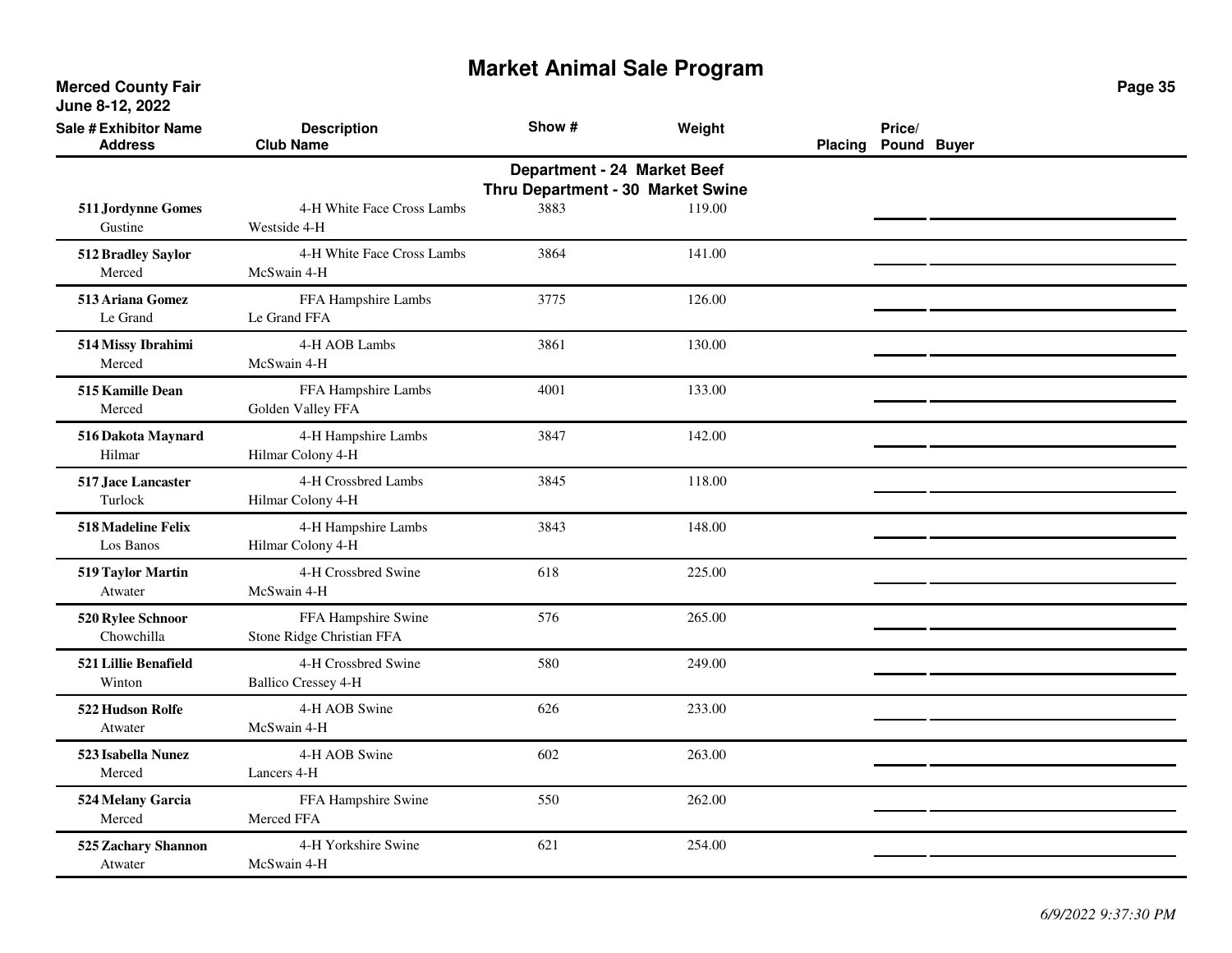| <b>Sale # Exhibitor Name</b><br><b>Address</b>                      | <b>Description</b><br><b>Club Name</b>   | Show #                                   | Weight  | <b>Placing</b> | Price/<br>Pound Buyer |  |
|---------------------------------------------------------------------|------------------------------------------|------------------------------------------|---------|----------------|-----------------------|--|
|                                                                     |                                          | Department - 24 Market Beef              |         |                |                       |  |
| 526 Charli Auldridge<br>Merced                                      | FFA Hampshire Swine<br>Merced FFA        | Thru Department - 30 Market Swine<br>549 | 220.00  |                |                       |  |
| 527 Abby Mua<br>Merced                                              | 4-H Hampshire Swine<br>Lancers 4-H       | 600                                      | 253.00  |                |                       |  |
| 528 Mackenzie Spielman<br>Merced                                    | FFA Yorkshire Swine<br>Golden Valley FFA | 494                                      | 229.00  |                |                       |  |
| 529 Kayla Johnson<br>Merced                                         | FFA Duroc Swine<br>Golden Valley FFA     | 499                                      | 259.00  |                |                       |  |
| 530 Myles Medeiros<br>Atwater                                       | 4-H Duroc Swine<br>McSwain 4-H           | 692                                      | 237.00  |                |                       |  |
| 531 Cesar Guzman<br>Planada                                         | FFA Duroc Swine<br>Le Grand FFA          | 664                                      | 238.00  |                |                       |  |
| 532 Maddilyn Johnston<br>Snelling                                   | 4-H Duroc Swine<br>Merced River 4-H      | 645                                      | 225.00  |                |                       |  |
| 533 Sophia Guinto<br>Los Banos                                      | FFA Crossbred Swine<br>Los Banos FFA     | 672                                      | 243.00  |                |                       |  |
| 534 Jesus Cruz<br>Livingston                                        | FFA Yorkshire Swine<br>Livingston FFA    | 521                                      | 244.00  |                |                       |  |
| 535 Kalyn Lawson<br>Merced                                          | FFA Crossbred Swine<br>Golden Valley FFA | 501                                      | 228.00  |                |                       |  |
| 536 Joshua Col<br>Merced<br>FFA Reserve Champion Market Swine       | FFA Crossbred Swine<br>El Capitan FFA    | 479                                      | 258.00  |                |                       |  |
| 537 Austin Bell<br>Gustine<br>FFA Reserve Champion Market Lamb      | FFA Hampshire Lambs<br>Gustine FFA       | 3763                                     | 144.00  |                |                       |  |
| 538 Isela Gonzalez<br>Merced<br>FFA Reserve Champion Market Goat    | FFA Market Goats<br>El Capitan FFA       | 4064                                     | 109.00  |                |                       |  |
| 539 Carson Cozzitorto<br>Hilmar<br>4-H Reserve Champion Market Beef | 4-H Market Beef<br>Hilmar Colony 4-H     | 46                                       | 1349.00 |                |                       |  |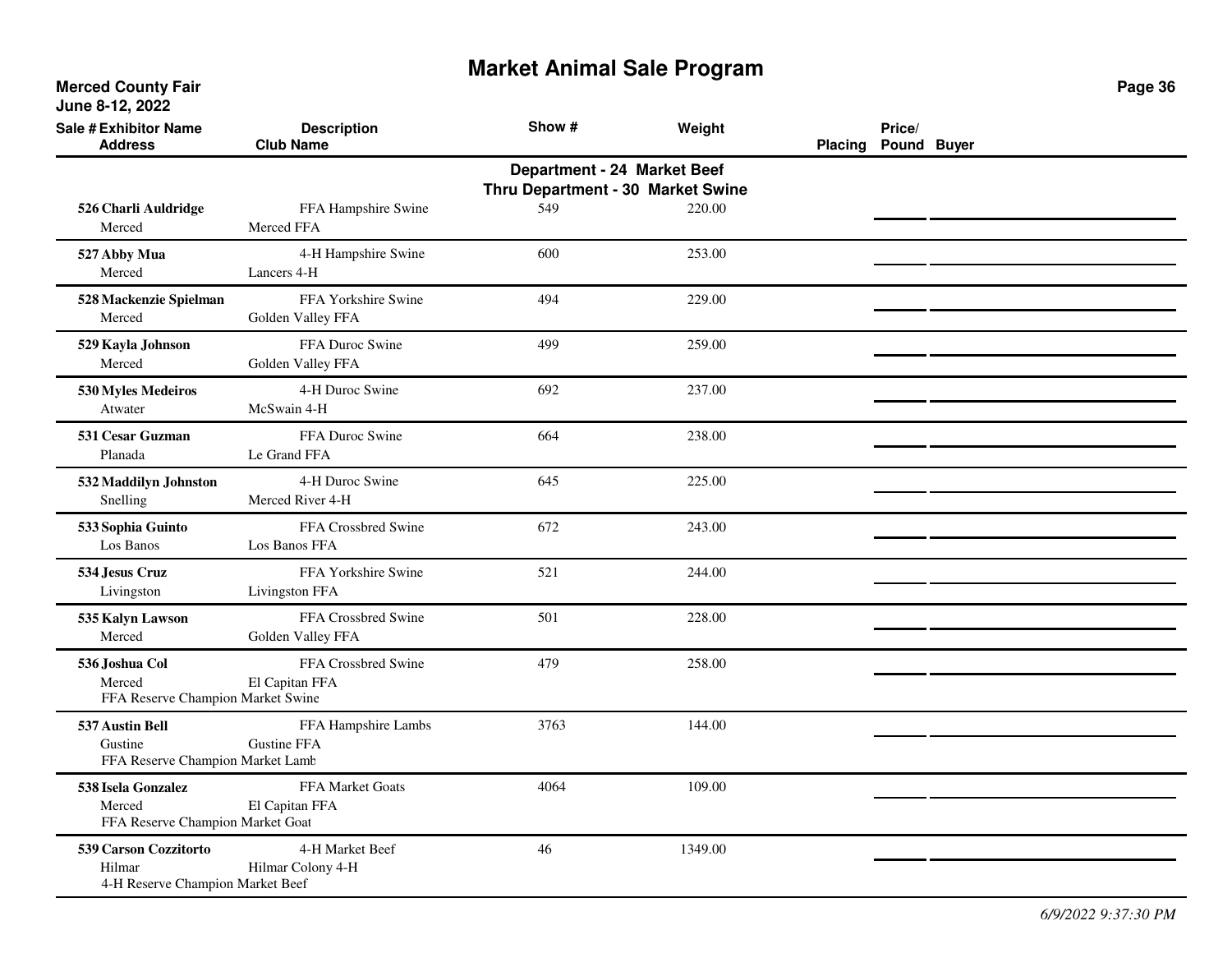**Merced County Fair June 8-12, 2022**

| <b>Sale # Exhibitor Name</b><br><b>Address</b>                       | <b>Description</b><br><b>Club Name</b>          | Show # | Weight  | Placing Pound Buyer | Price/ |  |  |  |  |  |
|----------------------------------------------------------------------|-------------------------------------------------|--------|---------|---------------------|--------|--|--|--|--|--|
| Department - 24 Market Beef<br>Thru Department - 30 Market Swine     |                                                 |        |         |                     |        |  |  |  |  |  |
| 540 Colby Gomes<br>Le Grand<br>4-H Reserve Champion Market Swine     | 4-H Crossbred Swine<br>Bear Creek 4-H           | 585    | 276.00  |                     |        |  |  |  |  |  |
| 541 Madysen Dietz<br>Merced<br>4-H Reserve Champion Lamb             | 4-H Hampshire Lambs<br>Bear Creek 4-H           | 3837   | 128.00  |                     |        |  |  |  |  |  |
| 542 Makenna Silveira<br>Los Banos<br>FFA Champion Market Goat        | FFA Market Goats<br>Los Banos FFA               | 4106   | 68.00   |                     |        |  |  |  |  |  |
| 543 Makenna Vlot<br>Chowchilla<br>FFA Reserve Champion Market Beel   | FFA Market Beef<br>Golden Valley FFA            | 24     | 1317.00 |                     |        |  |  |  |  |  |
| 544 Jenna Freitas<br>Atwater<br>Reserve Grand Champion Market Swine  | FFA Crossbred Swine<br><b>Buhach Colony FFA</b> | 472    | 266.00  |                     |        |  |  |  |  |  |
| 545 Owen Baffunno<br>Los Banos<br>Reserve Grand Champion Market Lamb | FFA Hampshire Lambs<br>Los Banos FFA            | 3804   | 153.00  |                     |        |  |  |  |  |  |
| 546 Anika Borges<br>Le Grand<br>Reserve Grand Champion Market Goat   | 4-H Market Goats<br>Independent - Junior        | 4201   | 95.00   |                     |        |  |  |  |  |  |
| 547 Tristan Leo<br>Snelling<br>Reserve Grand Champion Market Beef    | 4-H Market Beef<br>Snelling 4-H                 | 50     | 1366.00 |                     |        |  |  |  |  |  |
| 548 Sami Col<br>Merced<br>Grand Champion Market Swine                | 4-H Hampshire Swine<br>Lancers 4-H              | 607    | 278.00  |                     |        |  |  |  |  |  |
| 549 Carson Bell<br>Gustine<br>Grand Champion Market Lamb             | 4-H Crossbred Lambs<br>Westside 4-H             | 3884   | 140.00  |                     |        |  |  |  |  |  |
| 550 Madysen Dietz<br>Merced<br><b>Grand Champion Market Goat</b>     | 4-H Market Goats<br>Bear Creek 4-H              | 4134   | 92.00   |                     |        |  |  |  |  |  |